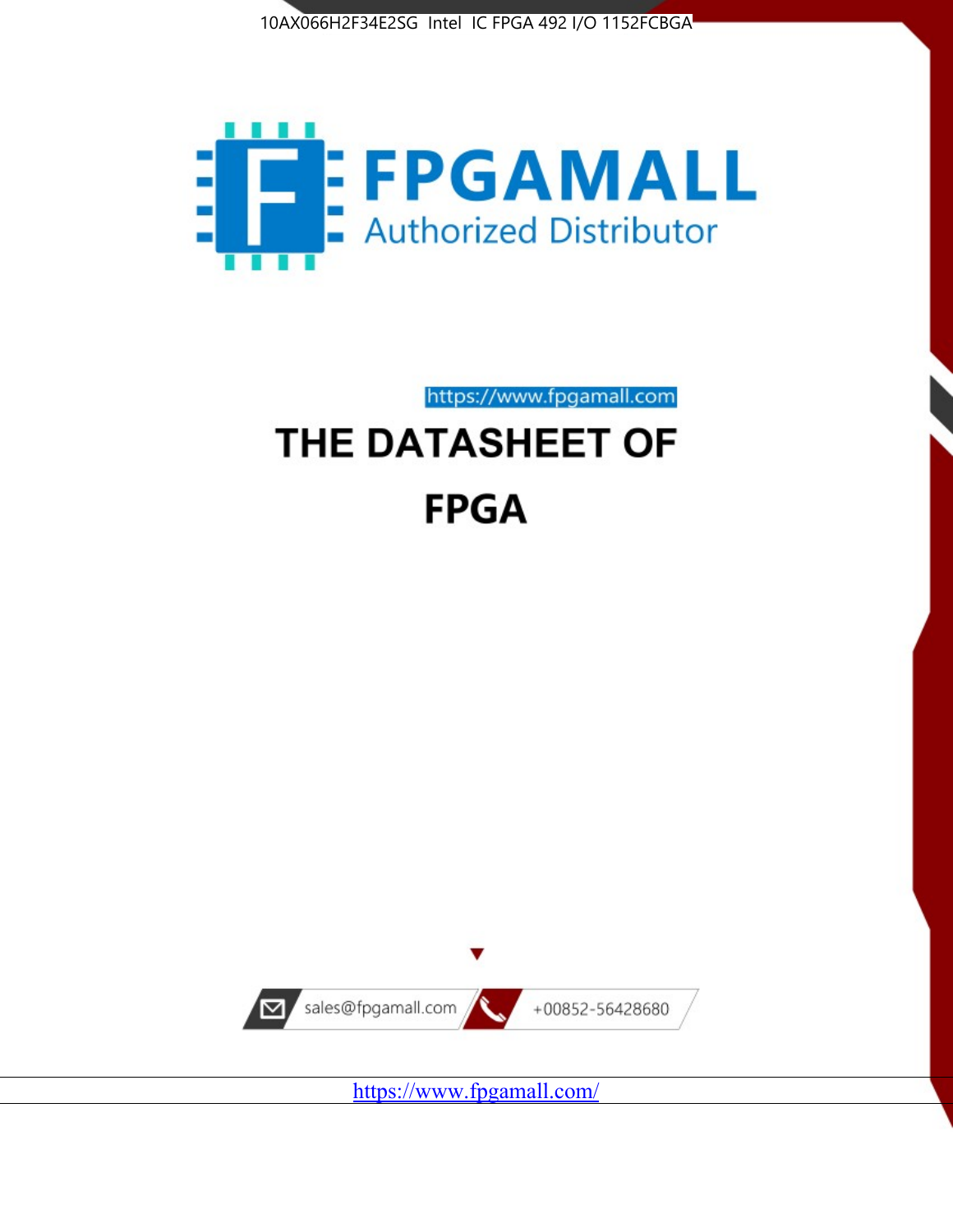10AX066H2F34E2SG Intel IC FPGA 492 I/O 1152FCBGA



# **Intel® Arria® 10 Device Overview**



**A10-OVERVIEW | 2018.12.06** Latest document on the web: **[PDF](https://www.intel.com/content/dam/www/programmable/us/en/pdfs/literature/hb/arria-10/a10_overview.pdf)** | **[HTML](https://www.intel.com/content/www/us/en/programmable/documentation/sam1403480274650.html)**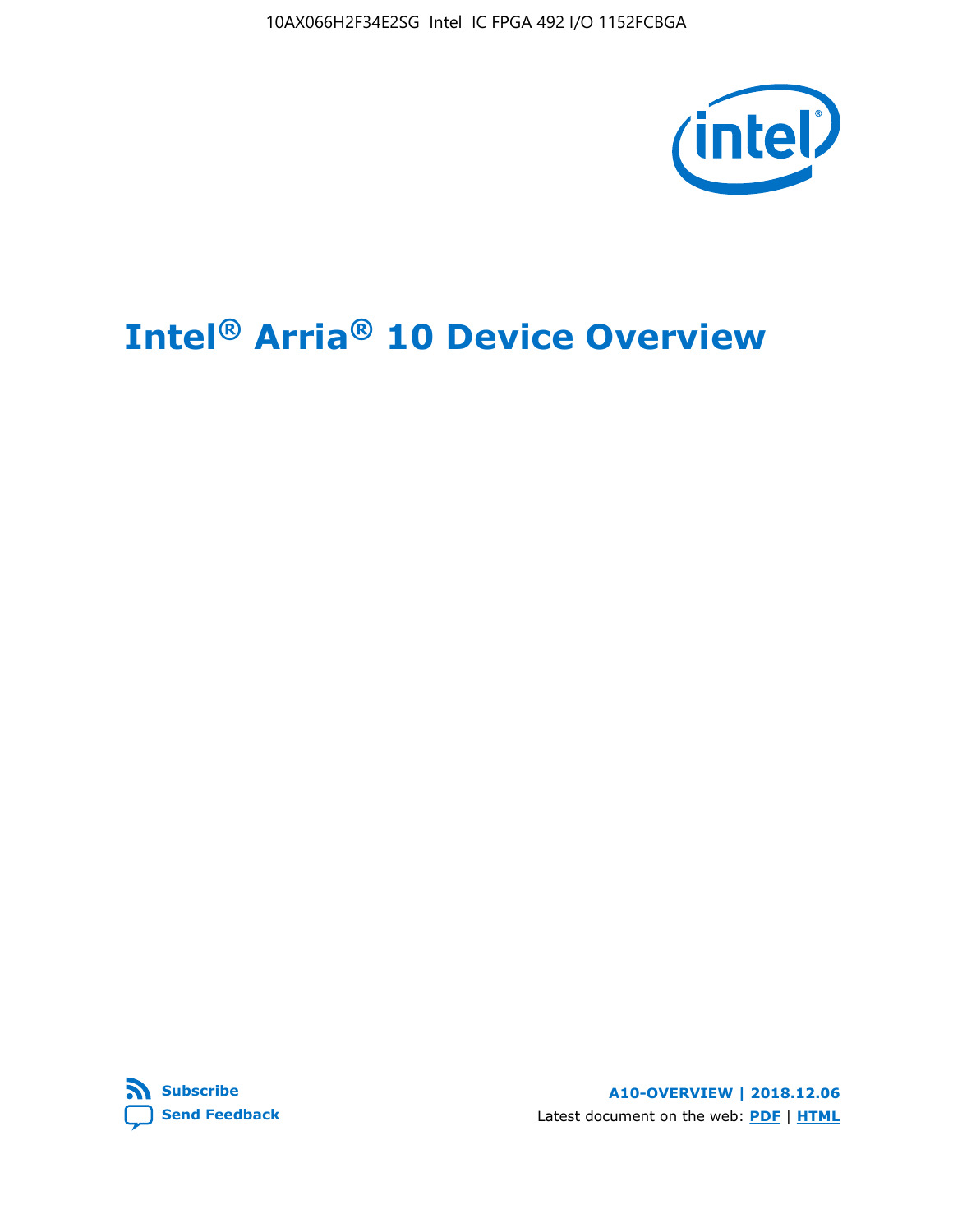

**Contents** 

# **Contents**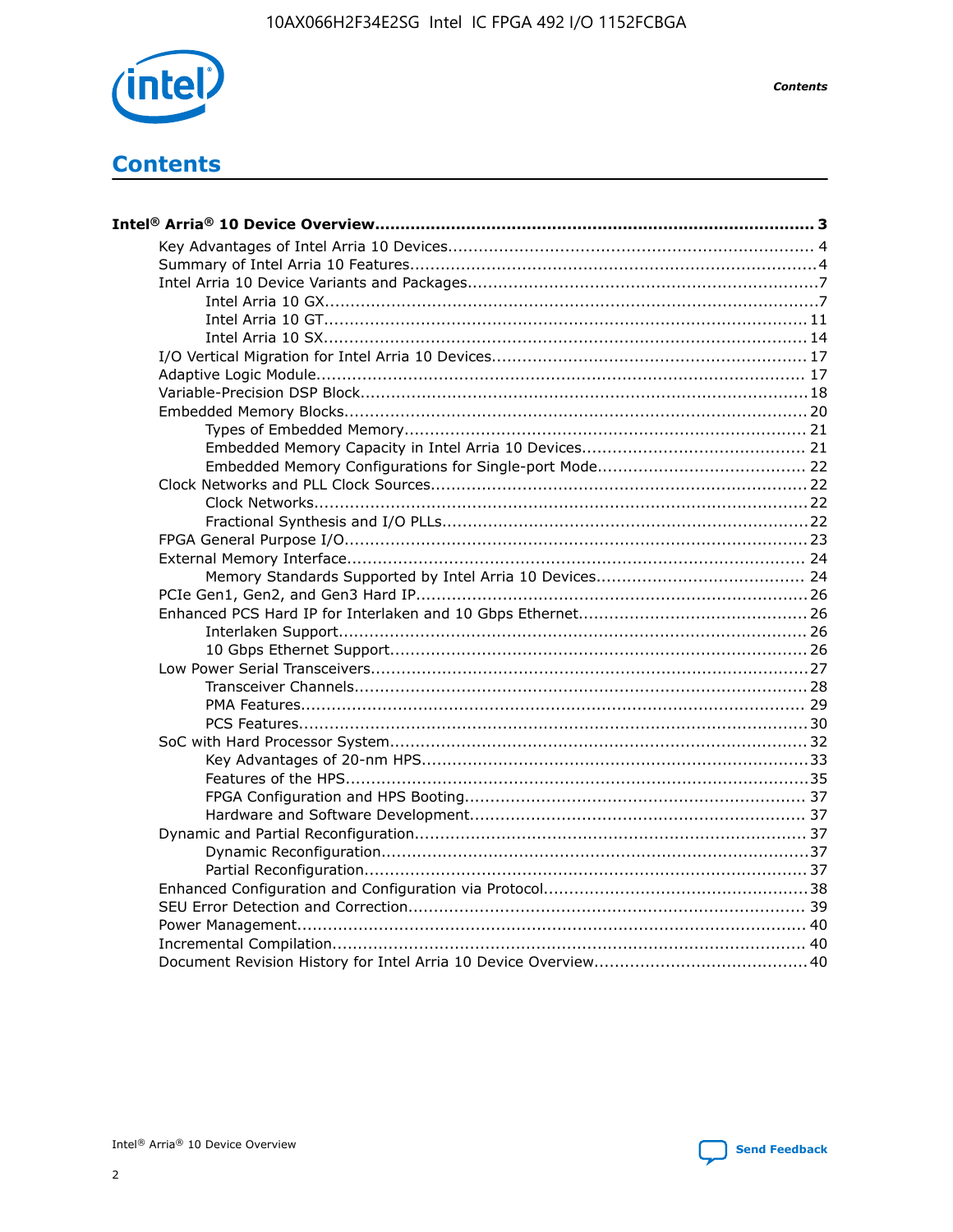**A10-OVERVIEW | 2018.12.06**

**[Send Feedback](mailto:FPGAtechdocfeedback@intel.com?subject=Feedback%20on%20Intel%20Arria%2010%20Device%20Overview%20(A10-OVERVIEW%202018.12.06)&body=We%20appreciate%20your%20feedback.%20In%20your%20comments,%20also%20specify%20the%20page%20number%20or%20paragraph.%20Thank%20you.)**



# **Intel® Arria® 10 Device Overview**

The Intel<sup>®</sup> Arria<sup>®</sup> 10 device family consists of high-performance and power-efficient 20 nm mid-range FPGAs and SoCs.

Intel Arria 10 device family delivers:

- Higher performance than the previous generation of mid-range and high-end FPGAs.
- Power efficiency attained through a comprehensive set of power-saving technologies.

The Intel Arria 10 devices are ideal for high performance, power-sensitive, midrange applications in diverse markets.

| <b>Market</b>         | <b>Applications</b>                                                                                               |
|-----------------------|-------------------------------------------------------------------------------------------------------------------|
| Wireless              | Channel and switch cards in remote radio heads<br>٠<br>Mobile backhaul<br>٠                                       |
| Wireline              | 40G/100G muxponders and transponders<br>٠<br>100G line cards<br>٠<br><b>Bridging</b><br>٠<br>Aggregation<br>٠     |
| <b>Broadcast</b>      | Studio switches<br>٠<br>Servers and transport<br>٠<br>Videoconferencing<br>٠<br>Professional audio and video<br>٠ |
| Computing and Storage | Flash cache<br>٠<br>Cloud computing servers<br>٠<br>Server acceleration<br>٠                                      |
| Medical               | Diagnostic scanners<br>٠<br>Diagnostic imaging<br>$\bullet$                                                       |
| Military              | Missile guidance and control<br>٠<br>Radar<br>٠<br>Electronic warfare<br>٠<br>Secure communications<br>٠          |

#### **Table 1. Sample Markets and Ideal Applications for Intel Arria 10 Devices**

#### **Related Information**

- [Intel Arria 10 Device Handbook: Known Issues](http://www.altera.com/support/kdb/solutions/rd07302013_646.html) Lists the planned updates to the *Intel Arria 10 Device Handbook* chapters.
- [Intel Arria 10 GX/GT Device Errata and Design Recommendations](https://www.intel.com/content/www/us/en/programmable/documentation/agz1493851706374.html#yqz1494433888646)
- [Intel Arria 10 SX Device Errata and Design Recommendations](https://www.intel.com/content/www/us/en/programmable/documentation/cru1462832385668.html#cru1462832558642)

Intel Corporation. All rights reserved. Intel, the Intel logo, Altera, Arria, Cyclone, Enpirion, MAX, Nios, Quartus and Stratix words and logos are trademarks of Intel Corporation or its subsidiaries in the U.S. and/or other countries. Intel warrants performance of its FPGA and semiconductor products to current specifications in accordance with Intel's standard warranty, but reserves the right to make changes to any products and services at any time without notice. Intel assumes no responsibility or liability arising out of the application or use of any information, product, or service described herein except as expressly agreed to in writing by Intel. Intel customers are advised to obtain the latest version of device specifications before relying on any published information and before placing orders for products or services. \*Other names and brands may be claimed as the property of others.

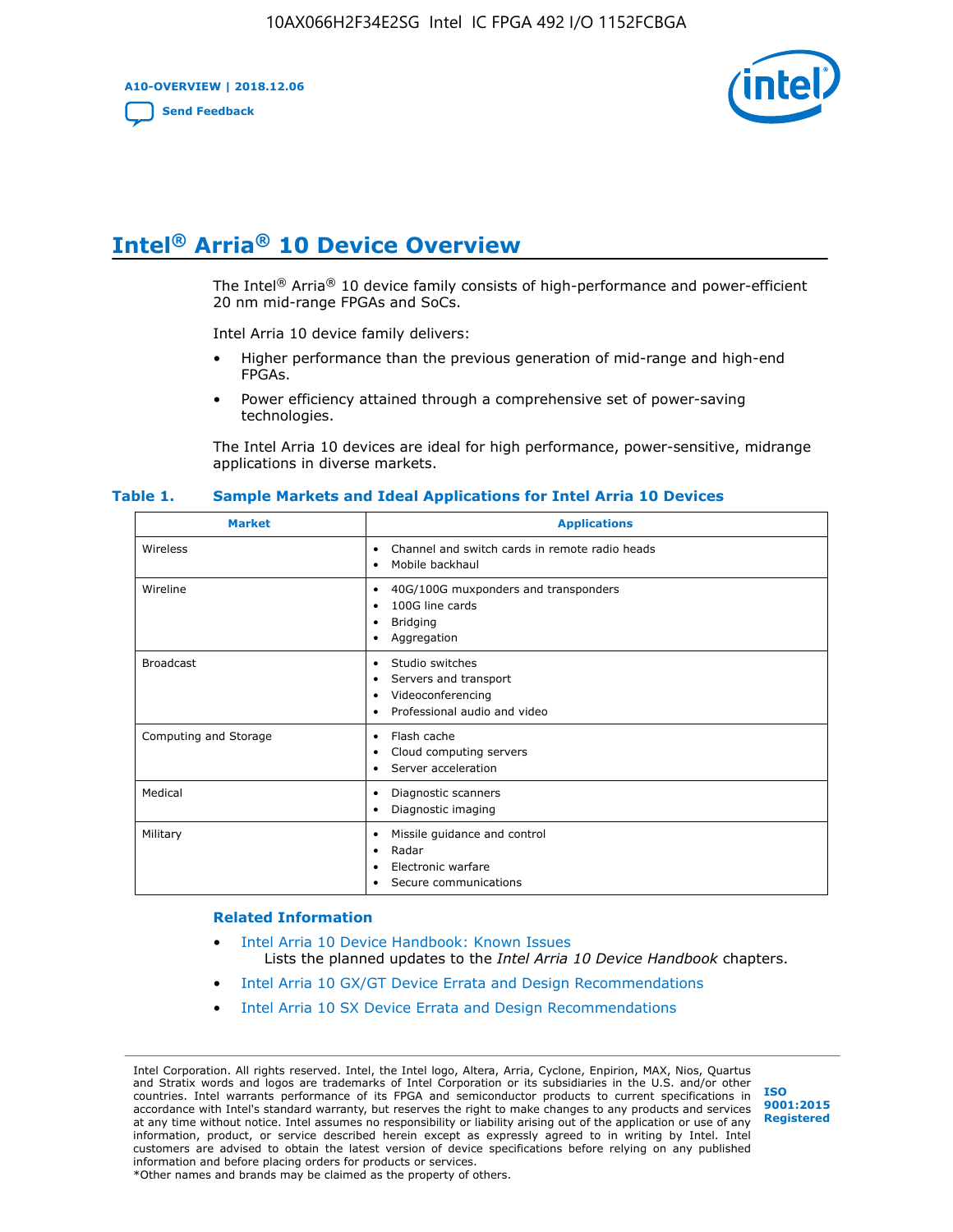

# **Key Advantages of Intel Arria 10 Devices**

## **Table 2. Key Advantages of the Intel Arria 10 Device Family**

| <b>Advantage</b>                                                                                          | <b>Supporting Feature</b>                                                                                                                                                                                                                                                                                                |
|-----------------------------------------------------------------------------------------------------------|--------------------------------------------------------------------------------------------------------------------------------------------------------------------------------------------------------------------------------------------------------------------------------------------------------------------------|
| Enhanced core architecture                                                                                | Built on TSMC's 20 nm process technology<br>٠<br>60% higher performance than the previous generation of mid-range FPGAs<br>٠<br>15% higher performance than the fastest previous-generation FPGA<br>٠                                                                                                                    |
| High-bandwidth integrated<br>transceivers                                                                 | Short-reach rates up to 25.8 Gigabits per second (Gbps)<br>٠<br>Backplane capability up to 12.5 Gbps<br>٠<br>Integrated 10GBASE-KR and 40GBASE-KR4 Forward Error Correction (FEC)<br>٠                                                                                                                                   |
| Improved logic integration and<br>hard IP blocks                                                          | 8-input adaptive logic module (ALM)<br>٠<br>Up to 65.6 megabits (Mb) of embedded memory<br>٠<br>Variable-precision digital signal processing (DSP) blocks<br>Fractional synthesis phase-locked loops (PLLs)<br>Hard PCI Express Gen3 IP blocks<br>Hard memory controllers and PHY up to 2,400 Megabits per second (Mbps) |
| Second generation hard<br>processor system (HPS) with<br>integrated ARM* Cortex*-A9*<br>MPCore* processor | Tight integration of a dual-core ARM Cortex-A9 MPCore processor, hard IP, and an<br>٠<br>FPGA in a single Intel Arria 10 system-on-a-chip (SoC)<br>Supports over 128 Gbps peak bandwidth with integrated data coherency between<br>$\bullet$<br>the processor and the FPGA fabric                                        |
| Advanced power savings                                                                                    | Comprehensive set of advanced power saving features<br>٠<br>Power-optimized MultiTrack routing and core architecture<br>٠<br>Up to 40% lower power compared to previous generation of mid-range FPGAs<br>Up to 60% lower power compared to previous generation of high-end FPGAs                                         |

# **Summary of Intel Arria 10 Features**

## **Table 3. Summary of Features for Intel Arria 10 Devices**

| <b>Feature</b>                  | <b>Description</b>                                                                                                                                                                                                                                                                                                                                                                                       |
|---------------------------------|----------------------------------------------------------------------------------------------------------------------------------------------------------------------------------------------------------------------------------------------------------------------------------------------------------------------------------------------------------------------------------------------------------|
| Technology                      | TSMC's 20-nm SoC process technology<br>٠<br>Allows operation at a lower $V_{\text{CC}}$ level of 0.82 V instead of the 0.9 V standard $V_{\text{CC}}$ core voltage                                                                                                                                                                                                                                       |
| Packaging                       | 1.0 mm ball-pitch Fineline BGA packaging<br>0.8 mm ball-pitch Ultra Fineline BGA packaging<br>Multiple devices with identical package footprints for seamless migration between different<br><b>FPGA</b> densities<br>Devices with compatible package footprints allow migration to next generation high-end<br>Stratix $\mathcal{R}$ 10 devices<br>RoHS, leaded $(1)$ , and lead-free (Pb-free) options |
| High-performance<br>FPGA fabric | Enhanced 8-input ALM with four registers<br>٠<br>Improved multi-track routing architecture to reduce congestion and improve compilation time<br>Hierarchical core clocking architecture<br>Fine-grained partial reconfiguration                                                                                                                                                                          |
| Internal memory<br>blocks       | M20K-20-Kb memory blocks with hard error correction code (ECC)<br>Memory logic array block (MLAB)-640-bit memory                                                                                                                                                                                                                                                                                         |
|                                 | continued                                                                                                                                                                                                                                                                                                                                                                                                |



<sup>(1)</sup> Contact Intel for availability.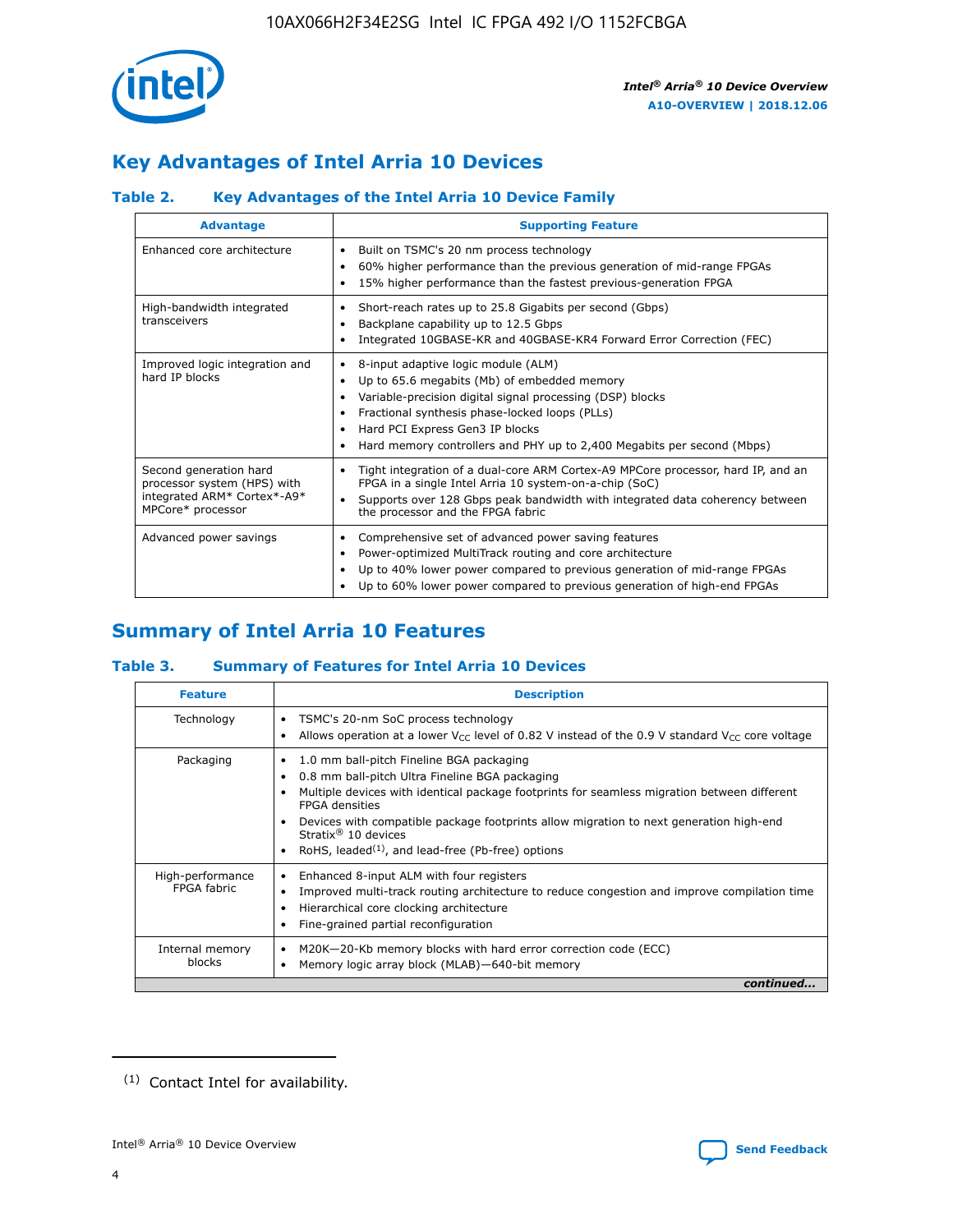$\mathbf{r}$ 



| <b>Feature</b>                         |                                                                                                                                                                                                                                                                         | <b>Description</b>                                                                                                                                                                                                                                                                                                                                                                                                                                                                                                                                                                                                                                                                                                                                                                                                                                                            |  |  |  |  |
|----------------------------------------|-------------------------------------------------------------------------------------------------------------------------------------------------------------------------------------------------------------------------------------------------------------------------|-------------------------------------------------------------------------------------------------------------------------------------------------------------------------------------------------------------------------------------------------------------------------------------------------------------------------------------------------------------------------------------------------------------------------------------------------------------------------------------------------------------------------------------------------------------------------------------------------------------------------------------------------------------------------------------------------------------------------------------------------------------------------------------------------------------------------------------------------------------------------------|--|--|--|--|
| Embedded Hard IP<br>blocks             | Variable-precision DSP                                                                                                                                                                                                                                                  | Native support for signal processing precision levels from $18 \times 19$ to<br>$\bullet$<br>54 x 54<br>Native support for 27 x 27 multiplier mode<br>$\bullet$<br>64-bit accumulator and cascade for systolic finite impulse responses<br>$\bullet$<br>(FIRs)<br>Internal coefficient memory banks<br>$\bullet$<br>Preadder/subtractor for improved efficiency<br>Additional pipeline register to increase performance and reduce<br>power<br>Supports floating point arithmetic:<br>- Perform multiplication, addition, subtraction, multiply-add,<br>multiply-subtract, and complex multiplication.<br>- Supports multiplication with accumulation capability, cascade<br>summation, and cascade subtraction capability.<br>- Dynamic accumulator reset control.<br>- Support direct vector dot and complex multiplication chaining<br>multiply floating point DSP blocks. |  |  |  |  |
|                                        | Memory controller                                                                                                                                                                                                                                                       | DDR4, DDR3, and DDR3L                                                                                                                                                                                                                                                                                                                                                                                                                                                                                                                                                                                                                                                                                                                                                                                                                                                         |  |  |  |  |
|                                        | PCI Express*                                                                                                                                                                                                                                                            | PCI Express (PCIe*) Gen3 (x1, x2, x4, or x8), Gen2 (x1, x2, x4, or x8)<br>and Gen1 (x1, x2, x4, or x8) hard IP with complete protocol stack,<br>endpoint, and root port                                                                                                                                                                                                                                                                                                                                                                                                                                                                                                                                                                                                                                                                                                       |  |  |  |  |
|                                        | Transceiver I/O                                                                                                                                                                                                                                                         | 10GBASE-KR/40GBASE-KR4 Forward Error Correction (FEC)<br>PCS hard IPs that support:<br>٠<br>- 10-Gbps Ethernet (10GbE)<br>- PCIe PIPE interface<br>- Interlaken<br>- Gbps Ethernet (GbE)<br>- Common Public Radio Interface (CPRI) with deterministic latency<br>support<br>- Gigabit-capable passive optical network (GPON) with fast lock-<br>time support<br>13.5G JESD204b<br>$\bullet$<br>8B/10B, 64B/66B, 64B/67B encoders and decoders<br>$\bullet$<br>Custom mode support for proprietary protocols                                                                                                                                                                                                                                                                                                                                                                   |  |  |  |  |
| Core clock networks                    | $\bullet$                                                                                                                                                                                                                                                               | Up to 800 MHz fabric clocking, depending on the application:<br>- 667 MHz external memory interface clocking with 2,400 Mbps DDR4 interface<br>- 800 MHz LVDS interface clocking with 1,600 Mbps LVDS interface<br>Global, regional, and peripheral clock networks<br>Clock networks that are not used can be gated to reduce dynamic power                                                                                                                                                                                                                                                                                                                                                                                                                                                                                                                                   |  |  |  |  |
| Phase-locked loops<br>(PLLs)           | High-resolution fractional synthesis PLLs:<br>٠<br>Integer PLLs:<br>- Adjacent to general purpose I/Os                                                                                                                                                                  | - Precision clock synthesis, clock delay compensation, and zero delay buffering (ZDB)<br>- Support integer mode and fractional mode<br>- Fractional mode support with third-order delta-sigma modulation<br>- Support external memory and LVDS interfaces                                                                                                                                                                                                                                                                                                                                                                                                                                                                                                                                                                                                                     |  |  |  |  |
| FPGA General-purpose<br>$I/Os$ (GPIOs) | On-chip termination (OCT)<br>٠                                                                                                                                                                                                                                          | 1.6 Gbps LVDS-every pair can be configured as receiver or transmitter<br>1.2 V to 3.0 V single-ended LVTTL/LVCMOS interfacing                                                                                                                                                                                                                                                                                                                                                                                                                                                                                                                                                                                                                                                                                                                                                 |  |  |  |  |
| <b>External Memory</b><br>Interface    | Hard memory controller- DDR4, DDR3, and DDR3L support<br>$\bullet$<br>- DDR4-speeds up to 1,200 MHz/2,400 Mbps<br>- DDR3-speeds up to 1,067 MHz/2,133 Mbps<br>Soft memory controller—provides support for RLDRAM $3^{(2)}$ , QDR IV $^{(2)}$ , and QDR II+<br>continued |                                                                                                                                                                                                                                                                                                                                                                                                                                                                                                                                                                                                                                                                                                                                                                                                                                                                               |  |  |  |  |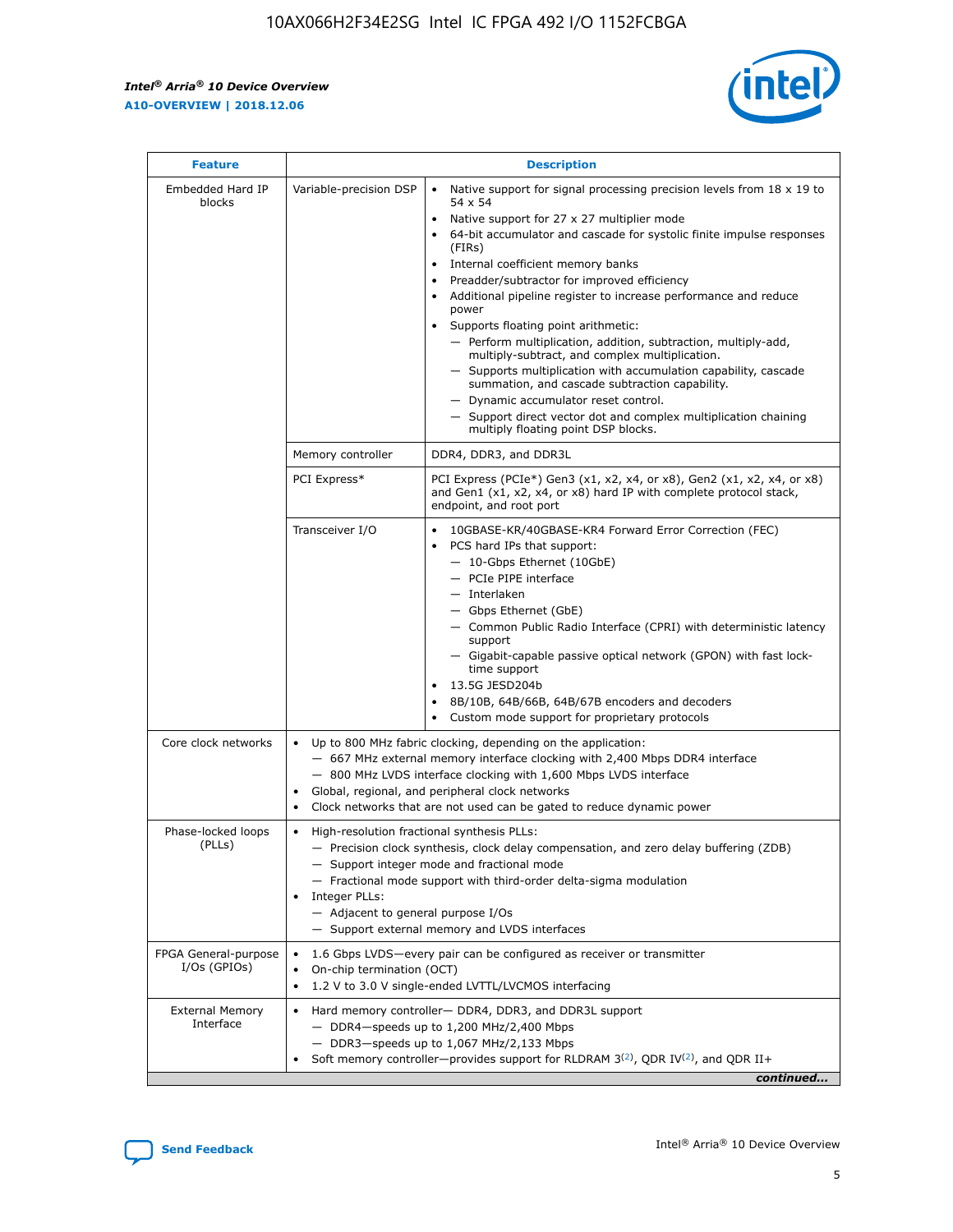

| <b>Feature</b>                                    | <b>Description</b>                                                                                                                                                                                                                                                                                                                                                                                                                                                                                                                                                                                                                         |
|---------------------------------------------------|--------------------------------------------------------------------------------------------------------------------------------------------------------------------------------------------------------------------------------------------------------------------------------------------------------------------------------------------------------------------------------------------------------------------------------------------------------------------------------------------------------------------------------------------------------------------------------------------------------------------------------------------|
| Low-power serial<br>transceivers                  | • Continuous operating range:<br>- Intel Arria 10 GX-1 Gbps to 17.4 Gbps<br>- Intel Arria 10 GT-1 Gbps to 25.8 Gbps<br>Backplane support:<br>$-$ Intel Arria 10 GX-up to 12.5<br>- Intel Arria 10 GT-up to 12.5<br>Extended range down to 125 Mbps with oversampling<br>ATX transmit PLLs with user-configurable fractional synthesis capability<br>Electronic Dispersion Compensation (EDC) support for XFP, SFP+, QSFP, and CFP optical<br>module<br>• Adaptive linear and decision feedback equalization<br>Transmitter pre-emphasis and de-emphasis<br>$\bullet$<br>Dynamic partial reconfiguration of individual transceiver channels |
| <b>HPS</b><br>(Intel Arria 10 SX<br>devices only) | Dual-core ARM Cortex-A9 MPCore processor-1.2 GHz CPU with<br>Processor and system<br>$\bullet$<br>1.5 GHz overdrive capability<br>256 KB on-chip RAM and 64 KB on-chip ROM<br>System peripherals-general-purpose timers, watchdog timers, direct<br>memory access (DMA) controller, FPGA configuration manager, and<br>clock and reset managers<br>Security features—anti-tamper, secure boot, Advanced Encryption<br>$\bullet$<br>Standard (AES) and authentication (SHA)<br>ARM CoreSight* JTAG debug access port, trace port, and on-chip<br>trace storage                                                                              |
|                                                   | <b>External interfaces</b><br>Hard memory interface-Hard memory controller (2,400 Mbps DDR4,<br>$\bullet$<br>and 2,133 Mbps DDR3), Quad serial peripheral interface (QSPI) flash<br>controller, NAND flash controller, direct memory access (DMA)<br>controller, Secure Digital/MultiMediaCard (SD/MMC) controller<br>Communication interface-10/100/1000 Ethernet media access<br>$\bullet$<br>control (MAC), USB On-The-GO (OTG) controllers, I <sup>2</sup> C controllers,<br>UART 16550, serial peripheral interface (SPI), and up to 62<br>HPS GPIO interfaces (48 direct-share I/Os)                                                 |
|                                                   | High-performance ARM AMBA* AXI bus bridges that support<br>Interconnects to core<br>$\bullet$<br>simultaneous read and write<br>HPS-FPGA bridges-include the FPGA-to-HPS, HPS-to-FPGA, and<br>$\bullet$<br>lightweight HPS-to-FPGA bridges that allow the FPGA fabric to issue<br>transactions to slaves in the HPS, and vice versa<br>Configuration bridge that allows HPS configuration manager to<br>configure the core logic via dedicated 32-bit configuration port<br>FPGA-to-HPS SDRAM controller bridge-provides configuration<br>interfaces for the multiport front end (MPFE) of the HPS SDRAM<br>controller                     |
| Configuration                                     | Tamper protection—comprehensive design protection to protect your valuable IP investments<br>Enhanced 256-bit advanced encryption standard (AES) design security with authentication<br>٠<br>Configuration via protocol (CvP) using PCIe Gen1, Gen2, or Gen3<br>continued                                                                                                                                                                                                                                                                                                                                                                  |

<sup>(2)</sup> Intel Arria 10 devices support this external memory interface using hard PHY with soft memory controller.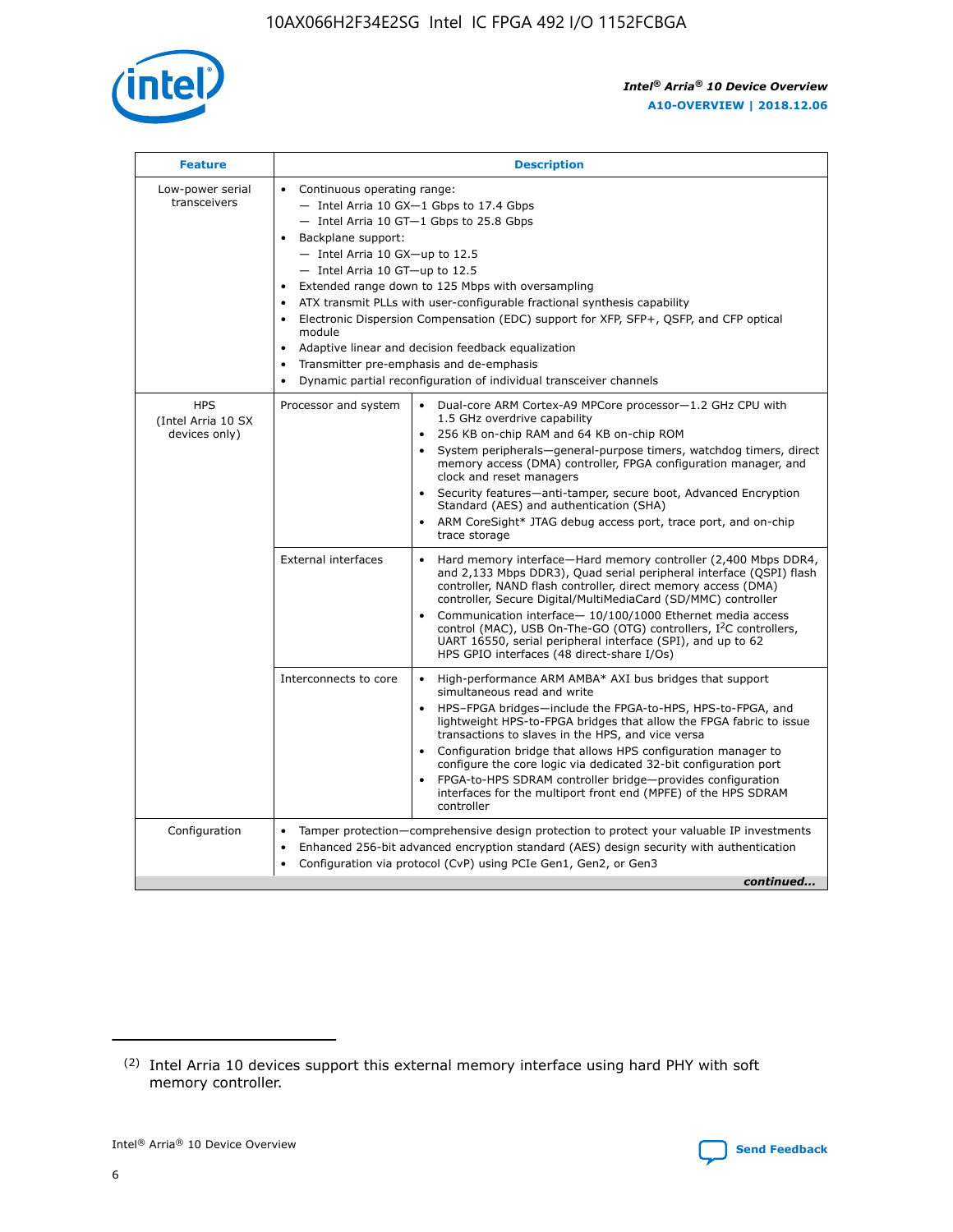

| <b>Feature</b>     | <b>Description</b>                                                                                                                                                                                                            |
|--------------------|-------------------------------------------------------------------------------------------------------------------------------------------------------------------------------------------------------------------------------|
|                    | Dynamic reconfiguration of the transceivers and PLLs<br>Fine-grained partial reconfiguration of the core fabric<br>Active Serial x4 Interface<br>$\bullet$                                                                    |
| Power management   | SmartVID<br>Low static power device options<br>Programmable Power Technology<br>Intel Quartus <sup>®</sup> Prime integrated power analysis                                                                                    |
| Software and tools | Intel Quartus Prime design suite<br>Transceiver toolkit<br>$\bullet$<br>Platform Designer system integration tool<br>DSP Builder for Intel FPGAs<br>OpenCL <sup>™</sup> support<br>Intel SoC FPGA Embedded Design Suite (EDS) |

## **Related Information**

[Intel Arria 10 Transceiver PHY Overview](https://www.intel.com/content/www/us/en/programmable/documentation/nik1398707230472.html#nik1398706768037) Provides details on Intel Arria 10 transceivers.

# **Intel Arria 10 Device Variants and Packages**

#### **Table 4. Device Variants for the Intel Arria 10 Device Family**

| <b>Variant</b>    | <b>Description</b>                                                                                                                                                                                                     |
|-------------------|------------------------------------------------------------------------------------------------------------------------------------------------------------------------------------------------------------------------|
| Intel Arria 10 GX | FPGA featuring 17.4 Gbps transceivers for short reach applications with 12.5 backplane driving<br>capability.                                                                                                          |
| Intel Arria 10 GT | FPGA featuring:<br>17.4 Gbps transceivers for short reach applications with 12.5 backplane driving capability.<br>25.8 Gbps transceivers for supporting CAUI-4 and CEI-25G applications with CFP2 and CFP4<br>modules. |
| Intel Arria 10 SX | SoC integrating ARM-based HPS and FPGA featuring 17.4 Gbps transceivers for short reach<br>applications with 12.5 backplane driving capability.                                                                        |

## **Intel Arria 10 GX**

This section provides the available options, maximum resource counts, and package plan for the Intel Arria 10 GX devices.

The information in this section is correct at the time of publication. For the latest information and to get more details, refer to the Intel FPGA Product Selector.

#### **Related Information**

#### [Intel FPGA Product Selector](http://www.altera.com/products/selector/psg-selector.html) Provides the latest information on Intel products.

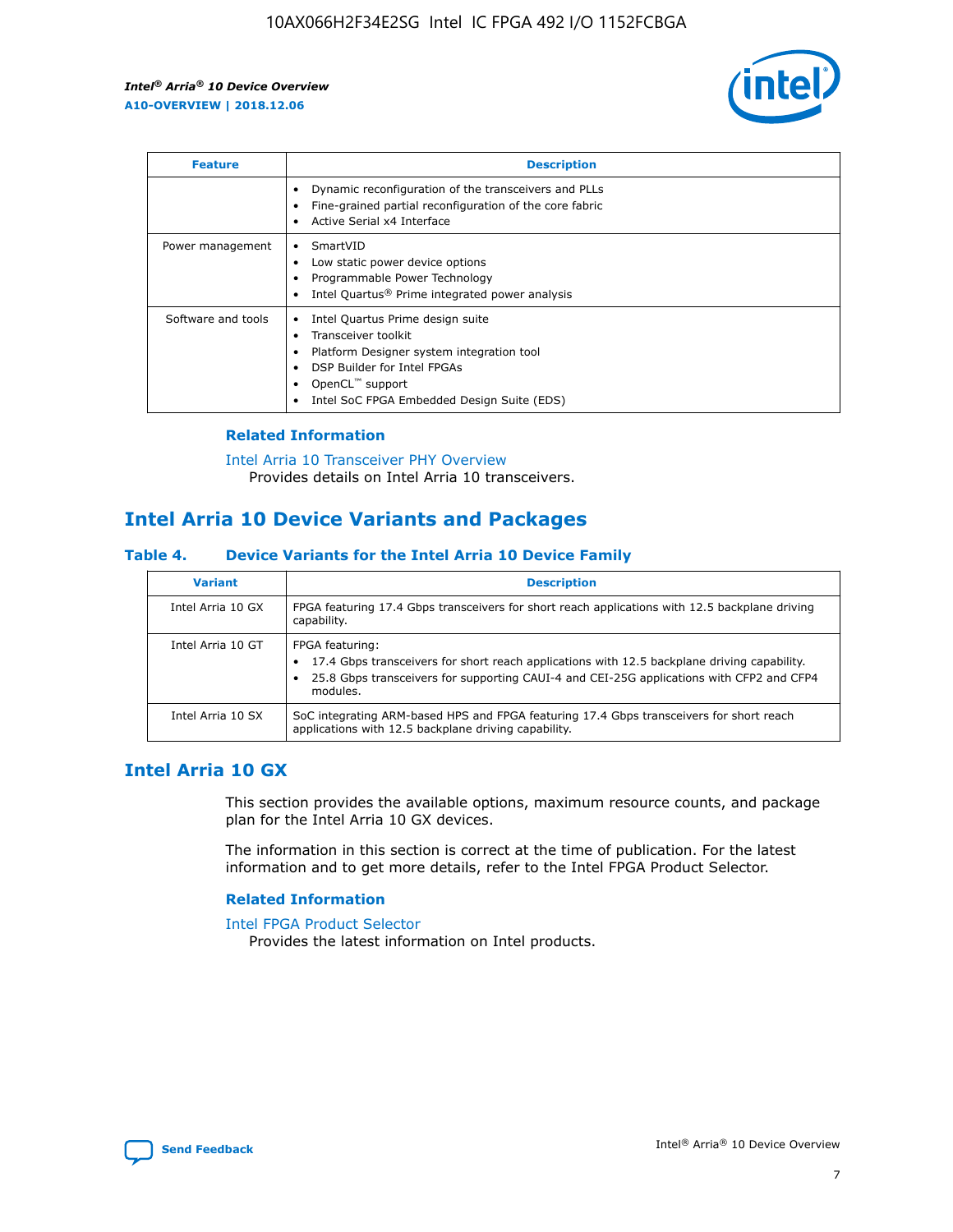

## **Available Options**

## **Figure 1. Sample Ordering Code and Available Options for Intel Arria 10 GX Devices**



#### **Related Information**

#### [Transceiver Performance for Intel Arria 10 GX/SX Devices](https://www.intel.com/content/www/us/en/programmable/documentation/mcn1413182292568.html#mcn1413213965502) Provides more information about the transceiver speed grade.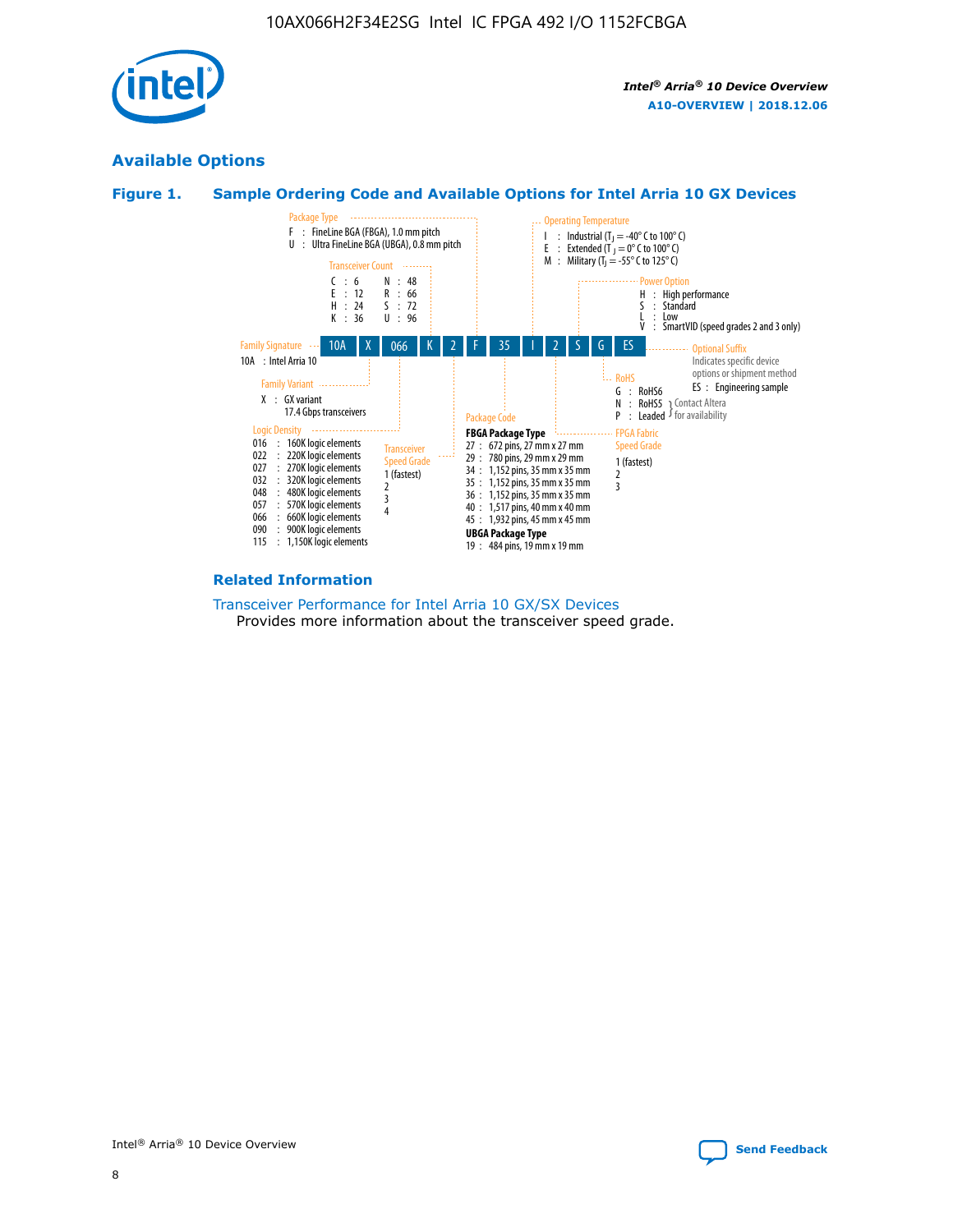

## **Maximum Resources**

#### **Table 5. Maximum Resource Counts for Intel Arria 10 GX Devices (GX 160, GX 220, GX 270, GX 320, and GX 480)**

| <b>Resource</b>              |                         | <b>Product Line</b> |                               |               |                |                |  |  |
|------------------------------|-------------------------|---------------------|-------------------------------|---------------|----------------|----------------|--|--|
|                              |                         | <b>GX 160</b>       | <b>GX 220</b>                 | <b>GX 270</b> | <b>GX 320</b>  | <b>GX 480</b>  |  |  |
| Logic Elements (LE) (K)      |                         | 160                 | 220                           | 270           | 320            | 480            |  |  |
| <b>ALM</b>                   |                         | 61,510              | 80,330                        | 101,620       | 119,900        | 183,590        |  |  |
| Register                     |                         | 246,040             | 406,480<br>479,600<br>321,320 |               |                | 734,360        |  |  |
| Memory (Kb)                  | M <sub>20</sub> K       | 8,800               | 11,740                        | 15,000        | 17,820         | 28,620         |  |  |
|                              | <b>MLAB</b>             | 1,050               | 1,690                         | 2,452         | 2,727          | 4,164          |  |  |
| Variable-precision DSP Block |                         | 156                 | 192                           | 830           | 985            | 1,368          |  |  |
| 18 x 19 Multiplier           |                         | 312                 | 384                           | 1,660         | 1,970          |                |  |  |
| PLL                          | Fractional<br>Synthesis | 6                   | 6                             | 8             | 8              | 12             |  |  |
|                              | I/O                     | 6                   | 6                             | 8             | 8              | 12             |  |  |
| 17.4 Gbps Transceiver        |                         | 12                  | 12                            | 24            | 24             | 36             |  |  |
| GPIO <sup>(3)</sup>          |                         | 288                 | 288                           | 384           | 384            |                |  |  |
| LVDS Pair $(4)$              |                         | 120                 | 120                           | 168           | 168            | 222            |  |  |
| PCIe Hard IP Block           |                         | 1                   | 1                             | 2             | $\overline{2}$ | $\overline{2}$ |  |  |
| Hard Memory Controller       |                         | 6                   | 6                             | 8             | 8              | 12             |  |  |

<sup>(4)</sup> Each LVDS I/O pair can be used as differential input or output.



<sup>(3)</sup> The number of GPIOs does not include transceiver I/Os. In the Intel Quartus Prime software, the number of user I/Os includes transceiver I/Os.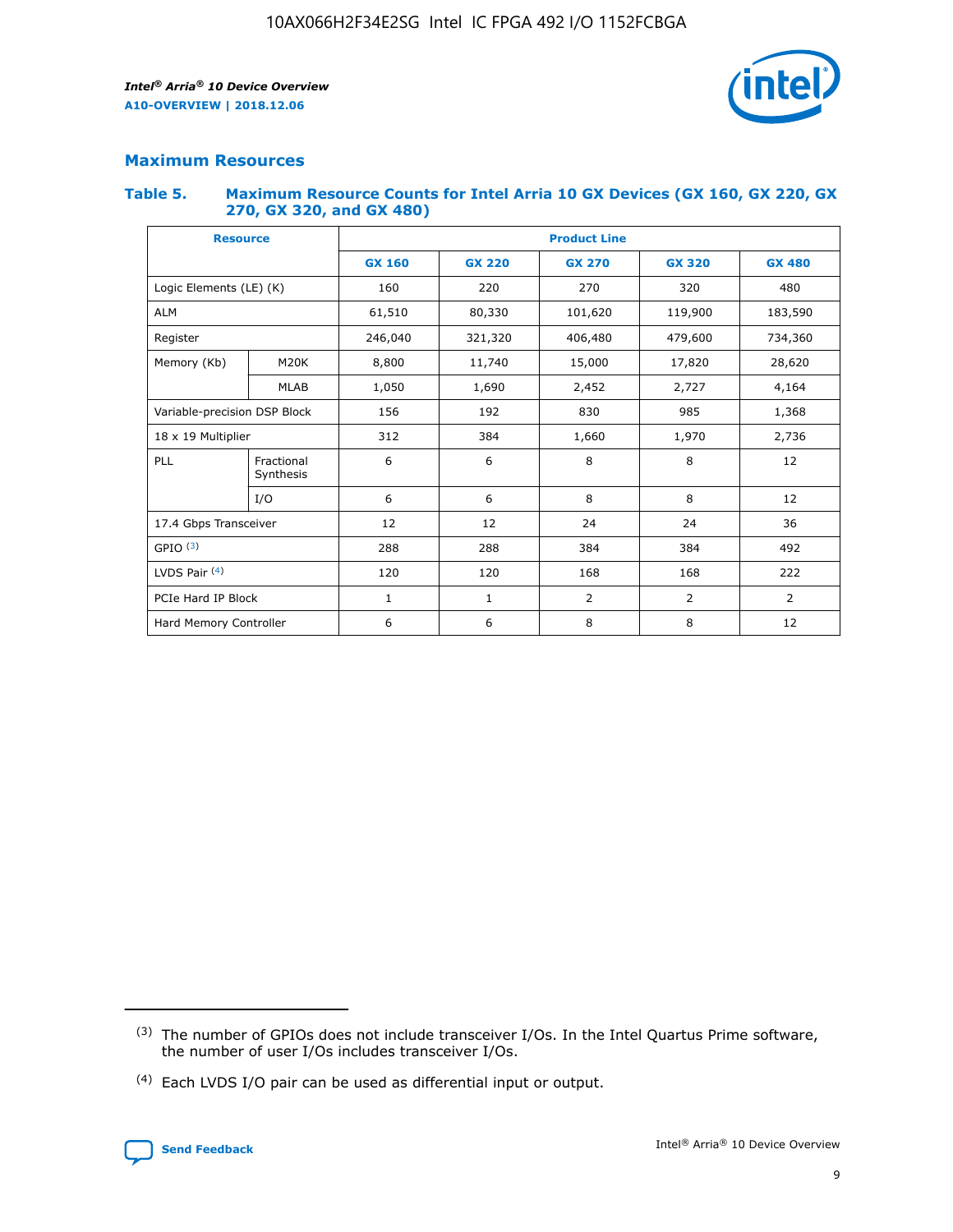

## **Table 6. Maximum Resource Counts for Intel Arria 10 GX Devices (GX 570, GX 660, GX 900, and GX 1150)**

|                              | <b>Resource</b>         | <b>Product Line</b> |               |                |                |  |  |  |
|------------------------------|-------------------------|---------------------|---------------|----------------|----------------|--|--|--|
|                              |                         | <b>GX 570</b>       | <b>GX 660</b> | <b>GX 900</b>  | <b>GX 1150</b> |  |  |  |
| Logic Elements (LE) (K)      |                         | 570                 | 660           | 900            | 1,150          |  |  |  |
| <b>ALM</b>                   |                         | 217,080             | 251,680       | 339,620        | 427,200        |  |  |  |
| Register                     |                         | 868,320             | 1,006,720     |                | 1,708,800      |  |  |  |
| Memory (Kb)                  | <b>M20K</b>             | 36,000              | 42,620        | 48,460         | 54,260         |  |  |  |
|                              | <b>MLAB</b>             | 5,096               | 5,788         | 9,386          | 12,984         |  |  |  |
| Variable-precision DSP Block |                         | 1,523               | 1,687         | 1,518          | 1,518          |  |  |  |
| $18 \times 19$ Multiplier    |                         | 3,046               | 3,374         | 3,036          | 3,036          |  |  |  |
| PLL                          | Fractional<br>Synthesis | 16                  | 16            | 32             | 32             |  |  |  |
|                              | I/O                     | 16                  | 16            | 16             | 16             |  |  |  |
| 17.4 Gbps Transceiver        |                         | 48                  | 48            | 96             |                |  |  |  |
| GPIO <sup>(3)</sup>          |                         | 696                 | 696           | 768            | 768            |  |  |  |
| LVDS Pair $(4)$              |                         | 324                 | 324<br>384    |                | 384            |  |  |  |
| PCIe Hard IP Block           |                         | 2                   | 2             | $\overline{4}$ | $\overline{4}$ |  |  |  |
| Hard Memory Controller       |                         | 16                  | 16            | 16             | 16             |  |  |  |

## **Package Plan**

## **Table 7. Package Plan for Intel Arria 10 GX Devices (U19, F27, and F29)**

Refer to I/O and High Speed I/O in Intel Arria 10 Devices chapter for the number of 3 V I/O, LVDS I/O, and LVDS channels in each device package.

| <b>Product Line</b> | <b>U19</b><br>$(19 \text{ mm} \times 19 \text{ mm})$<br>484-pin UBGA) |          |             | <b>F27</b><br>(27 mm × 27 mm,<br>672-pin FBGA) |                 |             | <b>F29</b><br>(29 mm × 29 mm,<br>780-pin FBGA) |          |             |  |
|---------------------|-----------------------------------------------------------------------|----------|-------------|------------------------------------------------|-----------------|-------------|------------------------------------------------|----------|-------------|--|
|                     | 3 V I/O                                                               | LVDS I/O | <b>XCVR</b> | 3 V I/O                                        | <b>LVDS I/O</b> | <b>XCVR</b> | 3 V I/O                                        | LVDS I/O | <b>XCVR</b> |  |
| GX 160              | 48                                                                    | 192      | 6           | 48                                             | 192             | 12          | 48                                             | 240      | 12          |  |
| GX 220              | 48                                                                    | 192      | 6           | 48                                             | 192             | 12          | 48                                             | 240      | 12          |  |
| GX 270              |                                                                       |          |             | 48                                             | 192             | 12          | 48                                             | 312      | 12          |  |
| GX 320              |                                                                       |          |             | 48                                             | 192             | 12          | 48                                             | 312      | 12          |  |
| GX 480              |                                                                       |          |             |                                                |                 |             | 48                                             | 312      | 12          |  |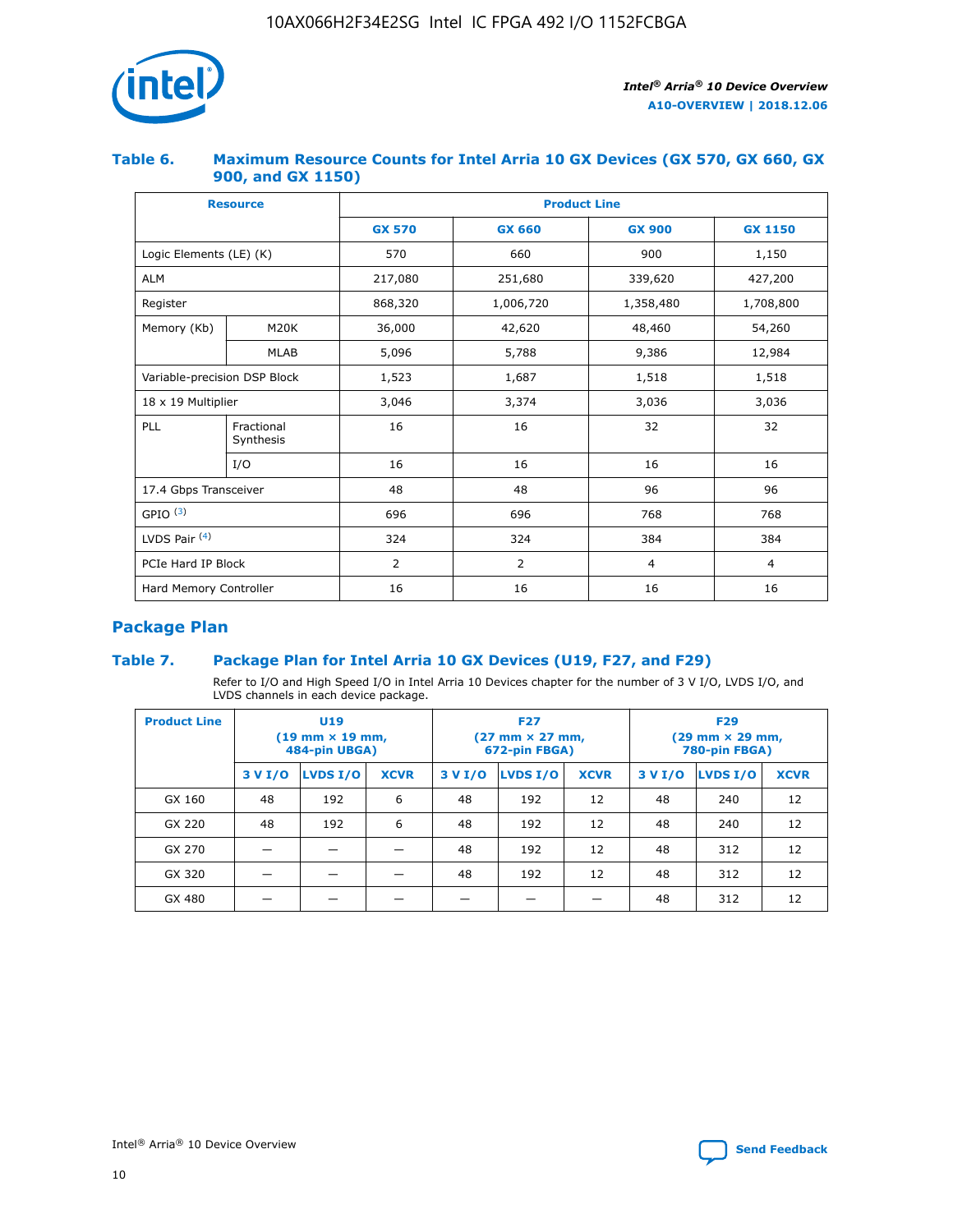

#### **Table 8. Package Plan for Intel Arria 10 GX Devices (F34, F35, NF40, and KF40)**

Refer to I/O and High Speed I/O in Intel Arria 10 Devices chapter for the number of 3 V I/O, LVDS I/O, and LVDS channels in each device package.

| <b>Product Line</b> | <b>F34</b><br>$(35 \text{ mm} \times 35 \text{ mm})$<br><b>1152-pin FBGA)</b> |                    | <b>F35</b><br>$(35 \text{ mm} \times 35 \text{ mm})$<br><b>1152-pin FBGA)</b> |           | <b>KF40</b><br>$(40$ mm $\times$ 40 mm,<br>1517-pin FBGA) |             |           | <b>NF40</b><br>$(40 \text{ mm} \times 40 \text{ mm})$<br>1517-pin FBGA) |             |           |                    |             |
|---------------------|-------------------------------------------------------------------------------|--------------------|-------------------------------------------------------------------------------|-----------|-----------------------------------------------------------|-------------|-----------|-------------------------------------------------------------------------|-------------|-----------|--------------------|-------------|
|                     | 3V<br>I/O                                                                     | <b>LVDS</b><br>I/O | <b>XCVR</b>                                                                   | 3V<br>I/O | <b>LVDS</b><br>I/O                                        | <b>XCVR</b> | 3V<br>I/O | <b>LVDS</b><br>I/O                                                      | <b>XCVR</b> | 3V<br>I/O | <b>LVDS</b><br>I/O | <b>XCVR</b> |
| GX 270              | 48                                                                            | 336                | 24                                                                            | 48        | 336                                                       | 24          |           |                                                                         |             |           |                    |             |
| GX 320              | 48                                                                            | 336                | 24                                                                            | 48        | 336                                                       | 24          |           |                                                                         |             |           |                    |             |
| GX 480              | 48                                                                            | 444                | 24                                                                            | 48        | 348                                                       | 36          |           |                                                                         |             |           |                    |             |
| GX 570              | 48                                                                            | 444                | 24                                                                            | 48        | 348                                                       | 36          | 96        | 600                                                                     | 36          | 48        | 540                | 48          |
| GX 660              | 48                                                                            | 444                | 24                                                                            | 48        | 348                                                       | 36          | 96        | 600                                                                     | 36          | 48        | 540                | 48          |
| GX 900              |                                                                               | 504                | 24                                                                            | —         |                                                           | -           |           |                                                                         |             |           | 600                | 48          |
| GX 1150             |                                                                               | 504                | 24                                                                            |           |                                                           |             |           |                                                                         |             |           | 600                | 48          |

#### **Table 9. Package Plan for Intel Arria 10 GX Devices (RF40, NF45, SF45, and UF45)**

Refer to I/O and High Speed I/O in Intel Arria 10 Devices chapter for the number of 3 V I/O, LVDS I/O, and LVDS channels in each device package.

| <b>Product Line</b> | <b>RF40</b><br>$(40 \text{ mm} \times 40 \text{ mm})$<br>1517-pin FBGA) |                    |             | <b>NF45</b><br>$(45 \text{ mm} \times 45 \text{ mm})$<br><b>1932-pin FBGA)</b> |                    |             | <b>SF45</b><br>$(45 \text{ mm} \times 45 \text{ mm})$<br><b>1932-pin FBGA)</b> |                    |             | <b>UF45</b><br>$(45 \text{ mm} \times 45 \text{ mm})$<br><b>1932-pin FBGA)</b> |                    |             |
|---------------------|-------------------------------------------------------------------------|--------------------|-------------|--------------------------------------------------------------------------------|--------------------|-------------|--------------------------------------------------------------------------------|--------------------|-------------|--------------------------------------------------------------------------------|--------------------|-------------|
|                     | 3V<br>I/O                                                               | <b>LVDS</b><br>I/O | <b>XCVR</b> | 3V<br>I/O                                                                      | <b>LVDS</b><br>I/O | <b>XCVR</b> | 3V<br>I/O                                                                      | <b>LVDS</b><br>I/O | <b>XCVR</b> | 3V<br>I/O                                                                      | <b>LVDS</b><br>I/O | <b>XCVR</b> |
| GX 900              |                                                                         | 342                | 66          | -                                                                              | 768                | 48          | _                                                                              | 624                | 72          |                                                                                | 480                | 96          |
| GX 1150             |                                                                         | 342                | 66          | -                                                                              | 768                | 48          | -                                                                              | 624                | 72          |                                                                                | 480                | 96          |

#### **Related Information**

[I/O and High-Speed Differential I/O Interfaces in Intel Arria 10 Devices chapter, Intel](https://www.intel.com/content/www/us/en/programmable/documentation/sam1403482614086.html#sam1403482030321) [Arria 10 Device Handbook](https://www.intel.com/content/www/us/en/programmable/documentation/sam1403482614086.html#sam1403482030321)

Provides the number of 3 V and LVDS I/Os, and LVDS channels for each Intel Arria 10 device package.

## **Intel Arria 10 GT**

This section provides the available options, maximum resource counts, and package plan for the Intel Arria 10 GT devices.

The information in this section is correct at the time of publication. For the latest information and to get more details, refer to the Intel FPGA Product Selector.

#### **Related Information**

#### [Intel FPGA Product Selector](http://www.altera.com/products/selector/psg-selector.html)

Provides the latest information on Intel products.

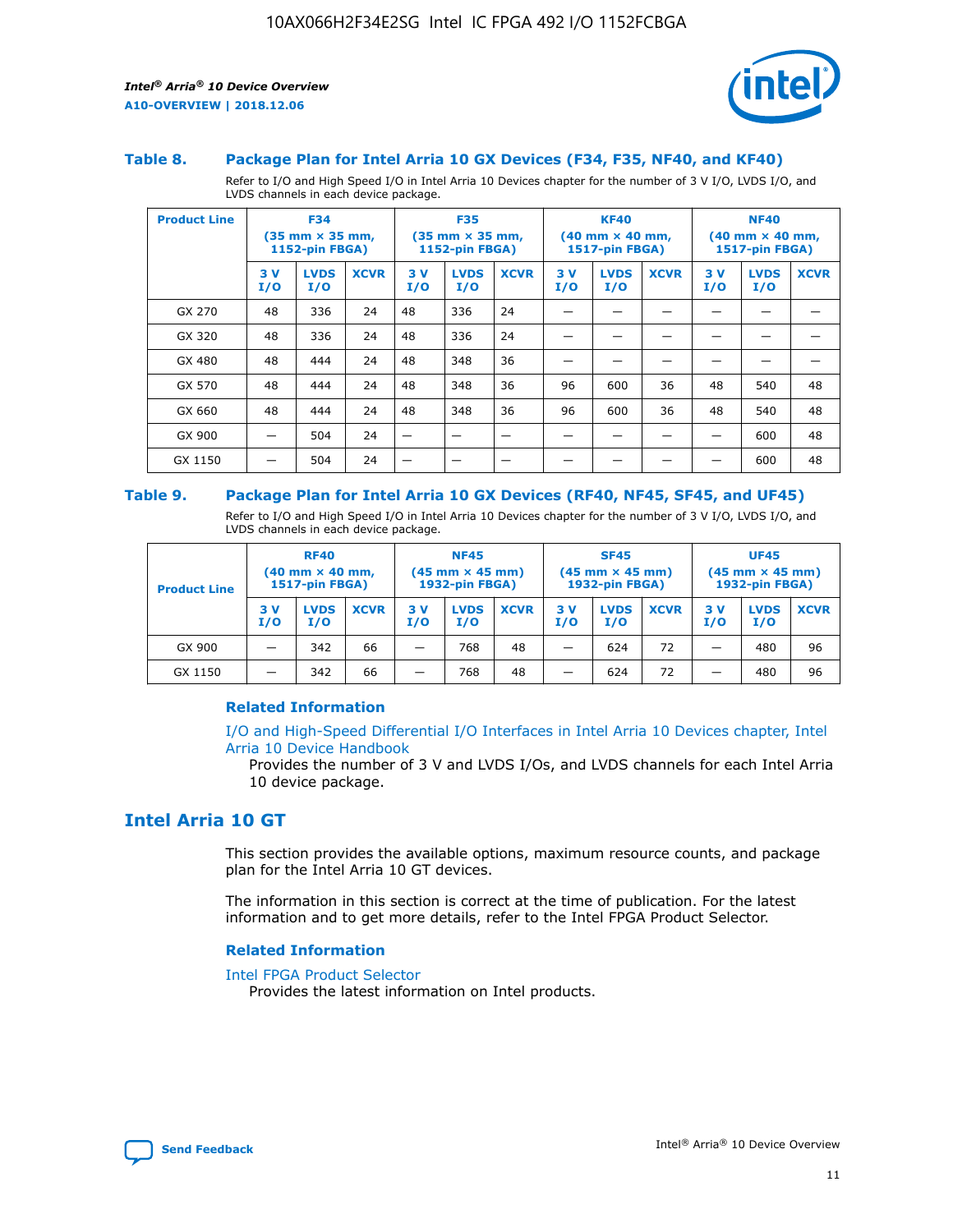

## **Available Options**

## **Figure 2. Sample Ordering Code and Available Options for Intel Arria 10 GT Devices**

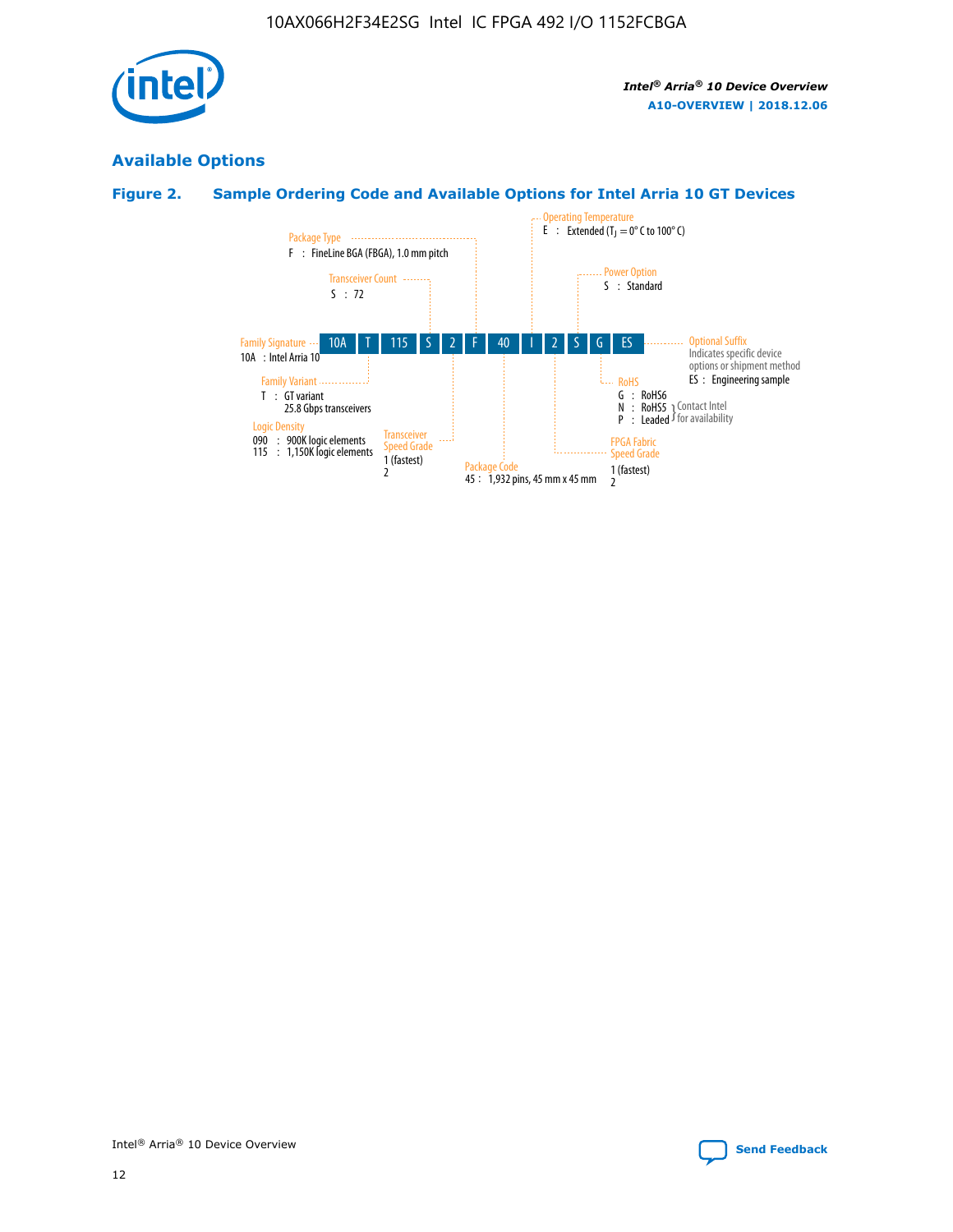

## **Maximum Resources**

#### **Table 10. Maximum Resource Counts for Intel Arria 10 GT Devices**

| <b>Resource</b>              |                      | <b>Product Line</b> |                |  |
|------------------------------|----------------------|---------------------|----------------|--|
|                              |                      | <b>GT 900</b>       | <b>GT 1150</b> |  |
| Logic Elements (LE) (K)      |                      | 900                 | 1,150          |  |
| <b>ALM</b>                   |                      | 339,620             | 427,200        |  |
| Register                     |                      | 1,358,480           | 1,708,800      |  |
| Memory (Kb)                  | M20K                 | 48,460              | 54,260         |  |
|                              | <b>MLAB</b>          | 9,386               | 12,984         |  |
| Variable-precision DSP Block |                      | 1,518               | 1,518          |  |
| 18 x 19 Multiplier           |                      | 3,036               | 3,036          |  |
| PLL                          | Fractional Synthesis | 32                  | 32             |  |
|                              | I/O                  | 16                  | 16             |  |
| Transceiver                  | 17.4 Gbps            | 72(5)               | 72(5)          |  |
|                              | 25.8 Gbps            | 6                   | 6              |  |
| GPIO <sup>(6)</sup>          |                      | 624                 | 624            |  |
| LVDS Pair $(7)$              |                      | 312                 | 312            |  |
| PCIe Hard IP Block           |                      | $\overline{4}$      | $\overline{4}$ |  |
| Hard Memory Controller       |                      | 16                  | 16             |  |

### **Related Information**

#### [Intel Arria 10 GT Channel Usage](https://www.intel.com/content/www/us/en/programmable/documentation/nik1398707230472.html#nik1398707008178)

Configuring GT/GX channels in Intel Arria 10 GT devices.

## **Package Plan**

#### **Table 11. Package Plan for Intel Arria 10 GT Devices**

Refer to I/O and High Speed I/O in Intel Arria 10 Devices chapter for the number of 3 V I/O, LVDS I/O, and LVDS channels in each device package.

| <b>Product Line</b> | <b>SF45</b><br>(45 mm × 45 mm, 1932-pin FBGA) |                 |             |  |  |  |
|---------------------|-----------------------------------------------|-----------------|-------------|--|--|--|
|                     | 3 V I/O                                       | <b>LVDS I/O</b> | <b>XCVR</b> |  |  |  |
| GT 900              |                                               | 624             | 72          |  |  |  |
| GT 1150             |                                               | 624             | 72          |  |  |  |

<sup>(7)</sup> Each LVDS I/O pair can be used as differential input or output.



 $(5)$  If all 6 GT channels are in use, 12 of the GX channels are not usable.

<sup>(6)</sup> The number of GPIOs does not include transceiver I/Os. In the Intel Quartus Prime software, the number of user I/Os includes transceiver I/Os.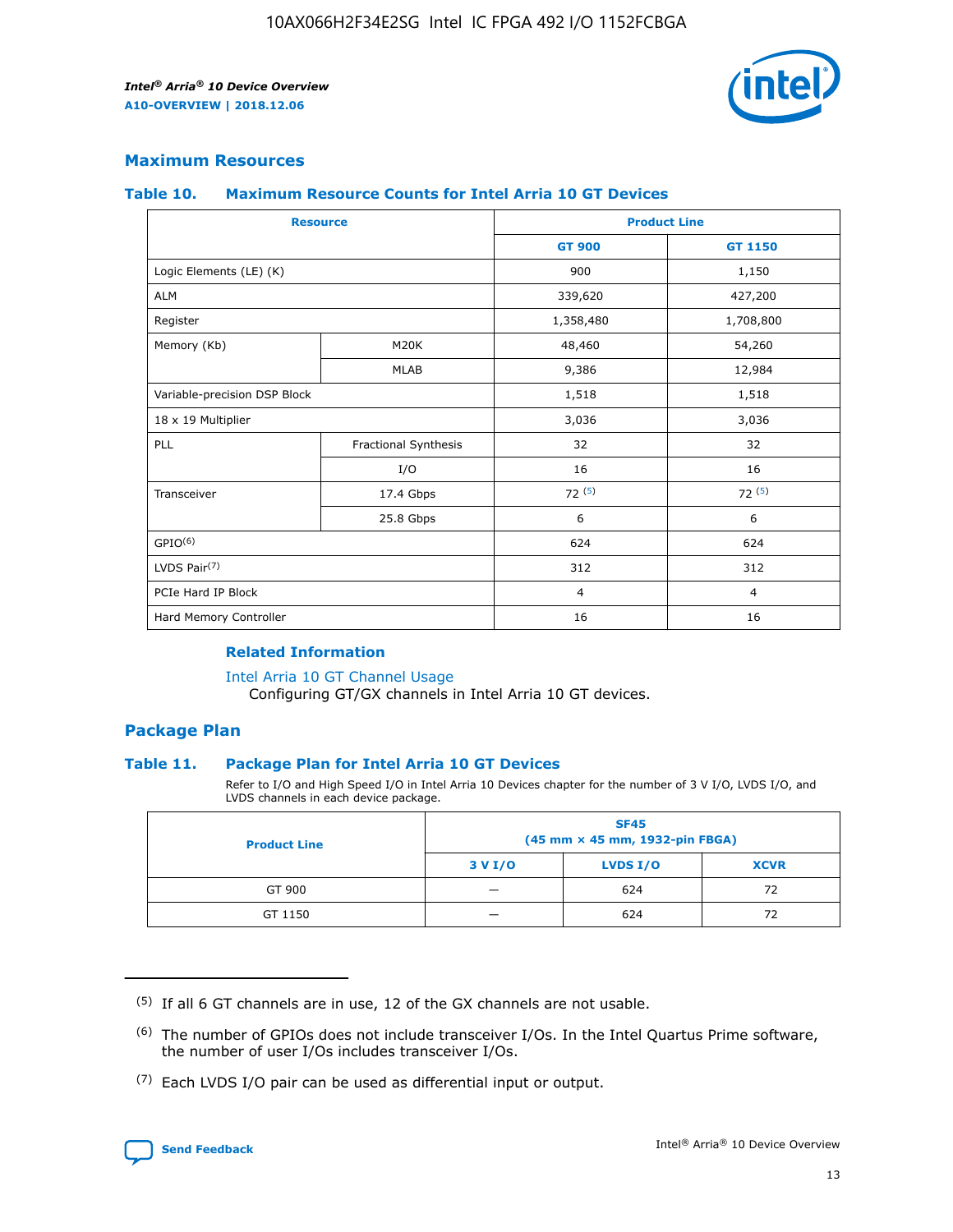

#### **Related Information**

[I/O and High-Speed Differential I/O Interfaces in Intel Arria 10 Devices chapter, Intel](https://www.intel.com/content/www/us/en/programmable/documentation/sam1403482614086.html#sam1403482030321) [Arria 10 Device Handbook](https://www.intel.com/content/www/us/en/programmable/documentation/sam1403482614086.html#sam1403482030321)

Provides the number of 3 V and LVDS I/Os, and LVDS channels for each Intel Arria 10 device package.

## **Intel Arria 10 SX**

This section provides the available options, maximum resource counts, and package plan for the Intel Arria 10 SX devices.

The information in this section is correct at the time of publication. For the latest information and to get more details, refer to the Intel FPGA Product Selector.

#### **Related Information**

[Intel FPGA Product Selector](http://www.altera.com/products/selector/psg-selector.html) Provides the latest information on Intel products.

#### **Available Options**

#### **Figure 3. Sample Ordering Code and Available Options for Intel Arria 10 SX Devices**



#### **Related Information**

[Transceiver Performance for Intel Arria 10 GX/SX Devices](https://www.intel.com/content/www/us/en/programmable/documentation/mcn1413182292568.html#mcn1413213965502) Provides more information about the transceiver speed grade.

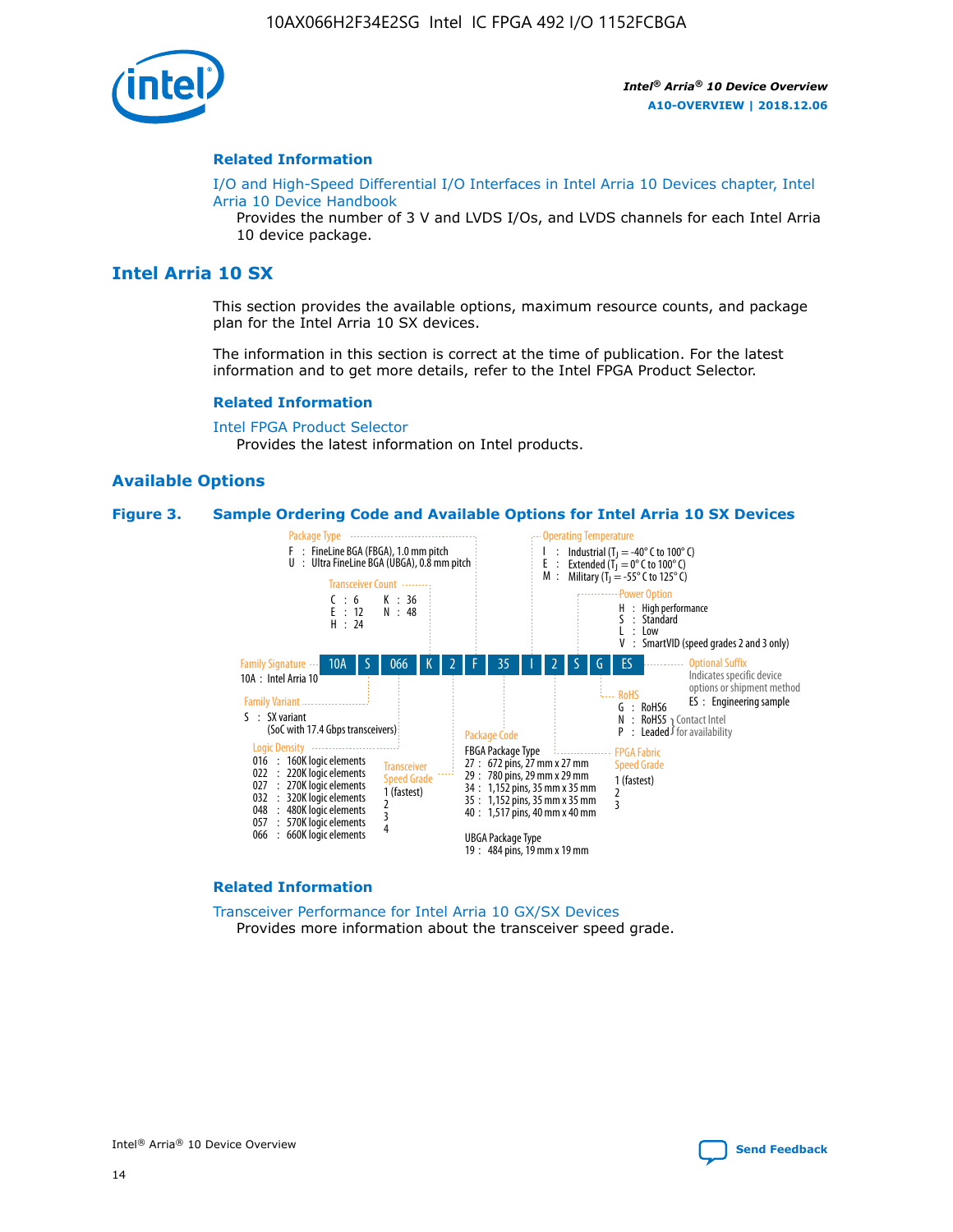

## **Maximum Resources**

#### **Table 12. Maximum Resource Counts for Intel Arria 10 SX Devices**

| <b>Resource</b>                   |                         | <b>Product Line</b> |               |                |                |                |                |                |  |  |  |
|-----------------------------------|-------------------------|---------------------|---------------|----------------|----------------|----------------|----------------|----------------|--|--|--|
|                                   |                         | <b>SX 160</b>       | <b>SX 220</b> | <b>SX 270</b>  | <b>SX 320</b>  | <b>SX 480</b>  | <b>SX 570</b>  | <b>SX 660</b>  |  |  |  |
| Logic Elements (LE) (K)           |                         | 160                 | 220           | 270            | 320            | 480            | 570            | 660            |  |  |  |
| <b>ALM</b>                        |                         | 61,510              | 80,330        | 101,620        | 119,900        | 183,590        | 217,080        | 251,680        |  |  |  |
| Register                          |                         | 246,040             | 321,320       | 406,480        | 479,600        | 734,360        | 868,320        | 1,006,720      |  |  |  |
| Memory (Kb)                       | <b>M20K</b>             | 8,800               | 11,740        | 15,000         | 17,820         | 28,620         | 36,000         | 42,620         |  |  |  |
|                                   | <b>MLAB</b>             | 1,050               | 1,690         | 2,452          | 2,727          | 4,164          | 5,096          | 5,788          |  |  |  |
| Variable-precision DSP Block      |                         | 156                 | 192           | 830            | 985            | 1,368          | 1,523          | 1,687          |  |  |  |
| 18 x 19 Multiplier                |                         | 312                 | 384           | 1,660          | 1,970          | 2,736          | 3,046          | 3,374          |  |  |  |
| PLL                               | Fractional<br>Synthesis | 6                   | 6             | 8              | 8              | 12             | 16             | 16             |  |  |  |
|                                   | I/O                     | 6                   | 6             | 8              | 8              | 12             | 16             | 16             |  |  |  |
| 17.4 Gbps Transceiver             |                         | 12                  | 12            | 24             | 24             | 36             | 48             | 48             |  |  |  |
| GPIO <sup>(8)</sup>               |                         | 288                 | 288           | 384            | 384            | 492            | 696            | 696            |  |  |  |
| LVDS Pair $(9)$                   |                         | 120                 | 120           | 168            | 168            | 174            | 324            | 324            |  |  |  |
| PCIe Hard IP Block                |                         | $\mathbf{1}$        | $\mathbf{1}$  | $\overline{2}$ | $\overline{2}$ | $\overline{2}$ | $\overline{2}$ | $\overline{2}$ |  |  |  |
| Hard Memory Controller            |                         | 6                   | 6             | 8              | 8              | 12             | 16             | 16             |  |  |  |
| ARM Cortex-A9 MPCore<br>Processor |                         | Yes                 | Yes           | Yes            | Yes            | Yes            | Yes            | <b>Yes</b>     |  |  |  |

## **Package Plan**

#### **Table 13. Package Plan for Intel Arria 10 SX Devices (U19, F27, F29, and F34)**

Refer to I/O and High Speed I/O in Intel Arria 10 Devices chapter for the number of 3 V I/O, LVDS I/O, and LVDS channels in each device package.

| <b>Product Line</b> | U19<br>$(19 \text{ mm} \times 19 \text{ mm})$<br>484-pin UBGA) |                    | <b>F27</b><br>$(27 \text{ mm} \times 27 \text{ mm})$<br>672-pin FBGA) |           | <b>F29</b><br>$(29 \text{ mm} \times 29 \text{ mm})$<br>780-pin FBGA) |             |            | <b>F34</b><br>$(35 \text{ mm} \times 35 \text{ mm})$<br><b>1152-pin FBGA)</b> |             |           |                    |             |
|---------------------|----------------------------------------------------------------|--------------------|-----------------------------------------------------------------------|-----------|-----------------------------------------------------------------------|-------------|------------|-------------------------------------------------------------------------------|-------------|-----------|--------------------|-------------|
|                     | 3V<br>I/O                                                      | <b>LVDS</b><br>I/O | <b>XCVR</b>                                                           | 3V<br>I/O | <b>LVDS</b><br>I/O                                                    | <b>XCVR</b> | 3 V<br>I/O | <b>LVDS</b><br>I/O                                                            | <b>XCVR</b> | 3V<br>I/O | <b>LVDS</b><br>I/O | <b>XCVR</b> |
| SX 160              | 48                                                             | 144                | 6                                                                     | 48        | 192                                                                   | 12          | 48         | 240                                                                           | 12          | –         |                    |             |
| SX 220              | 48                                                             | 144                | 6                                                                     | 48        | 192                                                                   | 12          | 48         | 240                                                                           | 12          |           |                    |             |
| SX 270              |                                                                |                    |                                                                       | 48        | 192                                                                   | 12          | 48         | 312                                                                           | 12          | 48        | 336                | 24          |
| SX 320              |                                                                |                    |                                                                       | 48        | 192                                                                   | 12          | 48         | 312                                                                           | 12          | 48        | 336                | 24          |
|                     | continued                                                      |                    |                                                                       |           |                                                                       |             |            |                                                                               |             |           |                    |             |

 $(8)$  The number of GPIOs does not include transceiver I/Os. In the Intel Quartus Prime software, the number of user I/Os includes transceiver I/Os.

 $(9)$  Each LVDS I/O pair can be used as differential input or output.

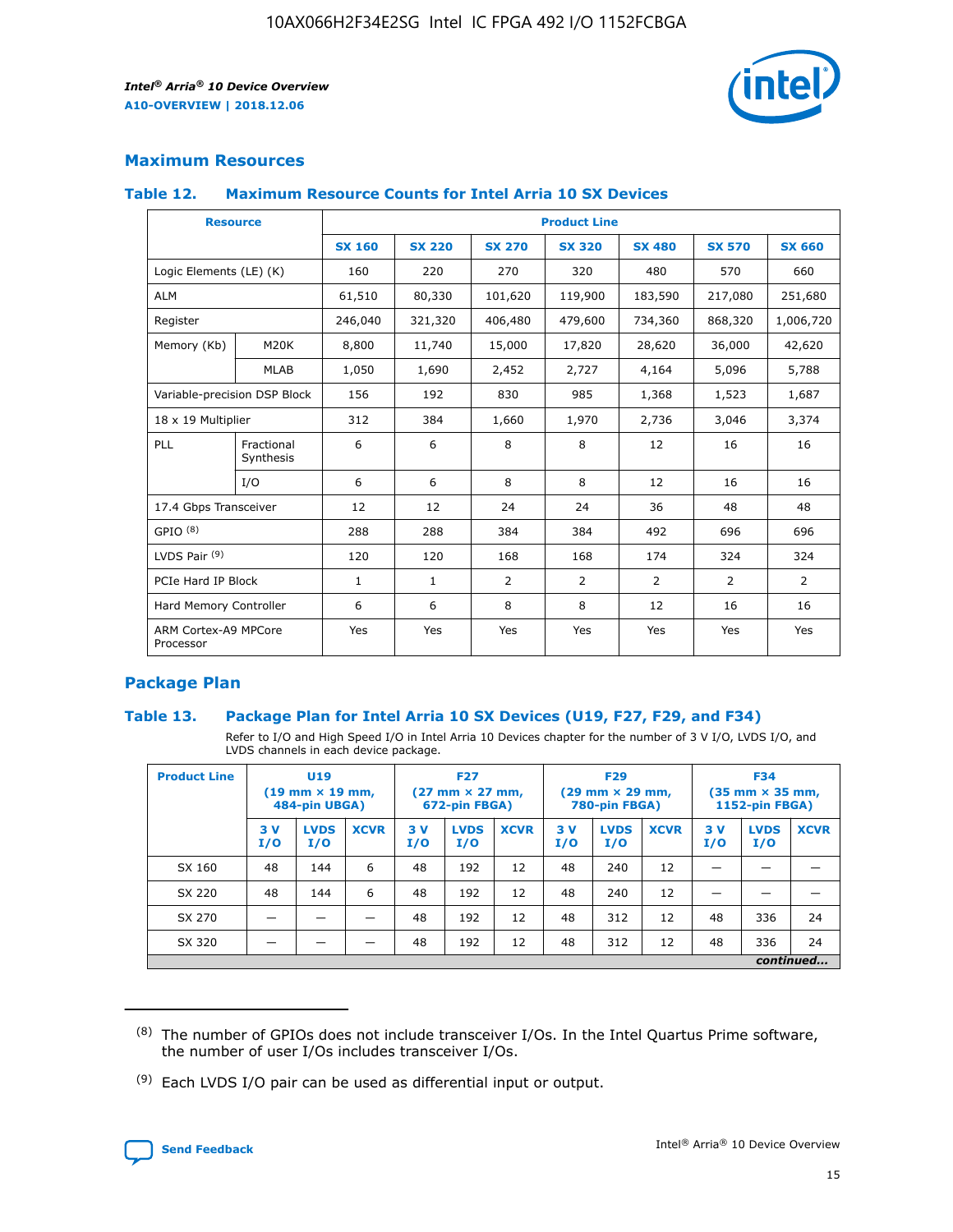

| <b>Product Line</b> | U <sub>19</sub><br>$(19 \text{ mm} \times 19 \text{ mm})$<br>484-pin UBGA) |                    | <b>F27</b><br>$(27 \text{ mm} \times 27 \text{ mm})$<br>672-pin FBGA) |           | <b>F29</b><br>$(29 \text{ mm} \times 29 \text{ mm})$<br>780-pin FBGA) |             |           | <b>F34</b><br>$(35$ mm $\times$ 35 mm,<br><b>1152-pin FBGA)</b> |             |           |                    |             |
|---------------------|----------------------------------------------------------------------------|--------------------|-----------------------------------------------------------------------|-----------|-----------------------------------------------------------------------|-------------|-----------|-----------------------------------------------------------------|-------------|-----------|--------------------|-------------|
|                     | 3V<br>I/O                                                                  | <b>LVDS</b><br>I/O | <b>XCVR</b>                                                           | 3V<br>I/O | <b>LVDS</b><br>I/O                                                    | <b>XCVR</b> | 3V<br>I/O | <b>LVDS</b><br>I/O                                              | <b>XCVR</b> | 3V<br>I/O | <b>LVDS</b><br>I/O | <b>XCVR</b> |
| SX 480              |                                                                            |                    |                                                                       |           |                                                                       |             | 48        | 312                                                             | 12          | 48        | 444                | 24          |
| SX 570              |                                                                            |                    |                                                                       |           |                                                                       |             |           |                                                                 |             | 48        | 444                | 24          |
| SX 660              |                                                                            |                    |                                                                       |           |                                                                       |             |           |                                                                 |             | 48        | 444                | 24          |

## **Table 14. Package Plan for Intel Arria 10 SX Devices (F35, KF40, and NF40)**

Refer to I/O and High Speed I/O in Intel Arria 10 Devices chapter for the number of 3 V I/O, LVDS I/O, and LVDS channels in each device package.

| <b>Product Line</b> | <b>F35</b><br>$(35 \text{ mm} \times 35 \text{ mm})$<br><b>1152-pin FBGA)</b> |          |             |                                           | <b>KF40</b><br>(40 mm × 40 mm,<br>1517-pin FBGA) |    | <b>NF40</b><br>$(40 \text{ mm} \times 40 \text{ mm})$<br>1517-pin FBGA) |          |             |  |
|---------------------|-------------------------------------------------------------------------------|----------|-------------|-------------------------------------------|--------------------------------------------------|----|-------------------------------------------------------------------------|----------|-------------|--|
|                     | 3 V I/O                                                                       | LVDS I/O | <b>XCVR</b> | <b>LVDS I/O</b><br><b>XCVR</b><br>3 V I/O |                                                  |    | 3 V I/O                                                                 | LVDS I/O | <b>XCVR</b> |  |
| SX 270              | 48                                                                            | 336      | 24          |                                           |                                                  |    |                                                                         |          |             |  |
| SX 320              | 48                                                                            | 336      | 24          |                                           |                                                  |    |                                                                         |          |             |  |
| SX 480              | 48                                                                            | 348      | 36          |                                           |                                                  |    |                                                                         |          |             |  |
| SX 570              | 48                                                                            | 348      | 36          | 96                                        | 600                                              | 36 | 48                                                                      | 540      | 48          |  |
| SX 660              | 48                                                                            | 348      | 36          | 96                                        | 600                                              | 36 | 48                                                                      | 540      | 48          |  |

## **Related Information**

[I/O and High-Speed Differential I/O Interfaces in Intel Arria 10 Devices chapter, Intel](https://www.intel.com/content/www/us/en/programmable/documentation/sam1403482614086.html#sam1403482030321) [Arria 10 Device Handbook](https://www.intel.com/content/www/us/en/programmable/documentation/sam1403482614086.html#sam1403482030321)

Provides the number of 3 V and LVDS I/Os, and LVDS channels for each Intel Arria 10 device package.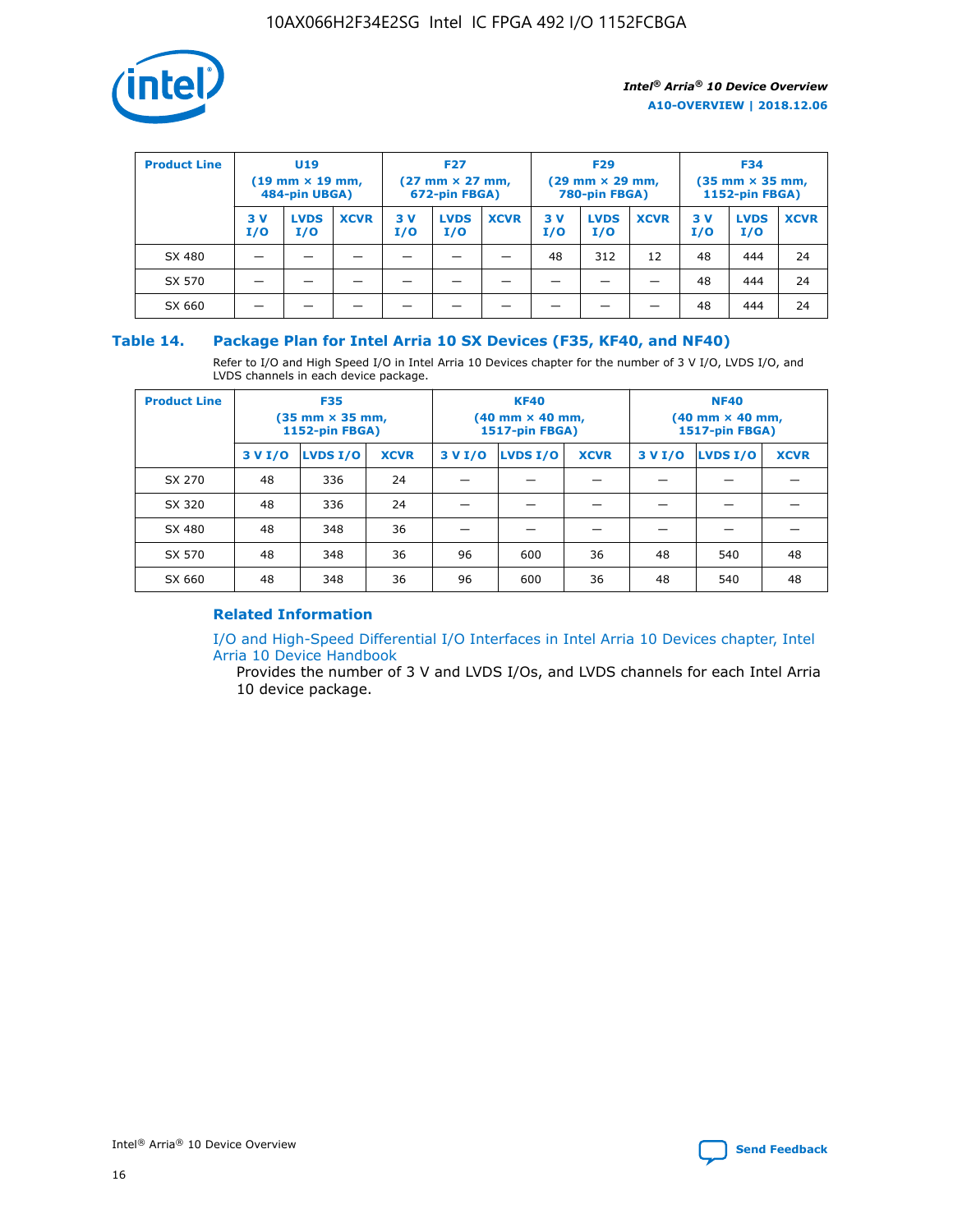

# **I/O Vertical Migration for Intel Arria 10 Devices**

#### **Figure 4. Migration Capability Across Intel Arria 10 Product Lines**

- The arrows indicate the migration paths. The devices included in each vertical migration path are shaded. Devices with fewer resources in the same path have lighter shades.
- To achieve the full I/O migration across product lines in the same migration path, restrict I/Os and transceivers usage to match the product line with the lowest I/O and transceiver counts.
- An LVDS I/O bank in the source device may be mapped to a 3 V I/O bank in the target device. To use memory interface clock frequency higher than 533 MHz, assign external memory interface pins only to banks that are LVDS I/O in both devices.
- There may be nominal 0.15 mm package height difference between some product lines in the same package type.
	- **Variant Product Line Package U19 F27 F29 F34 F35 KF40 NF40 RF40 NF45 SF45 UF45** Intel® Arria® 10 GX GX 160 GX 220 GX 270 GX 320 GX 480 GX 570 GX 660 GX 900 GX 1150 Intel Arria 10 GT GT 900 GT 1150 Intel Arria 10 SX SX 160 SX 220 SX 270 SX 320 SX 480 SX 570 SX 660
- Some migration paths are not shown in the Intel Quartus Prime software **Pin Migration View**.

*Note:* To verify the pin migration compatibility, use the **Pin Migration View** window in the Intel Quartus Prime software Pin Planner.

# **Adaptive Logic Module**

Intel Arria 10 devices use a 20 nm ALM as the basic building block of the logic fabric.

The ALM architecture is the same as the previous generation FPGAs, allowing for efficient implementation of logic functions and easy conversion of IP between the device generations.

The ALM, as shown in following figure, uses an 8-input fracturable look-up table (LUT) with four dedicated registers to help improve timing closure in register-rich designs and achieve an even higher design packing capability than the traditional two-register per LUT architecture.

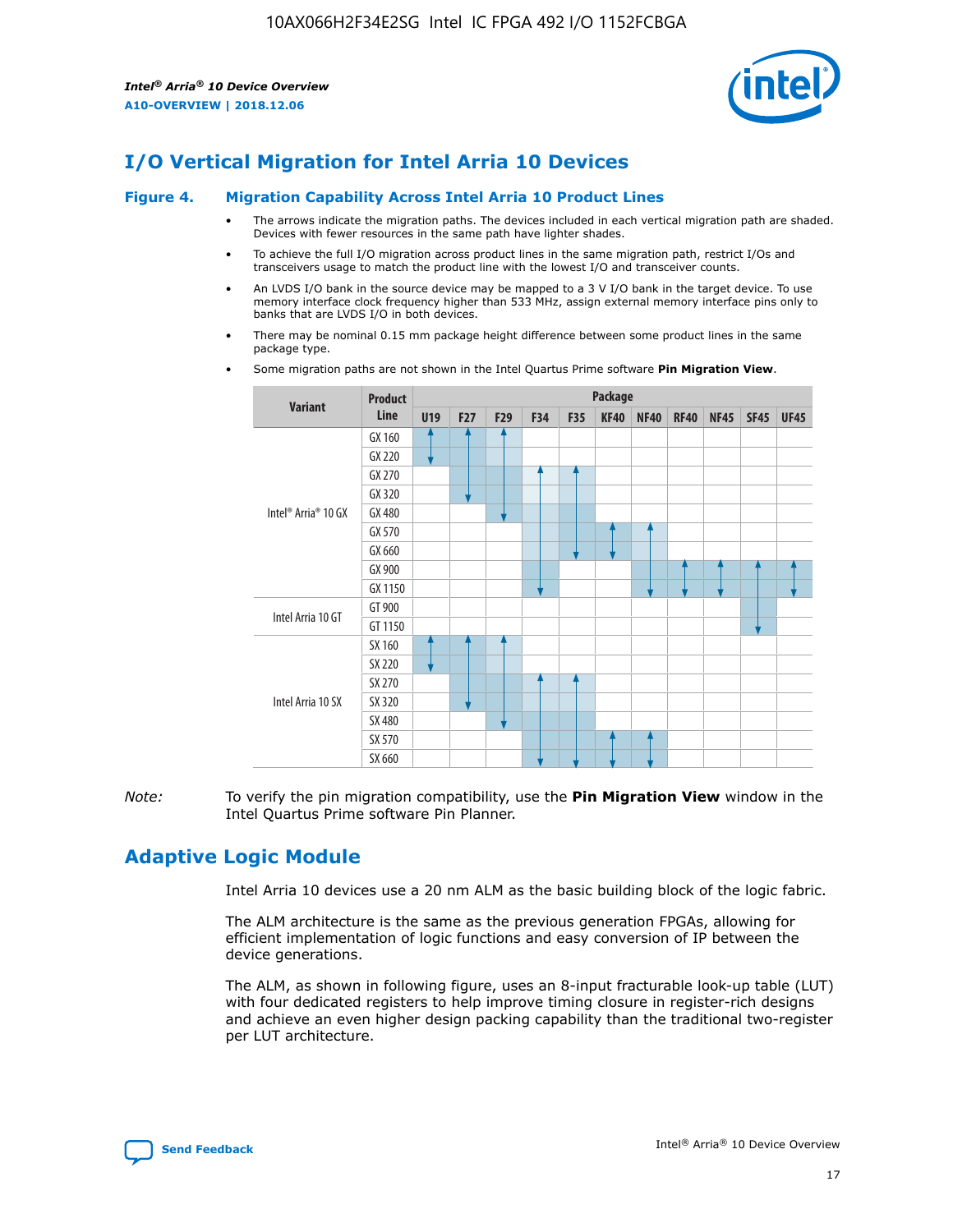

**Figure 5. ALM for Intel Arria 10 Devices**



The Intel Quartus Prime software optimizes your design according to the ALM logic structure and automatically maps legacy designs into the Intel Arria 10 ALM architecture.

## **Variable-Precision DSP Block**

The Intel Arria 10 variable precision DSP blocks support fixed-point arithmetic and floating-point arithmetic.

Features for fixed-point arithmetic:

- High-performance, power-optimized, and fully registered multiplication operations
- 18-bit and 27-bit word lengths
- Two 18 x 19 multipliers or one 27 x 27 multiplier per DSP block
- Built-in addition, subtraction, and 64-bit double accumulation register to combine multiplication results
- Cascading 19-bit or 27-bit when pre-adder is disabled and cascading 18-bit when pre-adder is used to form the tap-delay line for filtering applications
- Cascading 64-bit output bus to propagate output results from one block to the next block without external logic support
- Hard pre-adder supported in 19-bit and 27-bit modes for symmetric filters
- Internal coefficient register bank in both 18-bit and 27-bit modes for filter implementation
- 18-bit and 27-bit systolic finite impulse response (FIR) filters with distributed output adder
- Biased rounding support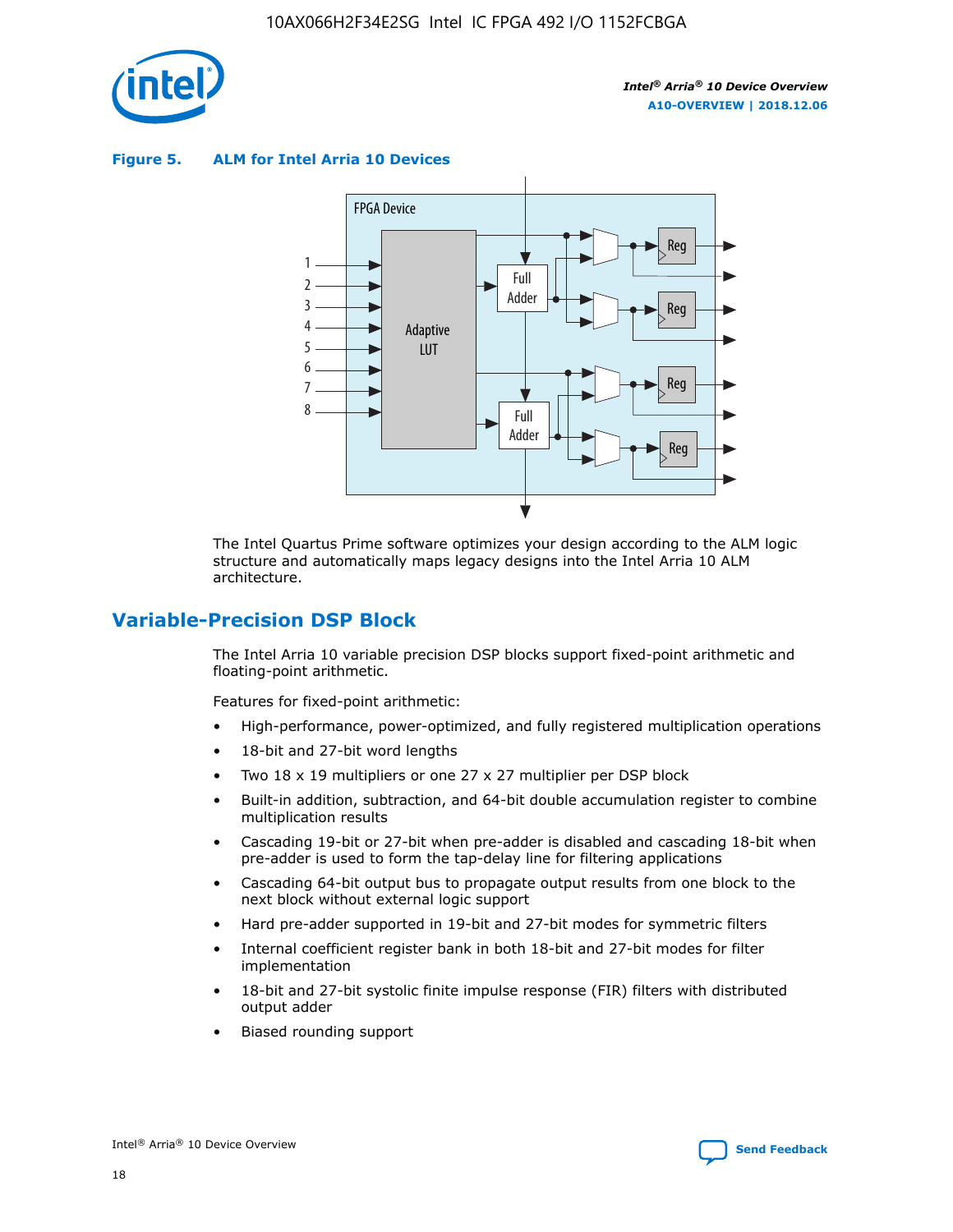

Features for floating-point arithmetic:

- A completely hardened architecture that supports multiplication, addition, subtraction, multiply-add, and multiply-subtract
- Multiplication with accumulation capability and a dynamic accumulator reset control
- Multiplication with cascade summation capability
- Multiplication with cascade subtraction capability
- Complex multiplication
- Direct vector dot product
- Systolic FIR filter

#### **Table 15. Variable-Precision DSP Block Configurations for Intel Arria 10 Devices**

| <b>Usage Example</b>                                       | <b>Multiplier Size (Bit)</b>    | <b>DSP Block Resources</b> |
|------------------------------------------------------------|---------------------------------|----------------------------|
| Medium precision fixed point                               | Two 18 x 19                     |                            |
| High precision fixed or Single precision<br>floating point | One 27 x 27                     |                            |
| Fixed point FFTs                                           | One 19 x 36 with external adder |                            |
| Very high precision fixed point                            | One 36 x 36 with external adder |                            |
| Double precision floating point                            | One 54 x 54 with external adder | 4                          |

#### **Table 16. Resources for Fixed-Point Arithmetic in Intel Arria 10 Devices**

The table lists the variable-precision DSP resources by bit precision for each Intel Arria 10 device.

| <b>Variant</b>  | <b>Product Line</b> | Variable-<br>precision | <b>Independent Input and Output</b><br><b>Multiplications Operator</b> |                                     | $18 \times 19$<br><b>Multiplier</b><br><b>Adder Sum</b> | $18 \times 18$<br><b>Multiplier</b>                |
|-----------------|---------------------|------------------------|------------------------------------------------------------------------|-------------------------------------|---------------------------------------------------------|----------------------------------------------------|
|                 |                     | <b>DSP Block</b>       | $18 \times 19$<br><b>Multiplier</b>                                    | $27 \times 27$<br><b>Multiplier</b> | <b>Mode</b>                                             | <b>Adder</b><br><b>Summed with</b><br>36 bit Input |
| AIntel Arria 10 | GX 160              | 156                    | 312                                                                    | 156                                 | 156                                                     | 156                                                |
| <b>GX</b>       | GX 220              | 192                    | 384                                                                    | 192                                 | 192                                                     | 192                                                |
|                 | GX 270              | 830                    | 1,660                                                                  | 830                                 | 830                                                     | 830                                                |
|                 | GX 320              | 984                    | 1,968                                                                  | 984                                 | 984                                                     | 984                                                |
|                 | GX 480              | 1,368                  | 2,736                                                                  | 1,368                               | 1,368                                                   | 1,368                                              |
|                 | GX 570              | 1,523                  | 3,046                                                                  | 1,523                               | 1,523                                                   | 1,523                                              |
|                 | GX 660              | 1,687                  | 3,374                                                                  | 1,687                               | 1,687                                                   | 1,687                                              |
|                 | GX 900              | 1,518                  | 3,036                                                                  | 1,518                               | 1,518                                                   | 1,518                                              |
|                 | GX 1150             | 1,518                  | 3,036                                                                  | 1,518                               | 1,518                                                   | 1,518                                              |
| Intel Arria 10  | GT 900              | 1,518                  | 3,036                                                                  | 1,518                               | 1,518                                                   | 1,518                                              |
| GT              | GT 1150             | 1,518                  | 3,036                                                                  | 1,518                               | 1,518                                                   | 1,518                                              |
| Intel Arria 10  | SX 160              | 156                    | 312                                                                    | 156                                 | 156                                                     | 156                                                |
| <b>SX</b>       | SX 220              | 192                    | 384                                                                    | 192                                 | 192                                                     | 192                                                |
|                 | SX 270              | 830                    | 1,660                                                                  | 830                                 | 830                                                     | 830                                                |
|                 |                     |                        |                                                                        |                                     |                                                         | continued                                          |

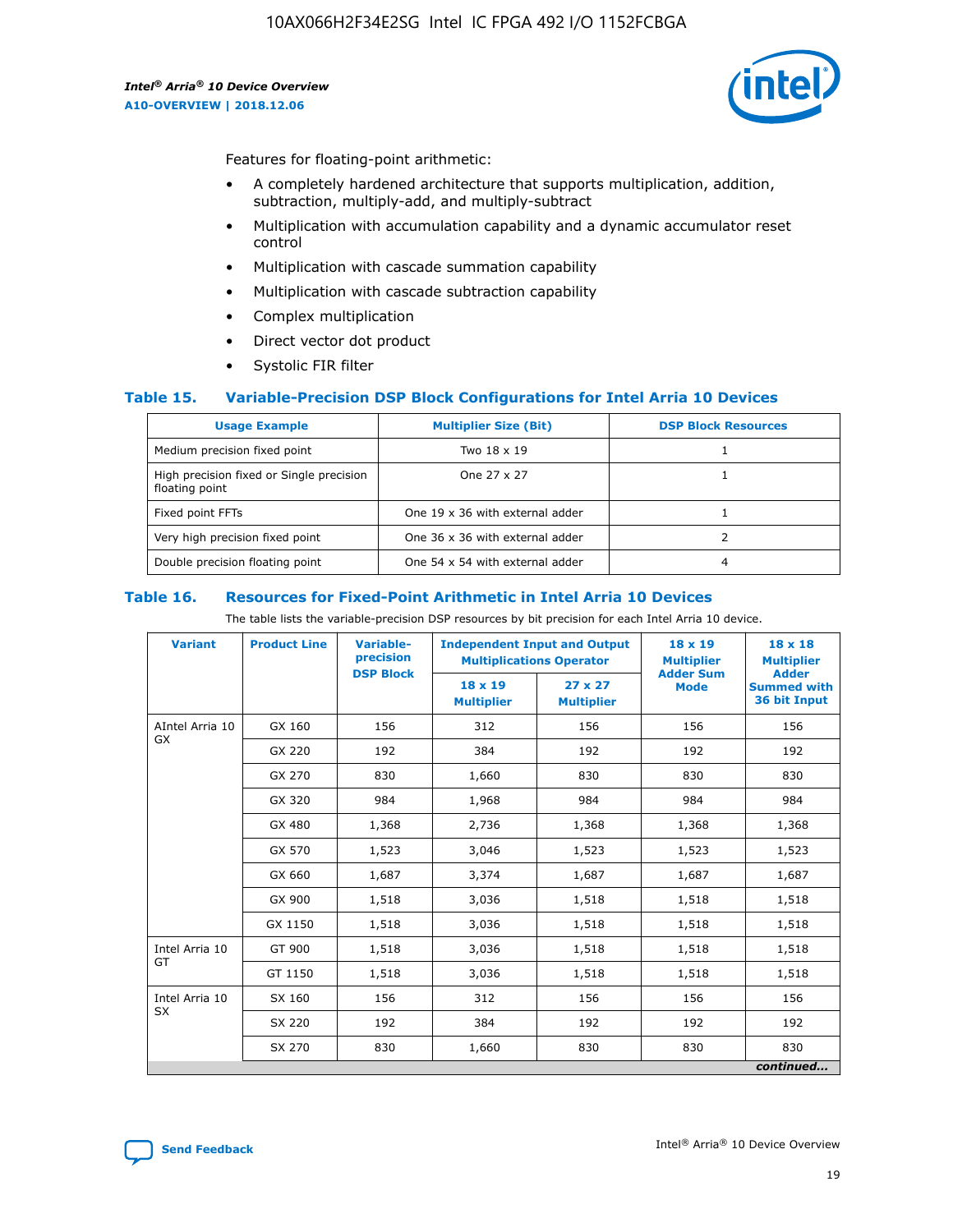

| <b>Variant</b> | <b>Product Line</b> | Variable-<br>precision | <b>Independent Input and Output</b><br><b>Multiplications Operator</b> |                                     | $18 \times 19$<br><b>Multiplier</b> | $18 \times 18$<br><b>Multiplier</b><br><b>Adder</b> |  |
|----------------|---------------------|------------------------|------------------------------------------------------------------------|-------------------------------------|-------------------------------------|-----------------------------------------------------|--|
|                |                     | <b>DSP Block</b>       | $18 \times 19$<br><b>Multiplier</b>                                    | $27 \times 27$<br><b>Multiplier</b> | <b>Adder Sum</b><br><b>Mode</b>     | <b>Summed with</b><br>36 bit Input                  |  |
|                | SX 320              | 984                    | 1,968                                                                  | 984                                 | 984                                 | 984                                                 |  |
|                | SX 480              | 1,368                  | 2,736                                                                  | 1,368                               | 1,368                               | 1,368                                               |  |
|                | SX 570              | 1,523                  | 3,046                                                                  | 1,523                               | 1,523                               | 1,523                                               |  |
|                | SX 660              | 1,687                  | 3,374                                                                  | 1,687                               | 1,687                               | 1,687                                               |  |

## **Table 17. Resources for Floating-Point Arithmetic in Intel Arria 10 Devices**

The table lists the variable-precision DSP resources by bit precision for each Intel Arria 10 device.

| <b>Variant</b> | <b>Product Line</b> | <b>Variable-</b><br>precision<br><b>DSP Block</b> | <b>Single</b><br><b>Precision</b><br><b>Floating-Point</b><br><b>Multiplication</b><br><b>Mode</b> | <b>Single-Precision</b><br><b>Floating-Point</b><br><b>Adder Mode</b> | Single-<br><b>Precision</b><br><b>Floating-Point</b><br><b>Multiply</b><br><b>Accumulate</b><br><b>Mode</b> | <b>Peak</b><br><b>Giga Floating-</b><br><b>Point</b><br><b>Operations</b><br>per Second<br>(GFLOPs) |
|----------------|---------------------|---------------------------------------------------|----------------------------------------------------------------------------------------------------|-----------------------------------------------------------------------|-------------------------------------------------------------------------------------------------------------|-----------------------------------------------------------------------------------------------------|
| Intel Arria 10 | GX 160              | 156                                               | 156                                                                                                | 156                                                                   | 156                                                                                                         | 140                                                                                                 |
| GX             | GX 220              | 192                                               | 192                                                                                                | 192                                                                   | 192                                                                                                         | 173                                                                                                 |
|                | GX 270              | 830                                               | 830                                                                                                | 830                                                                   | 830                                                                                                         | 747                                                                                                 |
|                | GX 320              | 984                                               | 984                                                                                                | 984                                                                   | 984                                                                                                         | 886                                                                                                 |
|                | GX 480              | 1,369                                             | 1,368                                                                                              | 1,368                                                                 | 1,368                                                                                                       | 1,231                                                                                               |
|                | GX 570              | 1,523                                             | 1,523                                                                                              | 1,523                                                                 | 1,523                                                                                                       | 1,371                                                                                               |
|                | GX 660              | 1,687                                             | 1,687                                                                                              | 1,687                                                                 | 1,687                                                                                                       | 1,518                                                                                               |
|                | GX 900              | 1,518                                             | 1,518                                                                                              | 1,518                                                                 | 1,518                                                                                                       | 1,366                                                                                               |
|                | GX 1150             | 1,518                                             | 1,518                                                                                              | 1,518                                                                 | 1,518                                                                                                       | 1,366                                                                                               |
| Intel Arria 10 | GT 900              | 1,518                                             | 1,518                                                                                              | 1,518                                                                 | 1,518                                                                                                       | 1,366                                                                                               |
| GT             | GT 1150             | 1,518                                             | 1,518                                                                                              | 1,518                                                                 | 1,518                                                                                                       | 1,366                                                                                               |
| Intel Arria 10 | SX 160              | 156                                               | 156                                                                                                | 156                                                                   | 156                                                                                                         | 140                                                                                                 |
| <b>SX</b>      | SX 220              | 192                                               | 192                                                                                                | 192                                                                   | 192                                                                                                         | 173                                                                                                 |
|                | SX 270              | 830                                               | 830                                                                                                | 830                                                                   | 830                                                                                                         | 747                                                                                                 |
|                | SX 320              | 984                                               | 984                                                                                                | 984                                                                   | 984                                                                                                         | 886                                                                                                 |
|                | SX 480              | 1,369                                             | 1,368                                                                                              | 1,368                                                                 | 1,368                                                                                                       | 1,231                                                                                               |
|                | SX 570              | 1,523                                             | 1,523                                                                                              | 1,523                                                                 | 1,523                                                                                                       | 1,371                                                                                               |
|                | SX 660              | 1,687                                             | 1,687                                                                                              | 1,687                                                                 | 1,687                                                                                                       | 1,518                                                                                               |

# **Embedded Memory Blocks**

The embedded memory blocks in the devices are flexible and designed to provide an optimal amount of small- and large-sized memory arrays to fit your design requirements.

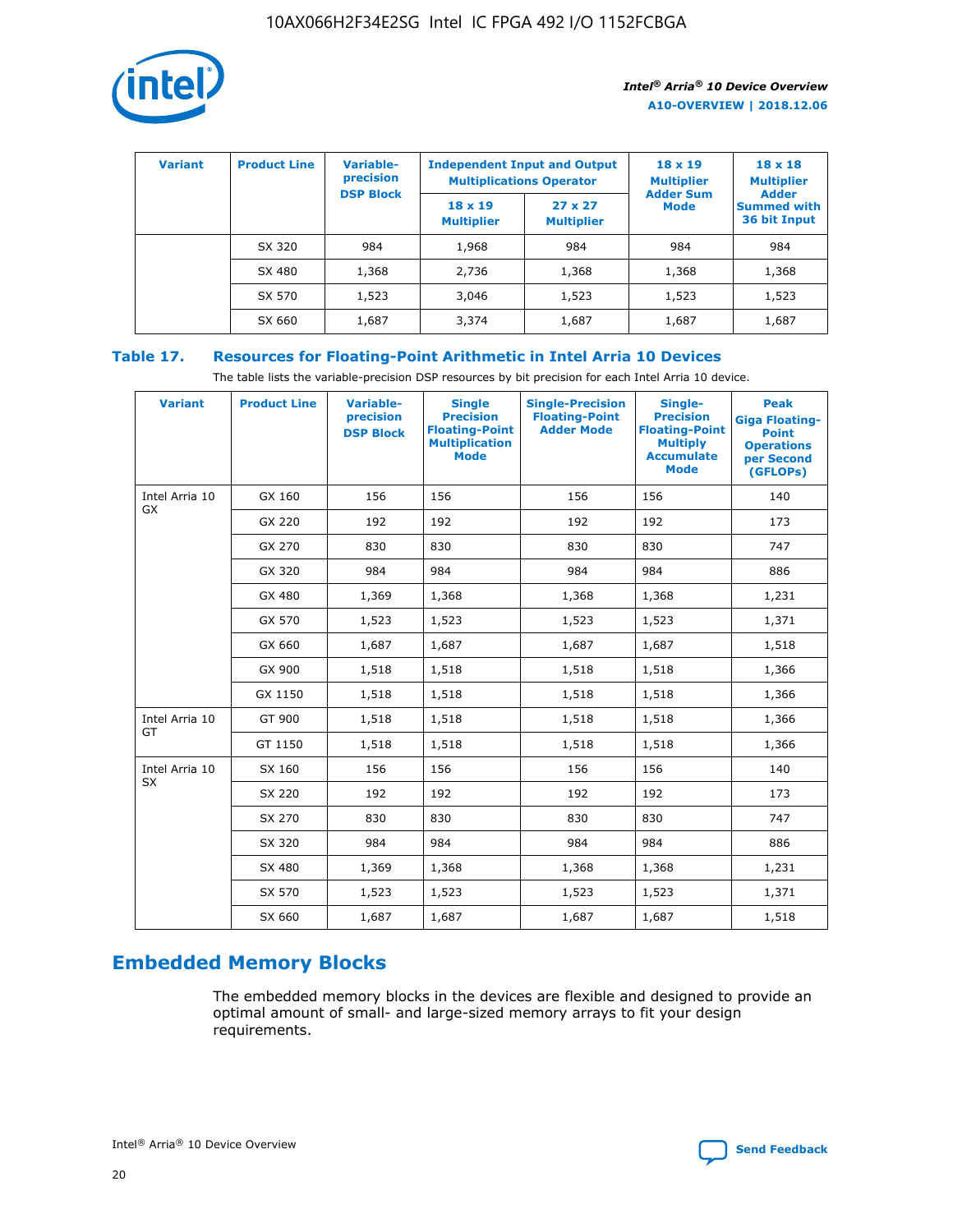

# **Types of Embedded Memory**

The Intel Arria 10 devices contain two types of memory blocks:

- 20 Kb M20K blocks—blocks of dedicated memory resources. The M20K blocks are ideal for larger memory arrays while still providing a large number of independent ports.
- 640 bit memory logic array blocks (MLABs)—enhanced memory blocks that are configured from dual-purpose logic array blocks (LABs). The MLABs are ideal for wide and shallow memory arrays. The MLABs are optimized for implementation of shift registers for digital signal processing (DSP) applications, wide and shallow FIFO buffers, and filter delay lines. Each MLAB is made up of ten adaptive logic modules (ALMs). In the Intel Arria 10 devices, you can configure these ALMs as ten 32 x 2 blocks, giving you one 32 x 20 simple dual-port SRAM block per MLAB.

## **Embedded Memory Capacity in Intel Arria 10 Devices**

|                   | <b>Product</b> |              | <b>M20K</b>         | <b>MLAB</b>  |                     | <b>Total RAM Bit</b> |
|-------------------|----------------|--------------|---------------------|--------------|---------------------|----------------------|
| <b>Variant</b>    | Line           | <b>Block</b> | <b>RAM Bit (Kb)</b> | <b>Block</b> | <b>RAM Bit (Kb)</b> | (Kb)                 |
| Intel Arria 10 GX | GX 160         | 440          | 8,800               | 1,680        | 1,050               | 9,850                |
|                   | GX 220         | 587          | 11,740              | 2,703        | 1,690               | 13,430               |
|                   | GX 270         | 750          | 15,000              | 3,922        | 2,452               | 17,452               |
|                   | GX 320         | 891          | 17,820              | 4,363        | 2,727               | 20,547               |
|                   | GX 480         | 1,431        | 28,620              | 6,662        | 4,164               | 32,784               |
|                   | GX 570         | 1,800        | 36,000              | 8,153        | 5,096               | 41,096               |
|                   | GX 660         | 2,131        | 42,620              | 9,260        | 5,788               | 48,408               |
|                   | GX 900         | 2,423        | 48,460              | 15,017       | 9,386               | 57,846               |
|                   | GX 1150        | 2,713        | 54,260              | 20,774       | 12,984              | 67,244               |
| Intel Arria 10 GT | GT 900         | 2,423        | 48,460              | 15,017       | 9,386               | 57,846               |
|                   | GT 1150        | 2,713        | 54,260              | 20,774       | 12,984              | 67,244               |
| Intel Arria 10 SX | SX 160         | 440          | 8,800               | 1,680        | 1,050               | 9,850                |
|                   | SX 220         | 587          | 11,740              | 2,703        | 1,690               | 13,430               |
|                   | SX 270         | 750          | 15,000              | 3,922        | 2,452               | 17,452               |
|                   | SX 320         | 891          | 17,820              | 4,363        | 2,727               | 20,547               |
|                   | SX 480         | 1,431        | 28,620              | 6,662        | 4,164               | 32,784               |
|                   | SX 570         | 1,800        | 36,000              | 8,153        | 5,096               | 41,096               |
|                   | SX 660         | 2,131        | 42,620              | 9,260        | 5,788               | 48,408               |

#### **Table 18. Embedded Memory Capacity and Distribution in Intel Arria 10 Devices**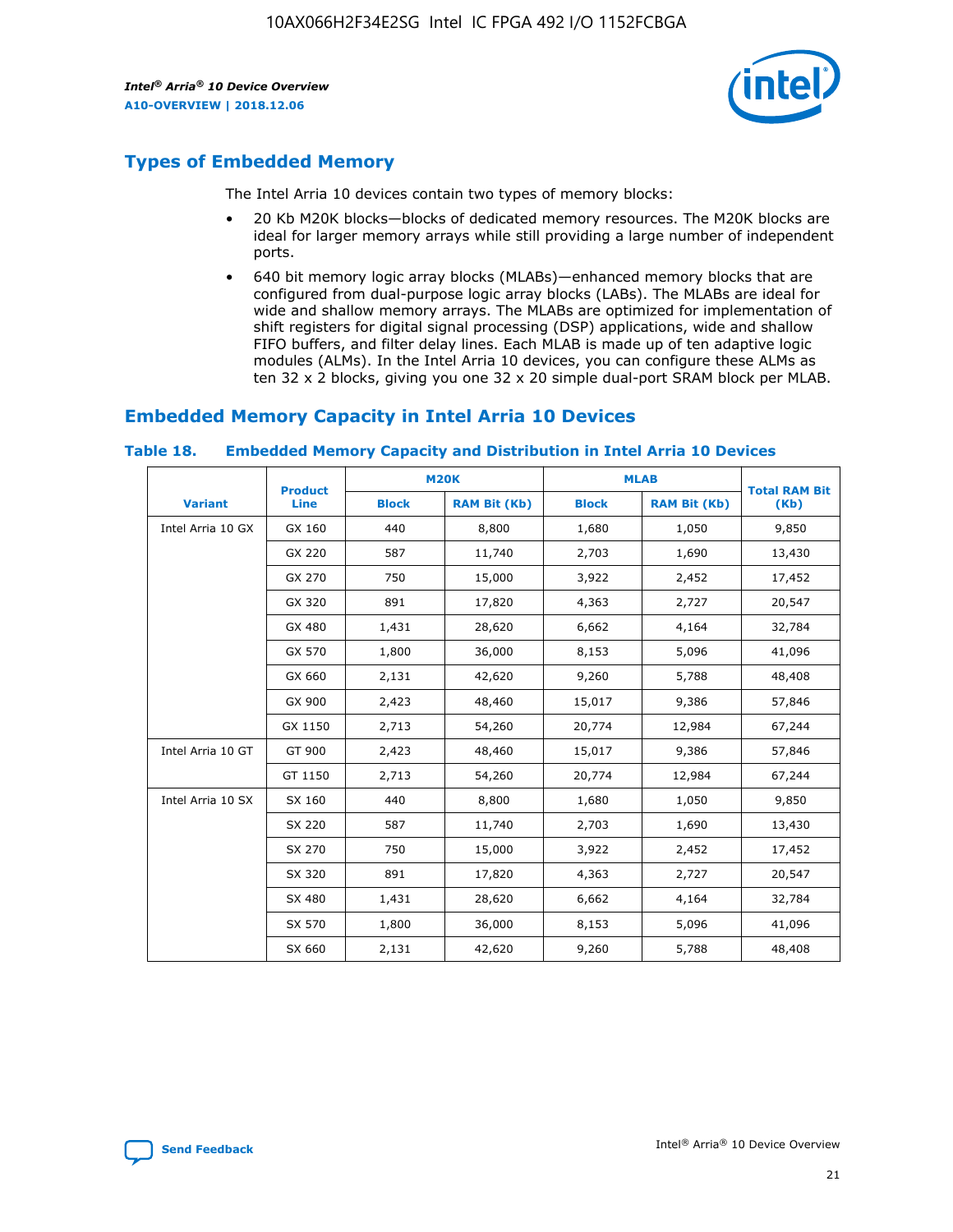

## **Embedded Memory Configurations for Single-port Mode**

#### **Table 19. Single-port Embedded Memory Configurations for Intel Arria 10 Devices**

This table lists the maximum configurations supported for single-port RAM and ROM modes.

| <b>Memory Block</b> | Depth (bits) | <b>Programmable Width</b> |
|---------------------|--------------|---------------------------|
| MLAB                | 32           | x16, x18, or x20          |
|                     | 64(10)       | x8, x9, x10               |
| M20K                | 512          | x40, x32                  |
|                     | 1K           | x20, x16                  |
|                     | 2K           | x10, x8                   |
|                     | 4K           | x5, x4                    |
|                     | 8K           | x2                        |
|                     | 16K          | x1                        |

# **Clock Networks and PLL Clock Sources**

The clock network architecture is based on Intel's global, regional, and peripheral clock structure. This clock structure is supported by dedicated clock input pins, fractional clock synthesis PLLs, and integer I/O PLLs.

## **Clock Networks**

The Intel Arria 10 core clock networks are capable of up to 800 MHz fabric operation across the full industrial temperature range. For the external memory interface, the clock network supports the hard memory controller with speeds up to 2,400 Mbps in a quarter-rate transfer.

To reduce power consumption, the Intel Quartus Prime software identifies all unused sections of the clock network and powers them down.

## **Fractional Synthesis and I/O PLLs**

Intel Arria 10 devices contain up to 32 fractional synthesis PLLs and up to 16 I/O PLLs that are available for both specific and general purpose uses in the core:

- Fractional synthesis PLLs—located in the column adjacent to the transceiver blocks
- I/O PLLs—located in each bank of the 48 I/Os

## **Fractional Synthesis PLLs**

You can use the fractional synthesis PLLs to:

- Reduce the number of oscillators that are required on your board
- Reduce the number of clock pins that are used in the device by synthesizing multiple clock frequencies from a single reference clock source

<sup>(10)</sup> Supported through software emulation and consumes additional MLAB blocks.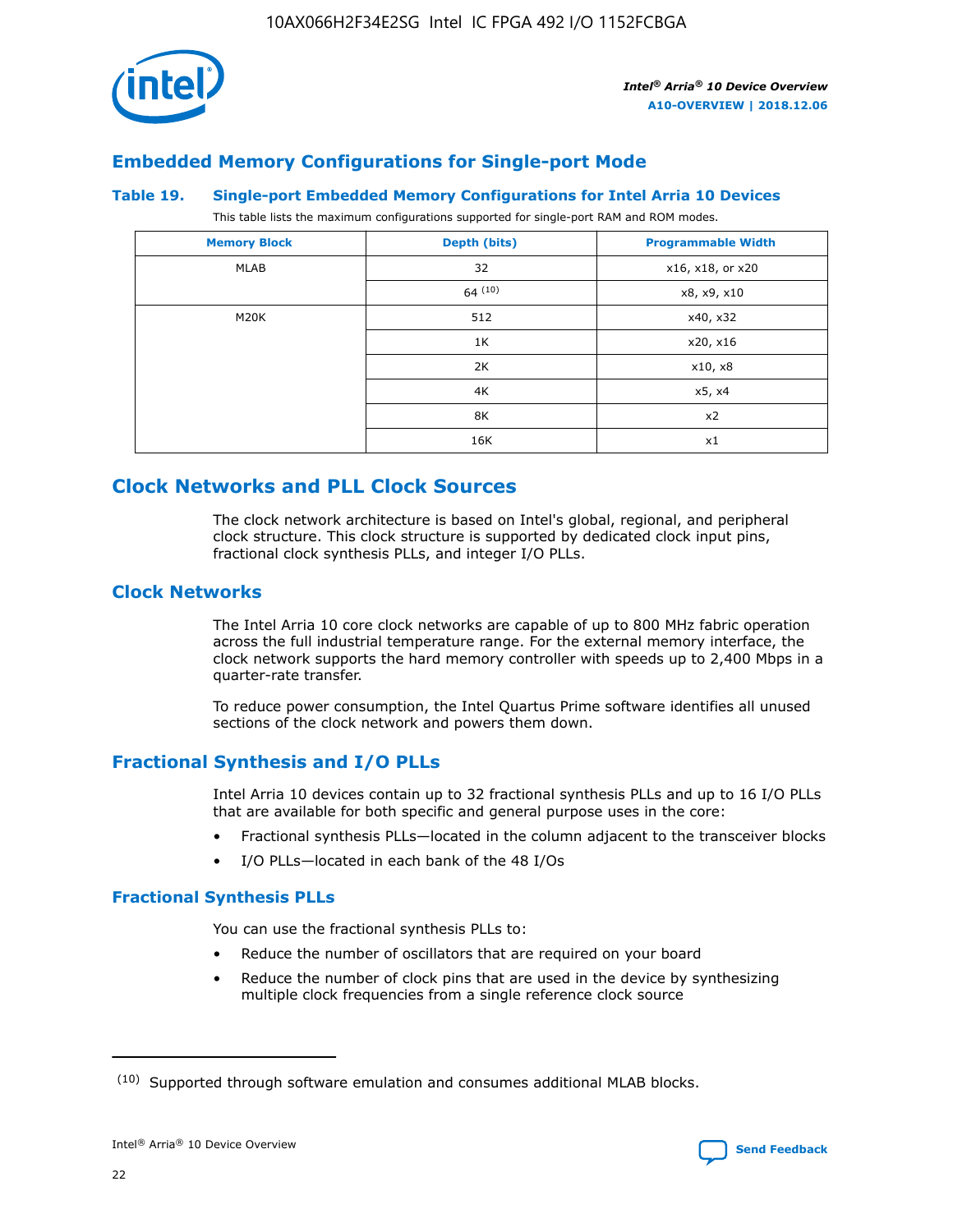

The fractional synthesis PLLs support the following features:

- Reference clock frequency synthesis for transceiver CMU and Advanced Transmit (ATX) PLLs
- Clock network delay compensation
- Zero-delay buffering
- Direct transmit clocking for transceivers
- Independently configurable into two modes:
	- Conventional integer mode equivalent to the general purpose PLL
	- Enhanced fractional mode with third order delta-sigma modulation
- PLL cascading

## **I/O PLLs**

The integer mode I/O PLLs are located in each bank of 48 I/Os. You can use the I/O PLLs to simplify the design of external memory and high-speed LVDS interfaces.

In each I/O bank, the I/O PLLs are adjacent to the hard memory controllers and LVDS SERDES. Because these PLLs are tightly coupled with the I/Os that need to use them, it makes it easier to close timing.

You can use the I/O PLLs for general purpose applications in the core such as clock network delay compensation and zero-delay buffering.

Intel Arria 10 devices support PLL-to-PLL cascading.

# **FPGA General Purpose I/O**

Intel Arria 10 devices offer highly configurable GPIOs. Each I/O bank contains 48 general purpose I/Os and a high-efficiency hard memory controller.

The following list describes the features of the GPIOs:

- Consist of 3 V I/Os for high-voltage application and LVDS I/Os for differential signaling
	- Up to two 3 V I/O banks, available in some devices, that support up to 3 V I/O standards
	- LVDS I/O banks that support up to 1.8 V I/O standards
- Support a wide range of single-ended and differential I/O interfaces
- LVDS speeds up to 1.6 Gbps
- Each LVDS pair of pins has differential input and output buffers, allowing you to configure the LVDS direction for each pair.
- Programmable bus hold and weak pull-up
- Programmable differential output voltage  $(V_{OD})$  and programmable pre-emphasis

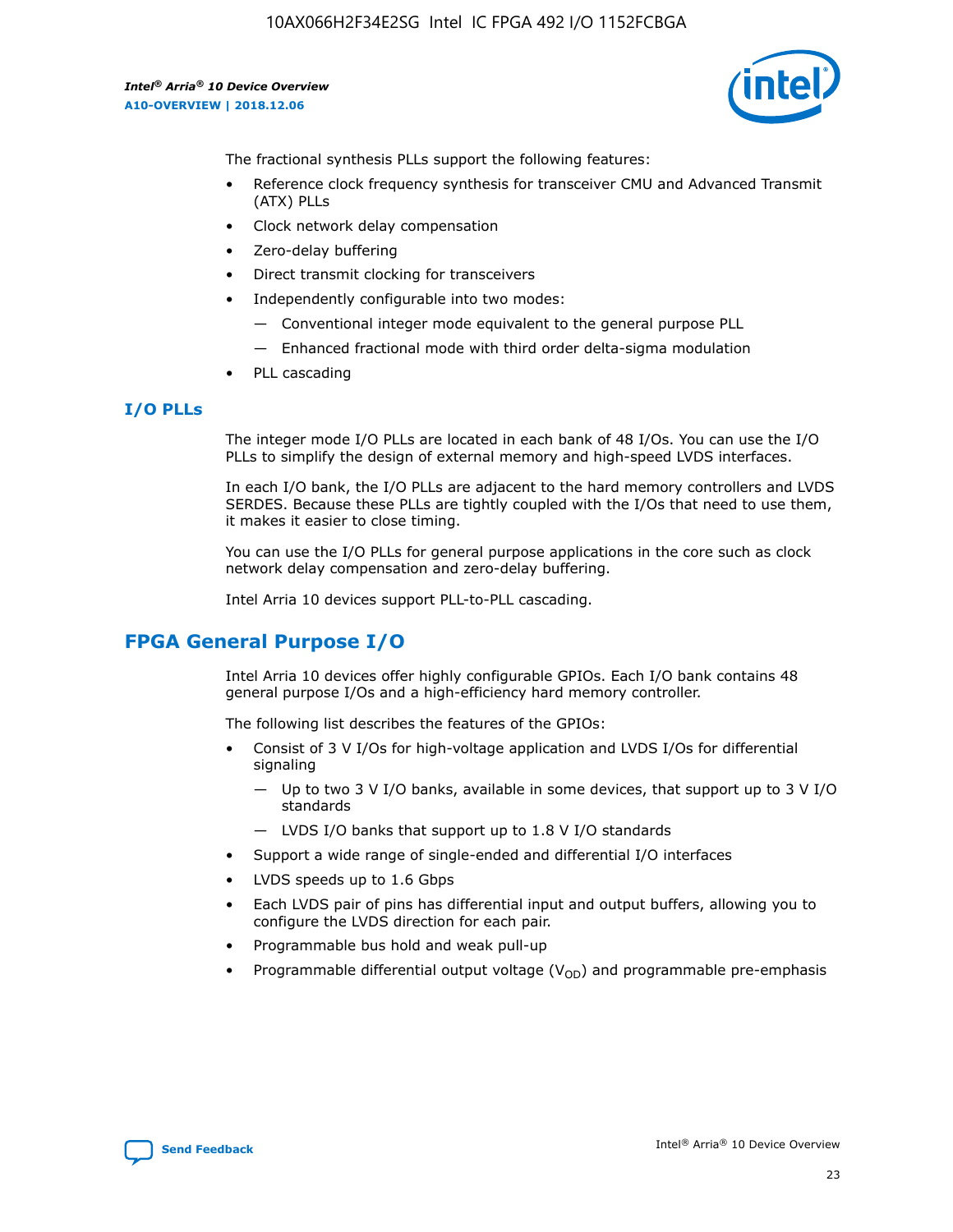

- Series (R<sub>S</sub>) and parallel (R<sub>T</sub>) on-chip termination (OCT) for all I/O banks with OCT calibration to limit the termination impedance variation
- On-chip dynamic termination that has the ability to swap between series and parallel termination, depending on whether there is read or write on a common bus for signal integrity
- Easy timing closure support using the hard read FIFO in the input register path, and delay-locked loop (DLL) delay chain with fine and coarse architecture

# **External Memory Interface**

Intel Arria 10 devices offer massive external memory bandwidth, with up to seven 32 bit DDR4 memory interfaces running at up to 2,400 Mbps. This bandwidth provides additional ease of design, lower power, and resource efficiencies of hardened highperformance memory controllers.

The memory interface within Intel Arria 10 FPGAs and SoCs delivers the highest performance and ease of use. You can configure up to a maximum width of 144 bits when using the hard or soft memory controllers. If required, you can bypass the hard memory controller and use a soft controller implemented in the user logic.

Each I/O contains a hardened DDR read/write path (PHY) capable of performing key memory interface functionality such as read/write leveling, FIFO buffering to lower latency and improve margin, timing calibration, and on-chip termination.

The timing calibration is aided by the inclusion of hard microcontrollers based on Intel's Nios® II technology, specifically tailored to control the calibration of multiple memory interfaces. This calibration allows the Intel Arria 10 device to compensate for any changes in process, voltage, or temperature either within the Intel Arria 10 device itself, or within the external memory device. The advanced calibration algorithms ensure maximum bandwidth and robust timing margin across all operating conditions.

In addition to parallel memory interfaces, Intel Arria 10 devices support serial memory technologies such as the Hybrid Memory Cube (HMC). The HMC is supported by the Intel Arria 10 high-speed serial transceivers which connect up to four HMC links, with each link running at data rates up to 15 Gbps.

#### **Related Information**

#### [External Memory Interface Spec Estimator](http://www.altera.com/technology/memory/estimator/mem-emif-index.html)

Provides a parametric tool that allows you to find and compare the performance of the supported external memory interfaces in IntelFPGAs.

## **Memory Standards Supported by Intel Arria 10 Devices**

The I/Os are designed to provide high performance support for existing and emerging external memory standards.

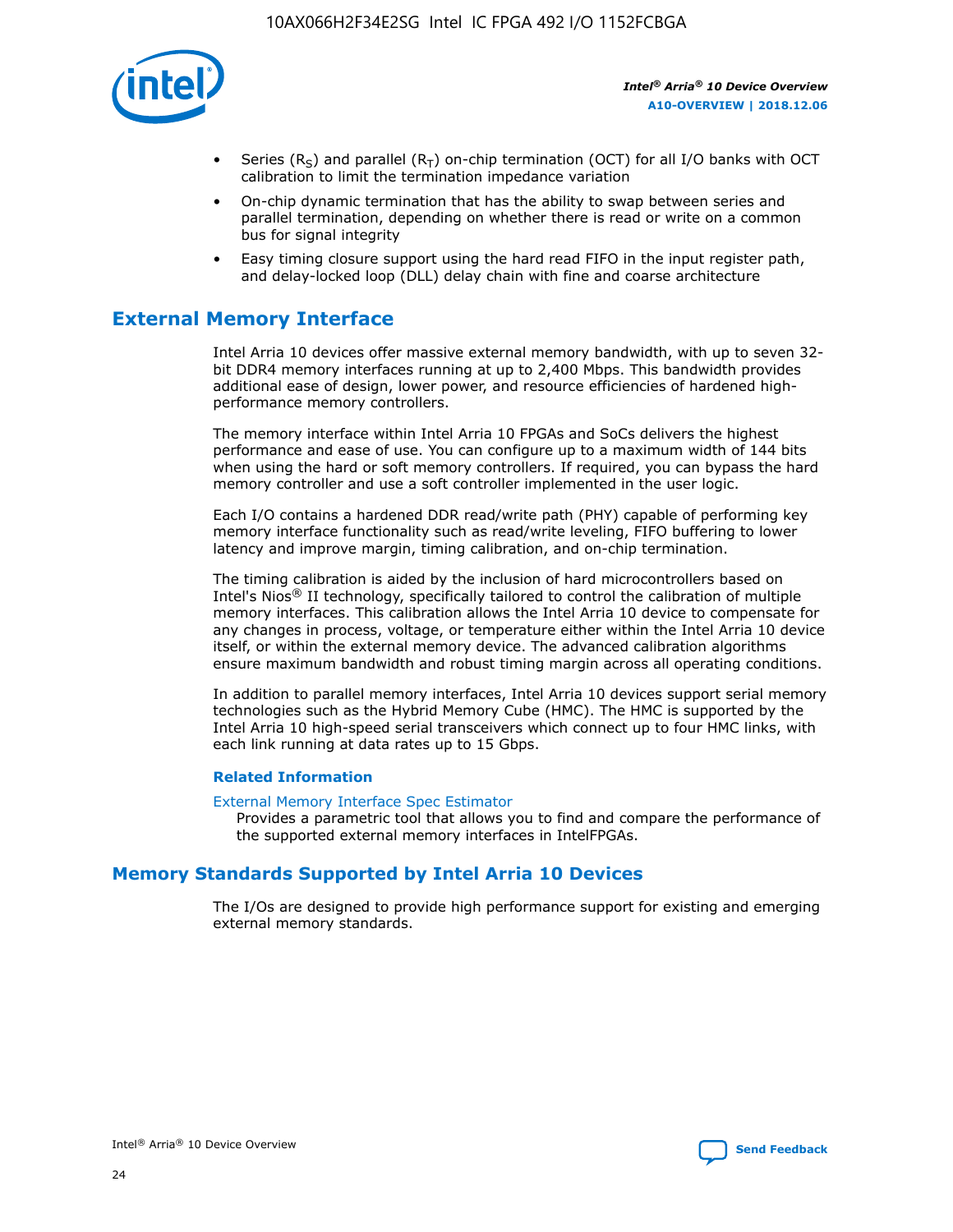

#### **Table 20. Memory Standards Supported by the Hard Memory Controller**

This table lists the overall capability of the hard memory controller. For specific details, refer to the External Memory Interface Spec Estimator and Intel Arria 10 Device Datasheet.

| <b>Memory Standard</b> | <b>Rate Support</b> | <b>Ping Pong PHY Support</b> | <b>Maximum Frequency</b><br>(MHz) |
|------------------------|---------------------|------------------------------|-----------------------------------|
| <b>DDR4 SDRAM</b>      | Quarter rate        | Yes                          | 1,067                             |
|                        |                     |                              | 1,200                             |
| <b>DDR3 SDRAM</b>      | Half rate           | Yes                          | 533                               |
|                        |                     |                              | 667                               |
|                        | Quarter rate        | Yes                          | 1,067                             |
|                        |                     |                              | 1,067                             |
| <b>DDR3L SDRAM</b>     | Half rate           | Yes                          | 533                               |
|                        |                     |                              | 667                               |
|                        | Quarter rate        | Yes                          | 933                               |
|                        |                     |                              | 933                               |
| LPDDR3 SDRAM           | Half rate           |                              | 533                               |
|                        | Quarter rate        |                              | 800                               |

#### **Table 21. Memory Standards Supported by the Soft Memory Controller**

| <b>Memory Standard</b>      | <b>Rate Support</b> | <b>Maximum Frequency</b><br>(MHz) |
|-----------------------------|---------------------|-----------------------------------|
| <b>RLDRAM 3 (11)</b>        | Quarter rate        | 1,200                             |
| ODR IV SRAM <sup>(11)</sup> | Quarter rate        | 1,067                             |
| <b>ODR II SRAM</b>          | Full rate           | 333                               |
|                             | Half rate           | 633                               |
| <b>ODR II+ SRAM</b>         | Full rate           | 333                               |
|                             | Half rate           | 633                               |
| <b>ODR II+ Xtreme SRAM</b>  | Full rate           | 333                               |
|                             | Half rate           | 633                               |

#### **Table 22. Memory Standards Supported by the HPS Hard Memory Controller**

The hard processor system (HPS) is available in Intel Arria 10 SoC devices only.

| <b>Memory Standard</b> | <b>Rate Support</b> | <b>Maximum Frequency</b><br>(MHz) |
|------------------------|---------------------|-----------------------------------|
| <b>DDR4 SDRAM</b>      | Half rate           | 1,200                             |
| <b>DDR3 SDRAM</b>      | Half rate           | 1,067                             |
| <b>DDR3L SDRAM</b>     | Half rate           | 933                               |

<sup>(11)</sup> Intel Arria 10 devices support this external memory interface using hard PHY with soft memory controller.

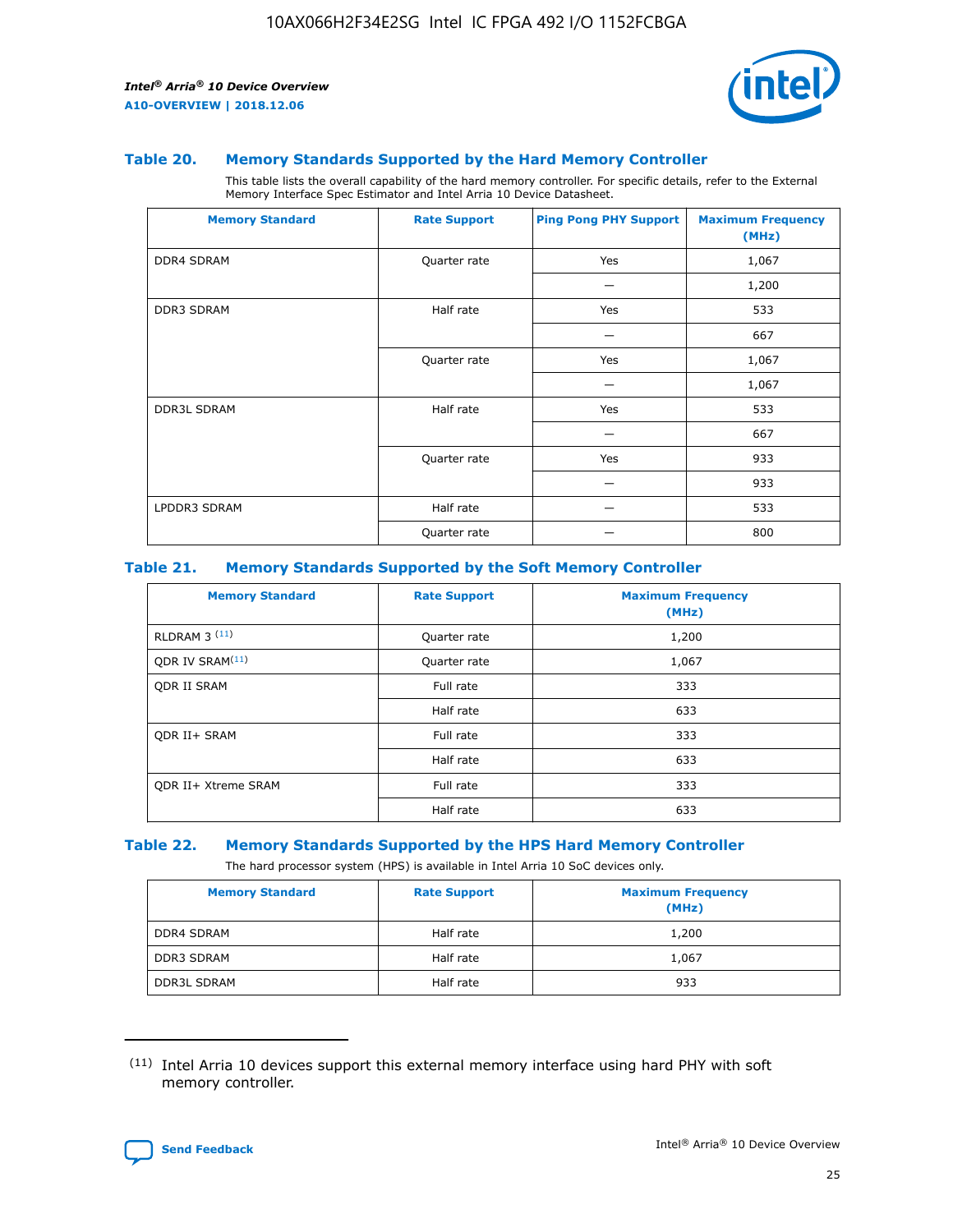

### **Related Information**

#### [Intel Arria 10 Device Datasheet](https://www.intel.com/content/www/us/en/programmable/documentation/mcn1413182292568.html#mcn1413182153340)

Lists the memory interface performance according to memory interface standards, rank or chip select configurations, and Intel Arria 10 device speed grades.

# **PCIe Gen1, Gen2, and Gen3 Hard IP**

Intel Arria 10 devices contain PCIe hard IP that is designed for performance and ease-of-use:

- Includes all layers of the PCIe stack—transaction, data link and physical layers.
- Supports PCIe Gen3, Gen2, and Gen1 Endpoint and Root Port in x1, x2, x4, or x8 lane configuration.
- Operates independently from the core logic—optional configuration via protocol (CvP) allows the PCIe link to power up and complete link training in less than 100 ms while the Intel Arria 10 device completes loading the programming file for the rest of the FPGA.
- Provides added functionality that makes it easier to support emerging features such as Single Root I/O Virtualization (SR-IOV) and optional protocol extensions.
- Provides improved end-to-end datapath protection using ECC.
- Supports FPGA configuration via protocol (CvP) using PCIe at Gen3, Gen2, or Gen1 speed.

#### **Related Information**

PCS Features on page 30

# **Enhanced PCS Hard IP for Interlaken and 10 Gbps Ethernet**

## **Interlaken Support**

The Intel Arria 10 enhanced PCS hard IP provides integrated Interlaken PCS supporting rates up to 25.8 Gbps per lane.

The Interlaken PCS is based on the proven functionality of the PCS developed for Intel's previous generation FPGAs, which demonstrated interoperability with Interlaken ASSP vendors and third-party IP suppliers. The Interlaken PCS is present in every transceiver channel in Intel Arria 10 devices.

#### **Related Information**

PCS Features on page 30

## **10 Gbps Ethernet Support**

The Intel Arria 10 enhanced PCS hard IP supports 10GBASE-R PCS compliant with IEEE 802.3 10 Gbps Ethernet (10GbE). The integrated hard IP support for 10GbE and the 10 Gbps transceivers save external PHY cost, board space, and system power.

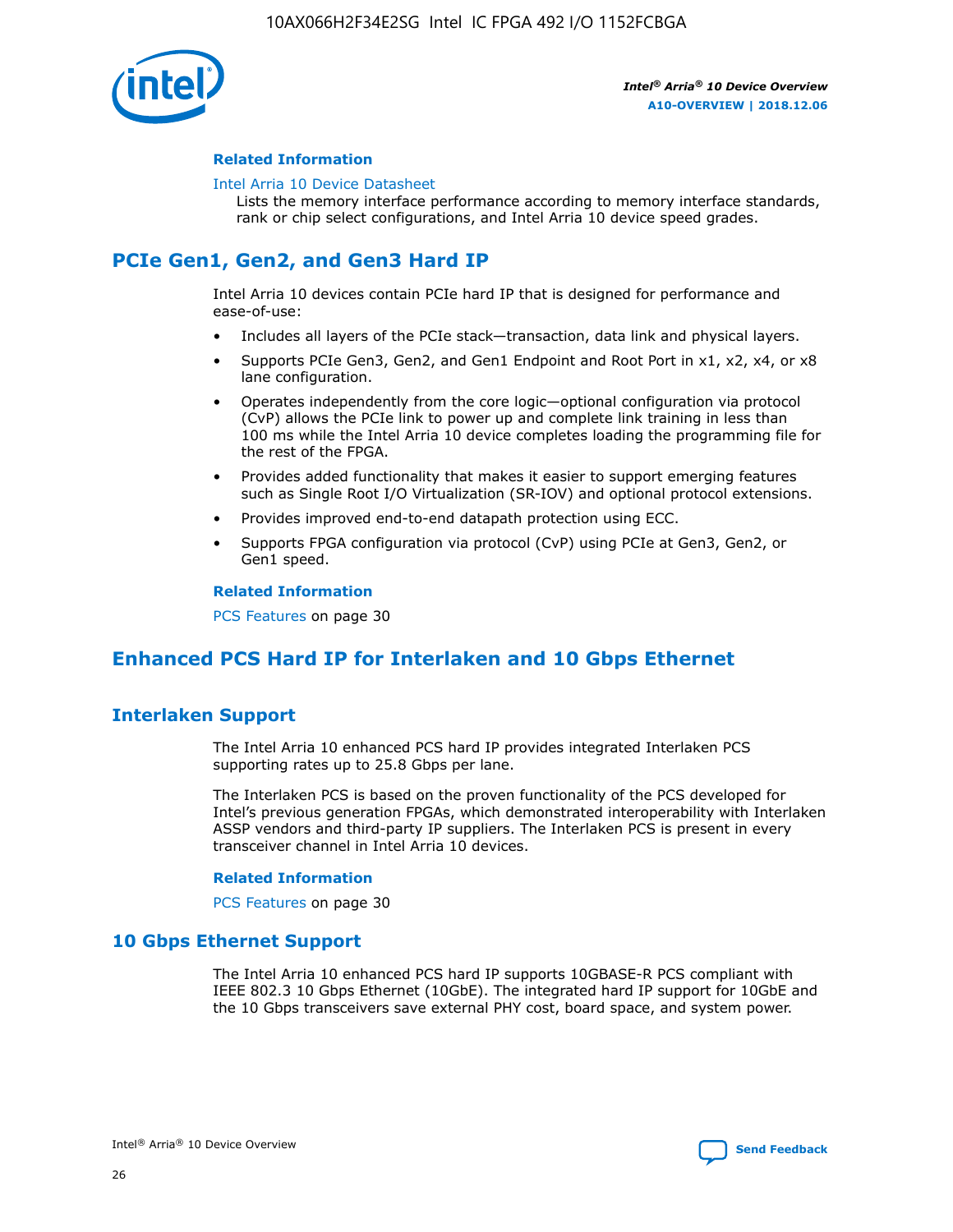

The scalable hard IP supports multiple independent 10GbE ports while using a single PLL for all the 10GBASE-R PCS instantiations, which saves on core logic resources and clock networks:

- Simplifies multiport 10GbE systems compared to XAUI interfaces that require an external XAUI-to-10G PHY.
- Incorporates Electronic Dispersion Compensation (EDC), which enables direct connection to standard 10 Gbps XFP and SFP+ pluggable optical modules.
- Supports backplane Ethernet applications and includes a hard 10GBASE-KR Forward Error Correction (FEC) circuit that you can use for 10 Gbps and 40 Gbps applications.

The 10 Gbps Ethernet PCS hard IP and 10GBASE-KR FEC are present in every transceiver channel.

#### **Related Information**

PCS Features on page 30

# **Low Power Serial Transceivers**

Intel Arria 10 FPGAs and SoCs include lowest power transceivers that deliver high bandwidth, throughput and low latency.

Intel Arria 10 devices deliver the industry's lowest power consumption per transceiver channel:

- 12.5 Gbps transceivers at as low as 242 mW
- 10 Gbps transceivers at as low as 168 mW
- 6 Gbps transceivers at as low as 117 mW

Intel Arria 10 transceivers support various data rates according to application:

- Chip-to-chip and chip-to-module applications—from 1 Gbps up to 25.8 Gbps
- Long reach and backplane applications—from 1 Gbps up to 12.5 with advanced adaptive equalization
- Critical power sensitive applications—from 1 Gbps up to 11.3 Gbps using lower power modes

The combination of 20 nm process technology and architectural advances provide the following benefits:

- Significant reduction in die area and power consumption
- Increase of up to two times in transceiver I/O density compared to previous generation devices while maintaining optimal signal integrity
- Up to 72 total transceiver channels—you can configure up to 6 of these channels to run as fast as 25.8 Gbps
- All channels feature continuous data rate support up to the maximum rated speed

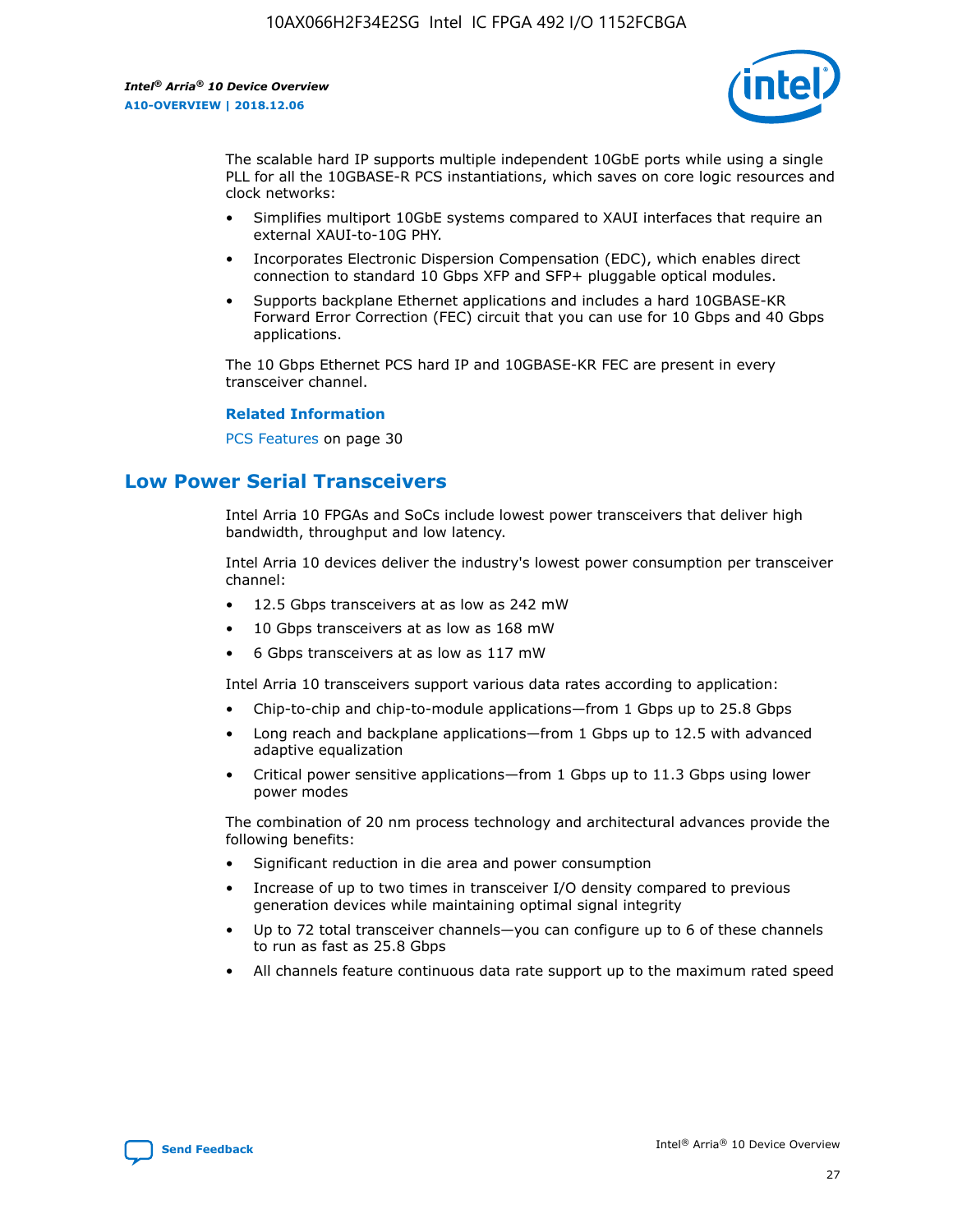

## Transceiver PMA TX/RX PCS ATX PLL Transceiver PMA TX/RX PCS fPLL Network Flexible Clock Distribution Network PCS Transceiver PMA TX/RX FPGA **Clock Distribution** Fabric PCS Transceiver PMA TX/RX ATX Flexible PLL PCS Transceiver PMA TX/RX ▲ fPLL Transceiver PMA TX/RX PCS 4

## **Figure 6. Intel Arria 10 Transceiver Block Architecture**

## **Transceiver Channels**

All transceiver channels feature a dedicated Physical Medium Attachment (PMA) and a hardened Physical Coding Sublayer (PCS).

- The PMA provides primary interfacing capabilities to physical channels.
- The PCS typically handles encoding/decoding, word alignment, and other preprocessing functions before transferring data to the FPGA core fabric.

A transceiver channel consists of a PMA and a PCS block. Most transceiver banks have 6 channels. There are some transceiver banks that contain only 3 channels.

A wide variety of bonded and non-bonded data rate configurations is possible using a highly configurable clock distribution network. Up to 80 independent transceiver data rates can be configured.

The following figures are graphical representations of top views of the silicon die, which correspond to reverse views for flip chip packages. Different Intel Arria 10 devices may have different floorplans than the ones shown in the figures.

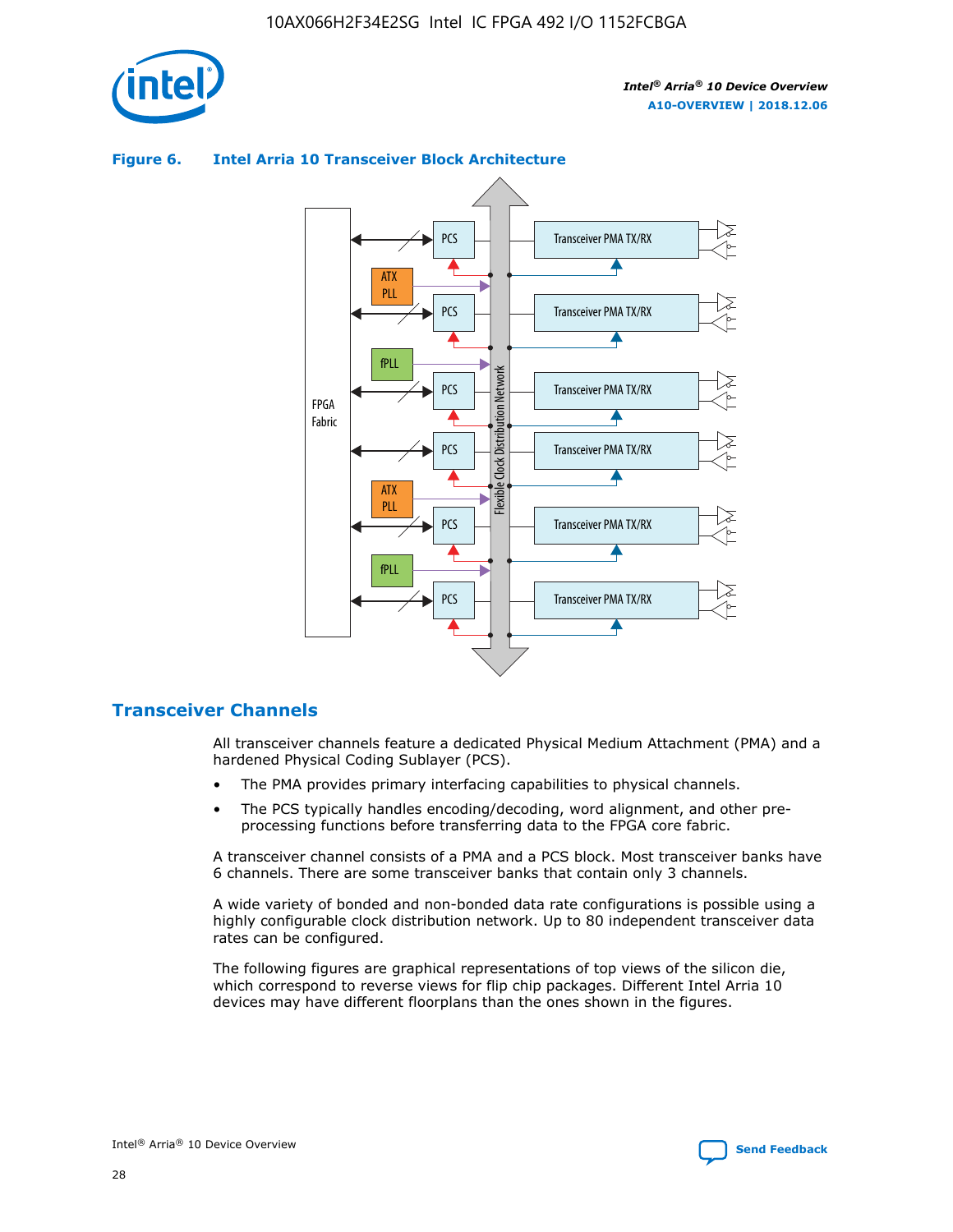

## **Figure 7. Device Chip Overview for Intel Arria 10 GX and GT Devices**



M20K Internal Memory Blocks Core Logic Fabric Transceiver Channels Hard IP Per Transceiver: Standard PCS and Enhanced PCS Hard IPs PCI Express Gen3 Hard IP Fractional PLLs M20K Internal Memory Blocks PCI Express Gen3 Hard IP Variable Precision DSP Blocks I/O PLLs Hard Memory Controllers, General-Purpose I/O Cells, LVDS Hard Processor Subsystem, Dual-Core ARM Cortex A9 M20K Internal Memory Blocks Variable Precision DSP Blocks M20K Internal Memory Blocks Core Logic Fabric I/O PLLs Hard Memory Controllers, General-Purpose I/O Cells, LVDS M20K Internal Memory Blocks Variable Precision DSP Blocks M20K Internal Memory Blocks Transceiver Channels Hard IP Per Transceiver: Standard PCS and Enhanced PCS Hard IPs PCI Express Gen3 Hard IP Fractional PLLs PCI Express Gen3 Hard IP Hard PCS Hard PCS Hard PCS Hard PCS Hard PCS Hard PCS Hard PCS Hard PCS Transceiver PMA Transceiver PMA Transceiver PMA Transceiver PMA Transceiver PMA Transceiver PMA Unused transceiver chann can be used as additional transceiver transmit PLLs Transceiver PMA Transceiver PMA Transceiver Clock Networks ATX (LC) **Transmit** PLL fPLL ATX (LC) Transmi PLL fPLL ATX (LC) **Transmit** PLL

## **PMA Features**

Intel Arria 10 transceivers provide exceptional signal integrity at data rates up to 25.8 Gbps. Clocking options include ultra-low jitter ATX PLLs (LC tank based), clock multiplier unit (CMU) PLLs, and fractional PLLs.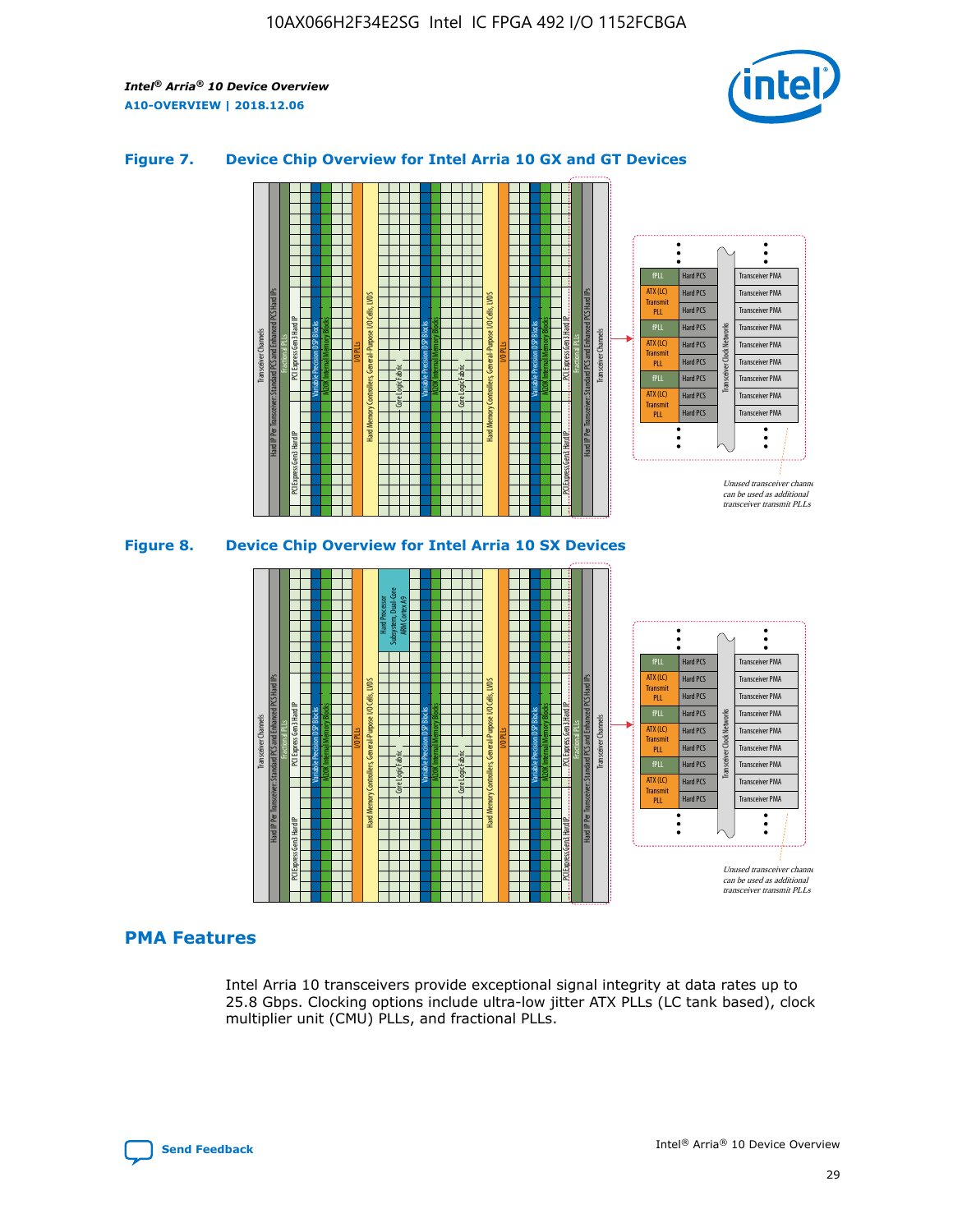

Each transceiver channel contains a channel PLL that can be used as the CMU PLL or clock data recovery (CDR) PLL. In CDR mode, the channel PLL recovers the receiver clock and data in the transceiver channel. Up to 80 independent data rates can be configured on a single Intel Arria 10 device.

## **Table 23. PMA Features of the Transceivers in Intel Arria 10 Devices**

| <b>Feature</b>                                             | <b>Capability</b>                                                                                                                                                                                                             |
|------------------------------------------------------------|-------------------------------------------------------------------------------------------------------------------------------------------------------------------------------------------------------------------------------|
| Chip-to-Chip Data Rates                                    | 1 Gbps to 17.4 Gbps (Intel Arria 10 GX devices)<br>1 Gbps to 25.8 Gbps (Intel Arria 10 GT devices)                                                                                                                            |
| Backplane Support                                          | Drive backplanes at data rates up to 12.5 Gbps                                                                                                                                                                                |
| <b>Optical Module Support</b>                              | SFP+/SFP, XFP, CXP, QSFP/QSFP28, CFP/CFP2/CFP4                                                                                                                                                                                |
| Cable Driving Support                                      | SFP+ Direct Attach, PCI Express over cable, eSATA                                                                                                                                                                             |
| Transmit Pre-Emphasis                                      | 4-tap transmit pre-emphasis and de-emphasis to compensate for system channel loss                                                                                                                                             |
| Continuous Time Linear<br>Equalizer (CTLE)                 | Dual mode, high-gain, and high-data rate, linear receive equalization to compensate for<br>system channel loss                                                                                                                |
| Decision Feedback Equalizer<br>(DFE)                       | 7-fixed and 4-floating tap DFE to equalize backplane channel loss in the presence of<br>crosstalk and noisy environments                                                                                                      |
| Variable Gain Amplifier                                    | Optimizes the signal amplitude prior to the CDR sampling and operates in fixed and<br>adaptive modes                                                                                                                          |
| Altera Digital Adaptive<br>Parametric Tuning (ADAPT)       | Fully digital adaptation engine to automatically adjust all link equalization parameters-<br>including CTLE, DFE, and variable gain amplifier blocks—that provide optimal link margin<br>without intervention from user logic |
| Precision Signal Integrity<br>Calibration Engine (PreSICE) | Hardened calibration controller to quickly calibrate all transceiver control parameters on<br>power-up, which provides the optimal signal integrity and jitter performance                                                    |
| Advanced Transmit (ATX)<br>PLL                             | Low jitter ATX (LC tank based) PLLs with continuous tuning range to cover a wide range of<br>standard and proprietary protocols                                                                                               |
| <b>Fractional PLLs</b>                                     | On-chip fractional frequency synthesizers to replace on-board crystal oscillators and reduce<br>system cost                                                                                                                   |
| Digitally Assisted Analog<br><b>CDR</b>                    | Superior jitter tolerance with fast lock time                                                                                                                                                                                 |
| <b>Dynamic Partial</b><br>Reconfiguration                  | Allows independent control of the Avalon memory-mapped interface of each transceiver<br>channel for the highest transceiver flexibility                                                                                       |
| Multiple PCS-PMA and PCS-<br>PLD interface widths          | 8-, 10-, 16-, 20-, 32-, 40-, or 64-bit interface widths for flexibility of deserialization width,<br>encoding, and reduced latency                                                                                            |

## **PCS Features**

This table summarizes the Intel Arria 10 transceiver PCS features. You can use the transceiver PCS to support a wide range of protocols ranging from 1 Gbps to 25.8 Gbps.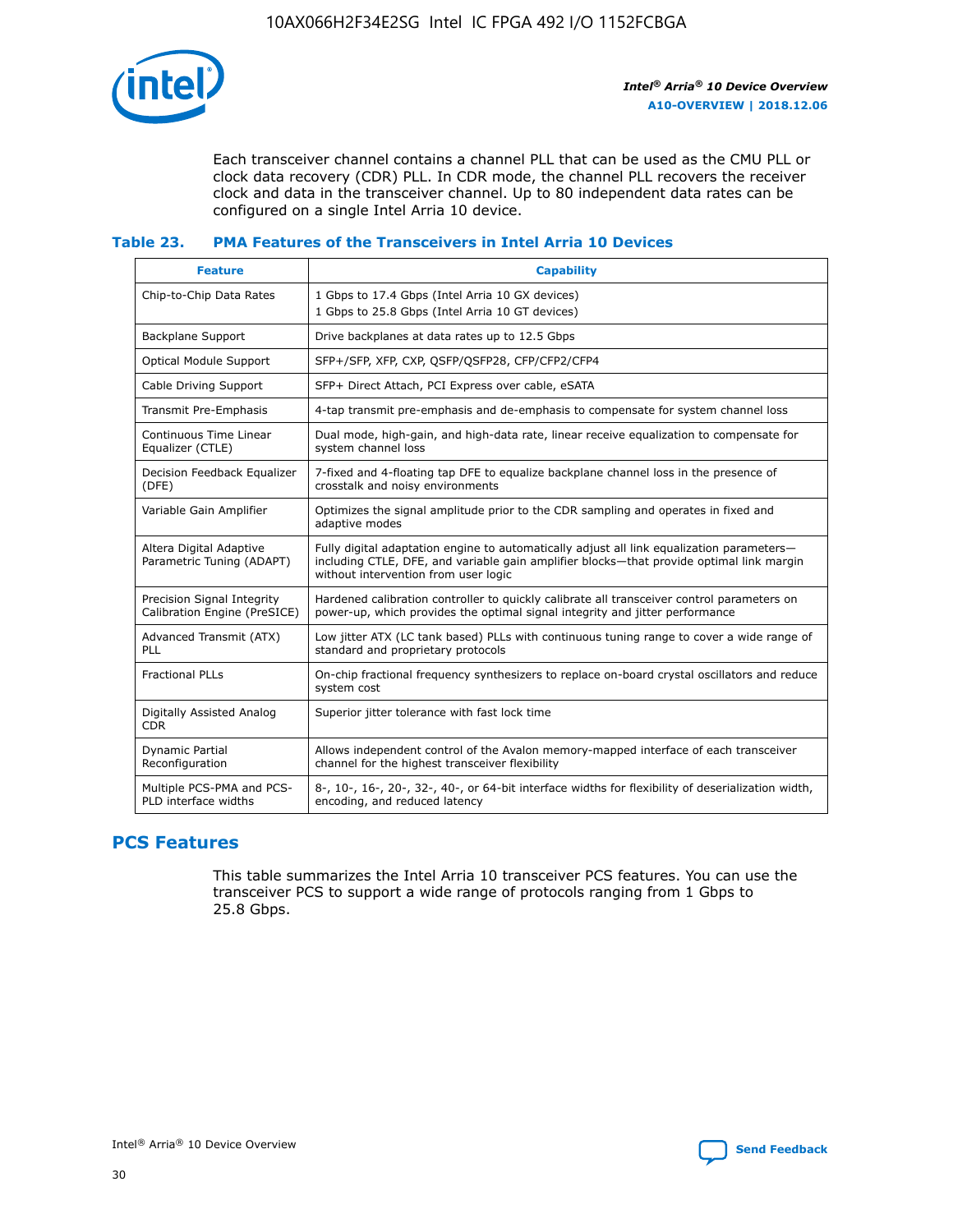

| <b>PCS</b>    | <b>Description</b>                                                                                                                                                                                                                                                                                                                                                                                             |
|---------------|----------------------------------------------------------------------------------------------------------------------------------------------------------------------------------------------------------------------------------------------------------------------------------------------------------------------------------------------------------------------------------------------------------------|
| Standard PCS  | Operates at a data rate up to 12 Gbps<br>Supports protocols such as PCI-Express, CPRI 4.2+, GigE, IEEE 1588 in Hard PCS<br>Implements other protocols using Basic/Custom (Standard PCS) transceiver<br>configuration rules.                                                                                                                                                                                    |
| Enhanced PCS  | Performs functions common to most serial data industry standards, such as word<br>alignment, encoding/decoding, and framing, before data is sent or received off-chip<br>through the PMA<br>• Handles data transfer to and from the FPGA fabric<br>Handles data transfer internally to and from the PMA<br>Provides frequency compensation<br>Performs channel bonding for multi-channel low skew applications |
| PCIe Gen3 PCS | Supports the seamless switching of Data and Clock between the Gen1, Gen2, and Gen3<br>data rates<br>Provides support for PIPE 3.0 features<br>Supports the PIPE interface with the Hard IP enabled, as well as with the Hard IP<br>bypassed                                                                                                                                                                    |

#### **Related Information**

- PCIe Gen1, Gen2, and Gen3 Hard IP on page 26
- Interlaken Support on page 26
- 10 Gbps Ethernet Support on page 26

## **PCS Protocol Support**

This table lists some of the protocols supported by the Intel Arria 10 transceiver PCS. For more information about the blocks in the transmitter and receiver data paths, refer to the related information.

| <b>Protocol</b>                                 | <b>Data Rate</b><br>(Gbps) | <b>Transceiver IP</b>       | <b>PCS Support</b>                      |
|-------------------------------------------------|----------------------------|-----------------------------|-----------------------------------------|
| PCIe Gen3 x1, x2, x4, x8                        | 8.0                        | Native PHY (PIPE)           | Standard PCS and PCIe<br>Gen3 PCS       |
| PCIe Gen2 x1, x2, x4, x8                        | 5.0                        | Native PHY (PIPE)           | <b>Standard PCS</b>                     |
| PCIe Gen1 x1, x2, x4, x8                        | 2.5                        | Native PHY (PIPE)           | Standard PCS                            |
| 1000BASE-X Gigabit Ethernet                     | 1.25                       | Native PHY                  | <b>Standard PCS</b>                     |
| 1000BASE-X Gigabit Ethernet with<br>IEEE 1588v2 | 1.25                       | Native PHY                  | Standard PCS                            |
| 10GBASE-R                                       | 10.3125                    | Native PHY                  | <b>Enhanced PCS</b>                     |
| 10GBASE-R with IEEE 1588v2                      | 10.3125                    | Native PHY                  | <b>Enhanced PCS</b>                     |
| 10GBASE-R with KR FEC                           | 10.3125                    | Native PHY                  | <b>Enhanced PCS</b>                     |
| 10GBASE-KR and 1000BASE-X                       | 10.3125                    | 1G/10GbE and 10GBASE-KR PHY | Standard PCS and<br><b>Enhanced PCS</b> |
| Interlaken (CEI-6G/11G)                         | 3.125 to 17.4              | Native PHY                  | <b>Enhanced PCS</b>                     |
| SFI-S/SFI-5.2                                   | 11.2                       | Native PHY                  | <b>Enhanced PCS</b>                     |
| $10G$ SDI                                       | 10.692                     | Native PHY                  | <b>Enhanced PCS</b>                     |
|                                                 |                            |                             | continued                               |

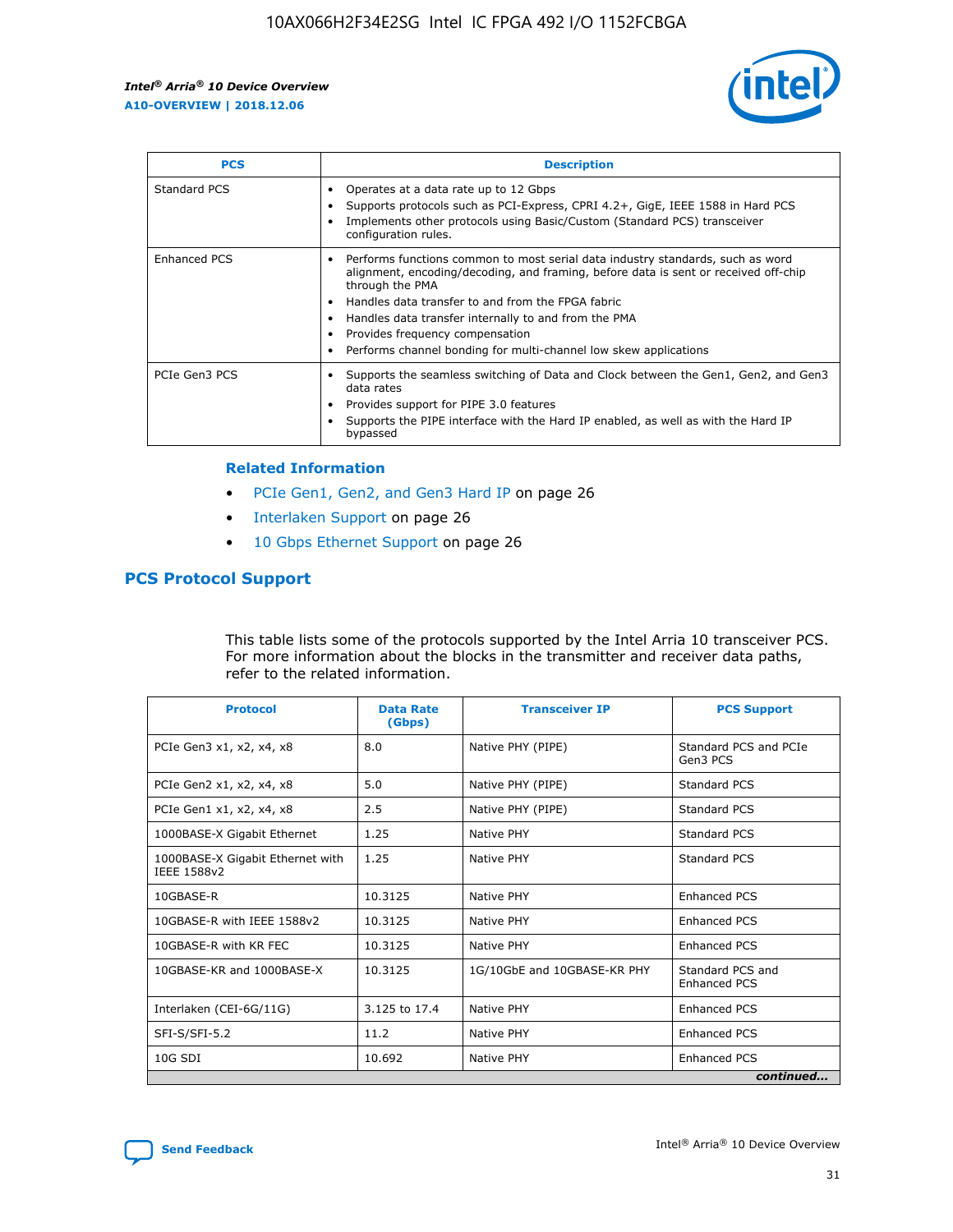

| <b>Protocol</b>      | <b>Data Rate</b><br>(Gbps) | <b>Transceiver IP</b> | <b>PCS Support</b> |
|----------------------|----------------------------|-----------------------|--------------------|
| CPRI 6.0 (64B/66B)   | 0.6144 to<br>10.1376       | Native PHY            | Enhanced PCS       |
| CPRI 4.2 (8B/10B)    | 0.6144 to<br>9.8304        | Native PHY            | Standard PCS       |
| OBSAI RP3 v4.2       | 0.6144 to 6.144            | Native PHY            | Standard PCS       |
| SD-SDI/HD-SDI/3G-SDI | $0.143(12)$ to<br>2.97     | Native PHY            | Standard PCS       |

## **Related Information**

#### [Intel Arria 10 Transceiver PHY User Guide](https://www.intel.com/content/www/us/en/programmable/documentation/nik1398707230472.html#nik1398707091164)

Provides more information about the supported transceiver protocols and PHY IP, the PMA architecture, and the standard, enhanced, and PCIe Gen3 PCS architecture.

# **SoC with Hard Processor System**

Each SoC device combines an FPGA fabric and a hard processor system (HPS) in a single device. This combination delivers the flexibility of programmable logic with the power and cost savings of hard IP in these ways:

- Reduces board space, system power, and bill of materials cost by eliminating a discrete embedded processor
- Allows you to differentiate the end product in both hardware and software, and to support virtually any interface standard
- Extends the product life and revenue through in-field hardware and software updates

 $(12)$  The 0.143 Gbps data rate is supported using oversampling of user logic that you must implement in the FPGA fabric.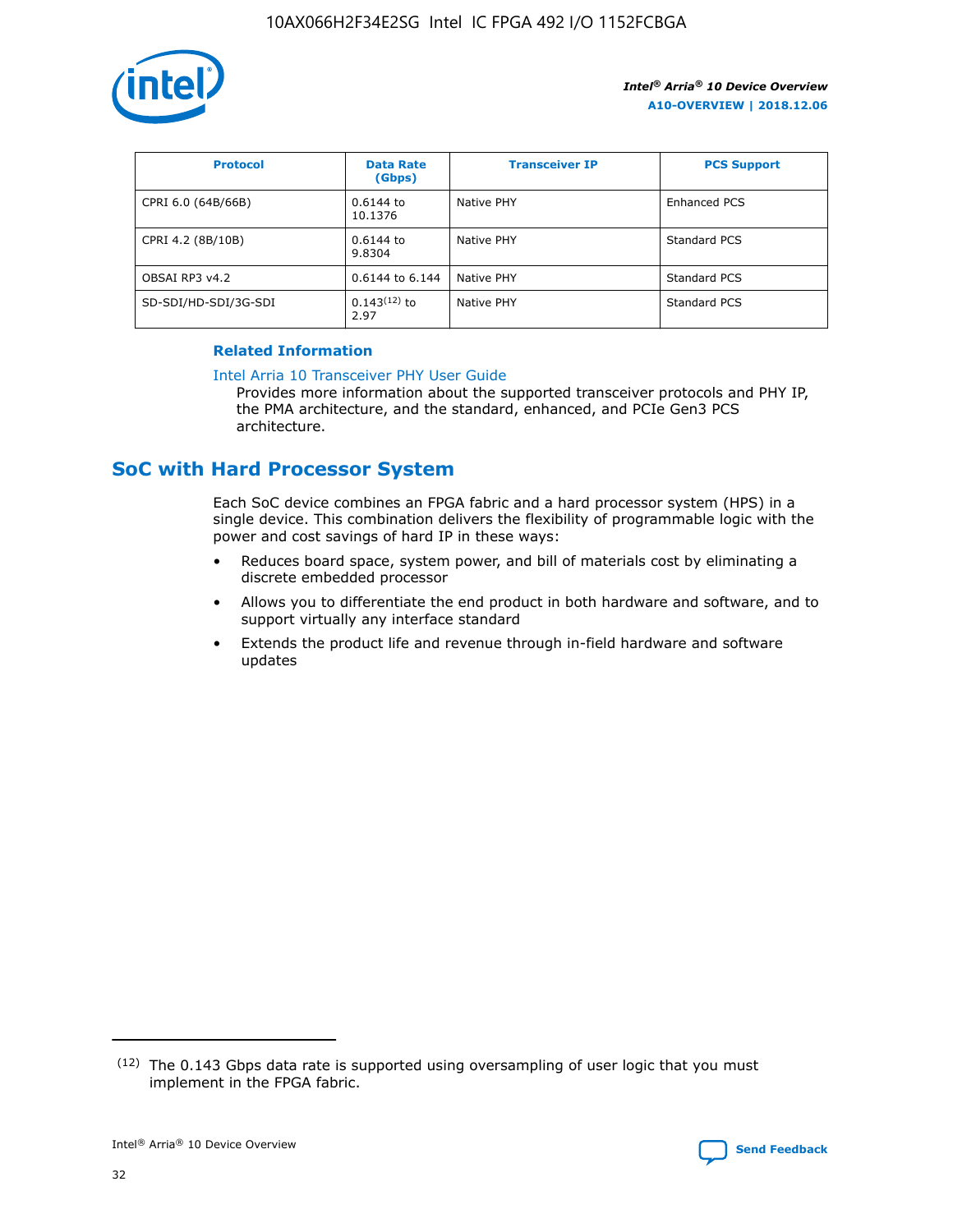

#### **Figure 9. HPS Block Diagram**

This figure shows a block diagram of the HPS with the dual ARM Cortex-A9 MPCore processor.



## **Key Advantages of 20-nm HPS**

The 20-nm HPS strikes a balance between enabling maximum software compatibility with 28-nm SoCs while still improving upon the 28-nm HPS architecture. These improvements address the requirements of the next generation target markets such as wireless and wireline communications, compute and storage equipment, broadcast and military in terms of performance, memory bandwidth, connectivity via backplane and security.

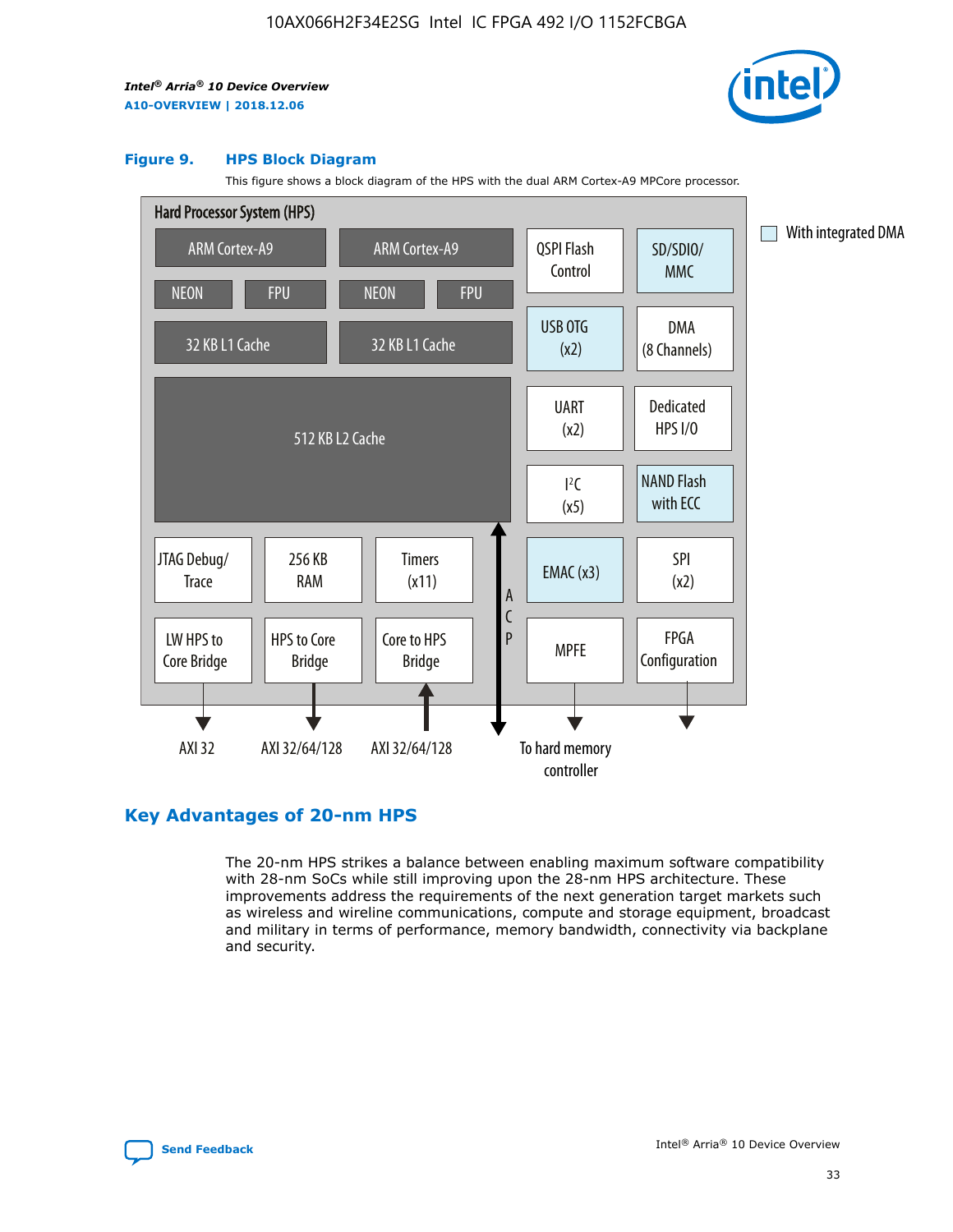

## **Table 24. Improvements in 20 nm HPS**

This table lists the key improvements of the 20 nm HPS compared to the 28 nm HPS.

| Advantages/<br><b>Improvements</b>                          | <b>Description</b>                                                                                                                                                                                                                                                                                                                                                                                                                                                                                                                                                                                                                                                                                                                                                                                                                                                                                                      |
|-------------------------------------------------------------|-------------------------------------------------------------------------------------------------------------------------------------------------------------------------------------------------------------------------------------------------------------------------------------------------------------------------------------------------------------------------------------------------------------------------------------------------------------------------------------------------------------------------------------------------------------------------------------------------------------------------------------------------------------------------------------------------------------------------------------------------------------------------------------------------------------------------------------------------------------------------------------------------------------------------|
| Increased performance and<br>overdrive capability           | While the nominal processor frequency is 1.2 GHz, the 20 nm HPS offers an "overdrive"<br>feature which enables a higher processor operating frequency. This requires a higher supply<br>voltage value that is unique to the HPS and may require a separate regulator.                                                                                                                                                                                                                                                                                                                                                                                                                                                                                                                                                                                                                                                   |
| Increased processor memory<br>bandwidth and DDR4<br>support | Up to 64-bit DDR4 memory at 2,400 Mbps support is available for the processor. The hard<br>memory controller for the HPS comprises a multi-port front end that manages connections<br>to a single port memory controller. The multi-port front end allows logic core and the HPS<br>to share ports and thereby the available bandwidth of the memory controller.                                                                                                                                                                                                                                                                                                                                                                                                                                                                                                                                                        |
| Flexible I/O sharing                                        | An advanced I/O pin muxing scheme allows improved sharing of I/O between the HPS and<br>the core logic. The following types of I/O are available for SoC:<br>17 dedicated I/Os-physically located inside the HPS block and are not accessible to<br>logic within the core. The 17 dedicated I/Os are used for HPS clock, resets, and<br>interfacing with boot devices, QSPI, and SD/MMC.<br>48 direct shared I/O-located closest to the HPS block and are ideal for high speed HPS<br>peripherals such as EMAC, USB, and others. There is one bank of 48 I/Os that supports<br>direct sharing where the 48 I/Os can be shared 12 I/Os at a time.<br>Standard (shared) I/O-all standard I/Os can be shared by the HPS peripherals and any<br>logic within the core. For designs where more than 48 I/Os are required to fully use all<br>the peripherals in the HPS, these I/Os can be connected through the core logic. |
| <b>EMAC</b> core                                            | Three EMAC cores are available in the HPS. The EMAC cores enable an application to<br>support two redundant Ethernet connections; for example, backplane, or two EMAC cores<br>for managing IEEE 1588 time stamp information while allowing a third EMAC core for debug<br>and configuration. All three EMACs can potentially share the same time stamps, simplifying<br>the 1588 time stamping implementation. A new serial time stamp interface allows core<br>logic to access and read the time stamp values. The integrated EMAC controllers can be<br>connected to external Ethernet PHY through the provided MDIO or I <sup>2</sup> C interface.                                                                                                                                                                                                                                                                  |
| On-chip memory                                              | The on-chip memory is updated to 256 KB support and can support larger data sets and<br>real time algorithms.                                                                                                                                                                                                                                                                                                                                                                                                                                                                                                                                                                                                                                                                                                                                                                                                           |
| <b>ECC</b> enhancements                                     | Improvements in L2 Cache ECC management allow identification of errors down to the<br>address level. ECC enhancements also enable improved error injection and status reporting<br>via the introduction of new memory mapped access to syndrome and data signals.                                                                                                                                                                                                                                                                                                                                                                                                                                                                                                                                                                                                                                                       |
| HPS to FPGA Interconnect<br><b>Backbone</b>                 | Although the HPS and the Logic Core can operate independently, they are tightly coupled<br>via a high-bandwidth system interconnect built from high-performance ARM AMBA AXI bus<br>bridges. IP bus masters in the FPGA fabric have access to HPS bus slaves via the FPGA-to-<br>HPS interconnect. Similarly, HPS bus masters have access to bus slaves in the core fabric<br>via the HPS-to-FPGA bridge. Both bridges are AMBA AXI-3 compliant and support<br>simultaneous read and write transactions. Up to three masters within the core fabric can<br>share the HPS SDRAM controller with the processor. Additionally, the processor can be used<br>to configure the core fabric under program control via a dedicated 32-bit configuration port.                                                                                                                                                                  |
| FPGA configuration and HPS<br>booting                       | The FPGA fabric and HPS in the SoCs are powered independently. You can reduce the clock<br>frequencies or gate the clocks to reduce dynamic power.<br>You can configure the FPGA fabric and boot the HPS independently, in any order, providing<br>you with more design flexibility.                                                                                                                                                                                                                                                                                                                                                                                                                                                                                                                                                                                                                                    |
| Security                                                    | New security features have been introduced for anti-tamper management, secure boot,<br>encryption (AES), and authentication (SHA).                                                                                                                                                                                                                                                                                                                                                                                                                                                                                                                                                                                                                                                                                                                                                                                      |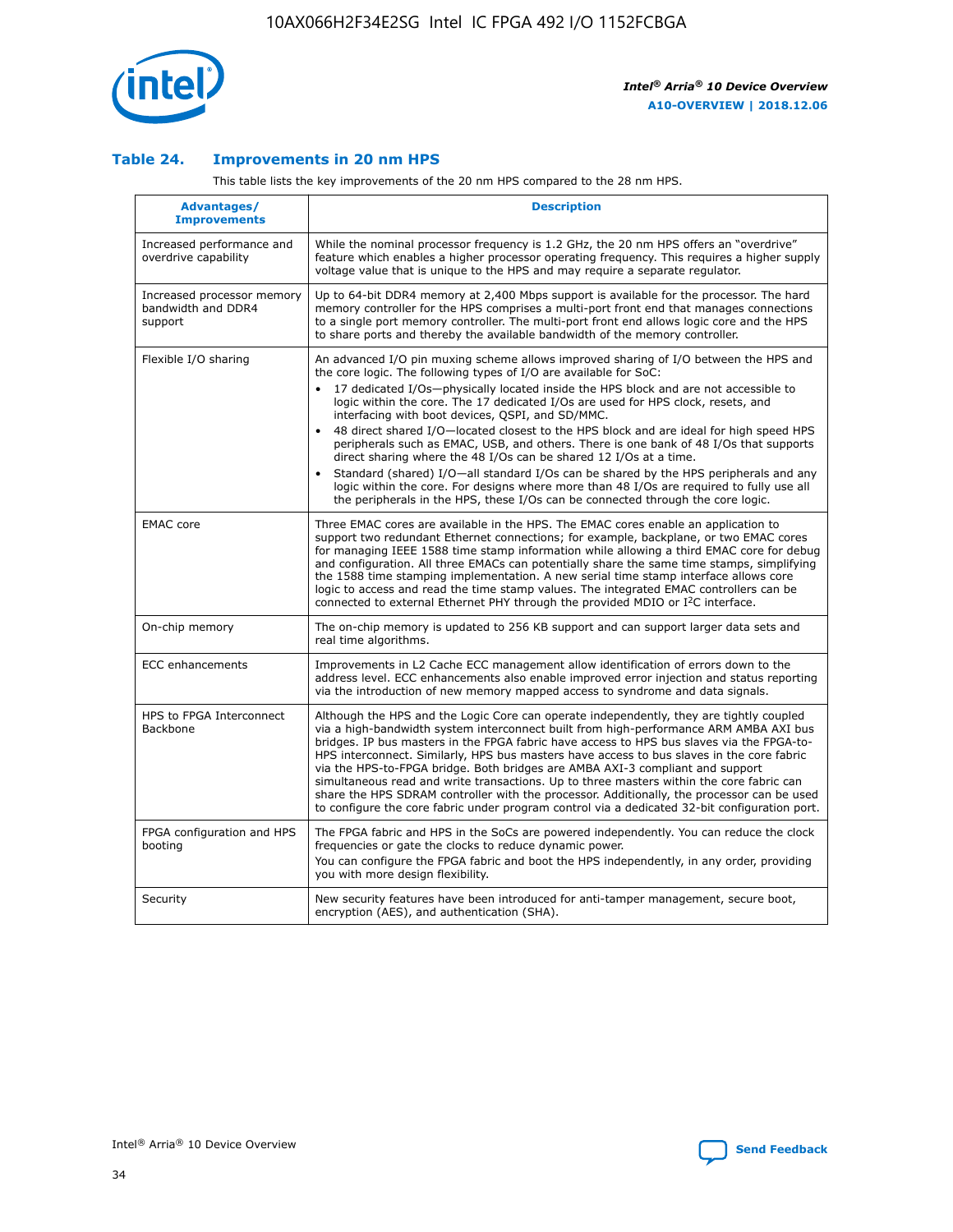

## **Features of the HPS**

The HPS has the following features:

- 1.2-GHz, dual-core ARM Cortex-A9 MPCore processor with up to 1.5-GHz via overdrive
	- ARMv7-A architecture that runs 32-bit ARM instructions, 16-bit and 32-bit Thumb instructions, and 8-bit Java byte codes in Jazelle style
	- Superscalar, variable length, out-of-order pipeline with dynamic branch prediction
	- Instruction Efficiency 2.5 MIPS/MHz, which provides total performance of 7500 MIPS at 1.5 GHz
- Each processor core includes:
	- 32 KB of L1 instruction cache, 32 KB of L1 data cache
	- Single- and double-precision floating-point unit and NEON media engine
	- CoreSight debug and trace technology
	- Snoop Control Unit (SCU) and Acceleration Coherency Port (ACP)
- 512 KB of shared L2 cache
- 256 KB of scratch RAM
- Hard memory controller with support for DDR3, DDR4 and optional error correction code (ECC) support
- Multiport Front End (MPFE) Scheduler interface to the hard memory controller
- 8-channel direct memory access (DMA) controller
- QSPI flash controller with SIO, DIO, QIO SPI Flash support
- NAND flash controller (ONFI 1.0 or later) with DMA and ECC support, updated to support 8 and 16-bit Flash devices and new command DMA to offload CPU for fast power down recovery
- Updated SD/SDIO/MMC controller to eMMC 4.5 with DMA with CE-ATA digital command support
- 3 10/100/1000 Ethernet media access control (MAC) with DMA
- 2 USB On-the-Go (OTG) controllers with DMA
- $\bullet$  5 I<sup>2</sup>C controllers (3 can be used by EMAC for MIO to external PHY)
- 2 UART 16550 Compatible controllers
- 4 serial peripheral interfaces (SPI) (2 Master, 2 Slaves)
- 62 programmable general-purpose I/Os, which includes 48 direct share I/Os that allows the HPS peripherals to connect directly to the FPGA I/Os
- 7 general-purpose timers
- 4 watchdog timers
- Anti-tamper, Secure Boot, Encryption (AES) and Authentication (SHA)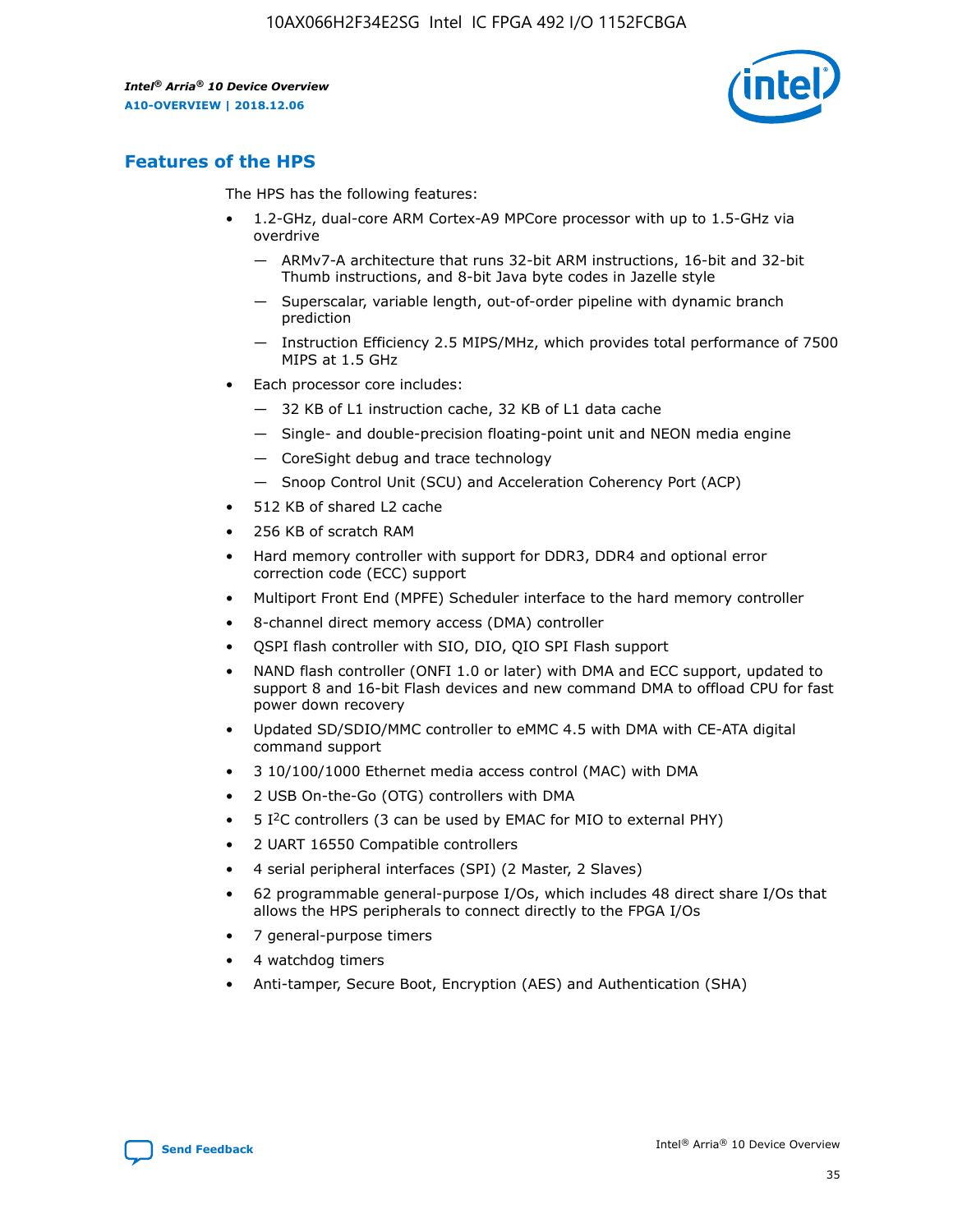

## **System Peripherals and Debug Access Port**

Each Ethernet MAC, USB OTG, NAND flash controller, and SD/MMC controller module has an integrated DMA controller. For modules without an integrated DMA controller, an additional DMA controller module provides up to eight channels of high-bandwidth data transfers. Peripherals that communicate off-chip are multiplexed with other peripherals at the HPS pin level. This allows you to choose which peripherals interface with other devices on your PCB.

The debug access port provides interfaces to industry standard JTAG debug probes and supports ARM CoreSight debug and core traces to facilitate software development.

#### **HPS–FPGA AXI Bridges**

The HPS–FPGA bridges, which support the Advanced Microcontroller Bus Architecture (AMBA) Advanced eXtensible Interface (AXI™) specifications, consist of the following bridges:

- FPGA-to-HPS AMBA AXI bridge—a high-performance bus supporting 32, 64, and 128 bit data widths that allows the FPGA fabric to issue transactions to slaves in the HPS.
- HPS-to-FPGA Avalon/AMBA AXI bridge—a high-performance bus supporting 32, 64, and 128 bit data widths that allows the HPS to issue transactions to slaves in the FPGA fabric.
- Lightweight HPS-to-FPGA AXI bridge—a lower latency 32 bit width bus that allows the HPS to issue transactions to soft peripherals in the FPGA fabric. This bridge is primarily used for control and status register (CSR) accesses to peripherals in the FPGA fabric.

The HPS–FPGA AXI bridges allow masters in the FPGA fabric to communicate with slaves in the HPS logic, and vice versa. For example, the HPS-to-FPGA AXI bridge allows you to share memories instantiated in the FPGA fabric with one or both microprocessors in the HPS, while the FPGA-to-HPS AXI bridge allows logic in the FPGA fabric to access the memory and peripherals in the HPS.

Each HPS–FPGA bridge also provides asynchronous clock crossing for data transferred between the FPGA fabric and the HPS.

#### **HPS SDRAM Controller Subsystem**

The HPS SDRAM controller subsystem contains a multiport SDRAM controller and DDR PHY that are shared between the FPGA fabric (through the FPGA-to-HPS SDRAM interface), the level 2 (L2) cache, and the level 3 (L3) system interconnect. The FPGA-to-HPS SDRAM interface supports AMBA AXI and Avalon® Memory-Mapped (Avalon-MM) interface standards, and provides up to six individual ports for access by masters implemented in the FPGA fabric.

The HPS SDRAM controller supports up to 3 masters (command ports), 3x 64-bit read data ports and 3x 64-bit write data ports.

To maximize memory performance, the SDRAM controller subsystem supports command and data reordering, deficit round-robin arbitration with aging, and high-priority bypass features.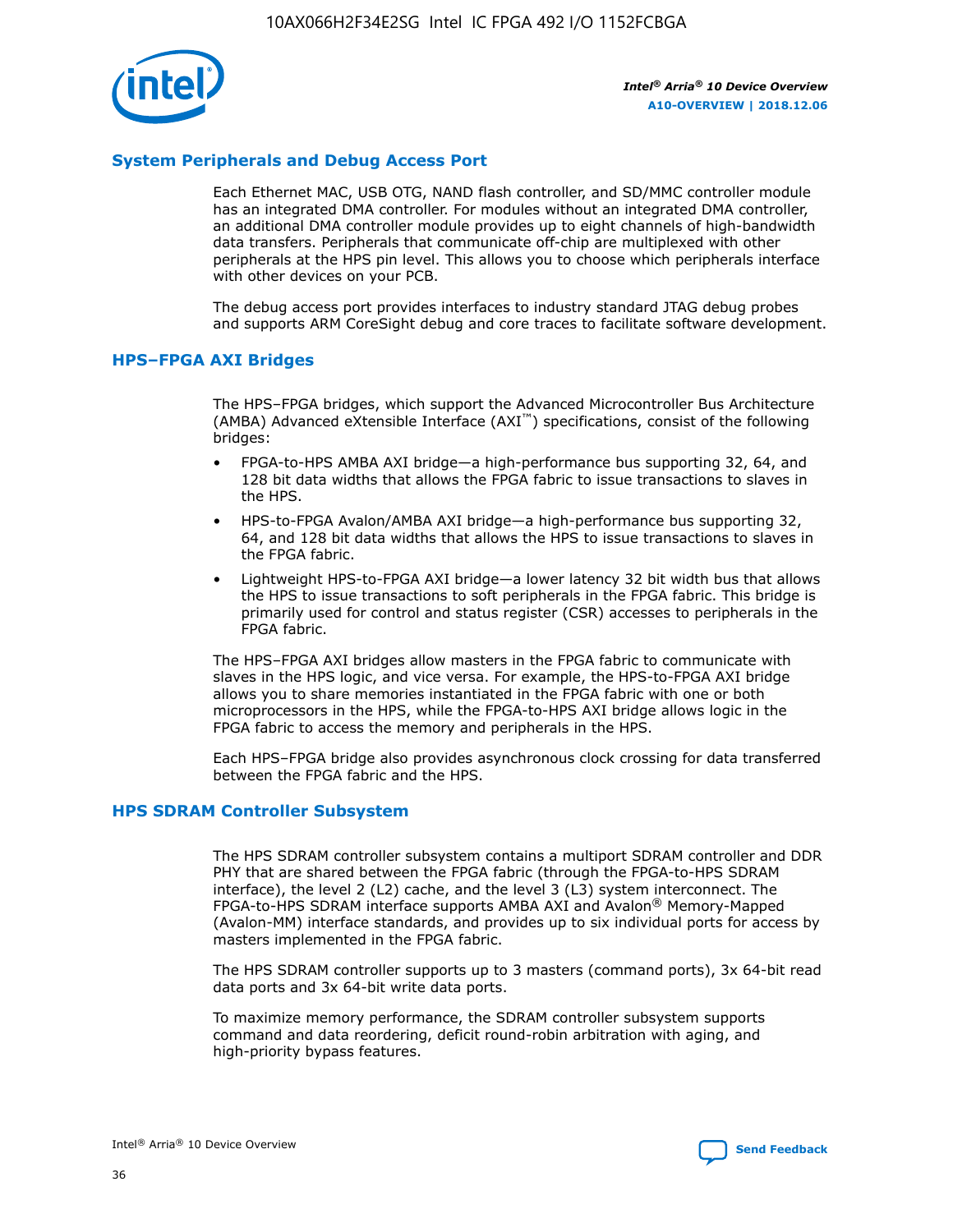

## **FPGA Configuration and HPS Booting**

The FPGA fabric and HPS in the SoC FPGA must be powered at the same time. You can reduce the clock frequencies or gate the clocks to reduce dynamic power.

Once powered, the FPGA fabric and HPS can be configured independently thus providing you with more design flexibility:

- You can boot the HPS independently. After the HPS is running, the HPS can fully or partially reconfigure the FPGA fabric at any time under software control. The HPS can also configure other FPGAs on the board through the FPGA configuration controller.
- Configure the FPGA fabric first, and then boot the HPS from memory accessible to the FPGA fabric.

## **Hardware and Software Development**

For hardware development, you can configure the HPS and connect your soft logic in the FPGA fabric to the HPS interfaces using the Platform Designer system integration tool in the Intel Quartus Prime software.

For software development, the ARM-based SoC FPGA devices inherit the rich software development ecosystem available for the ARM Cortex-A9 MPCore processor. The software development process for Intel SoC FPGAs follows the same steps as those for other SoC devices from other manufacturers. Support for Linux\*, VxWorks\*, and other operating systems are available for the SoC FPGAs. For more information on the operating systems support availability, contact the Intel FPGA sales team.

You can begin device-specific firmware and software development on the Intel SoC FPGA Virtual Target. The Virtual Target is a fast PC-based functional simulation of a target development system—a model of a complete development board. The Virtual Target enables the development of device-specific production software that can run unmodified on actual hardware.

## **Dynamic and Partial Reconfiguration**

The Intel Arria 10 devices support dynamic and partial reconfiguration. You can use dynamic and partial reconfiguration simultaneously to enable seamless reconfiguration of both the device core and transceivers.

## **Dynamic Reconfiguration**

You can reconfigure the PMA and PCS blocks while the device continues to operate. This feature allows you to change the data rates, protocol, and analog settings of a channel in a transceiver bank without affecting on-going data transfer in other transceiver banks. This feature is ideal for applications that require dynamic multiprotocol or multirate support.

## **Partial Reconfiguration**

Using partial reconfiguration, you can reconfigure some parts of the device while keeping the device in operation.

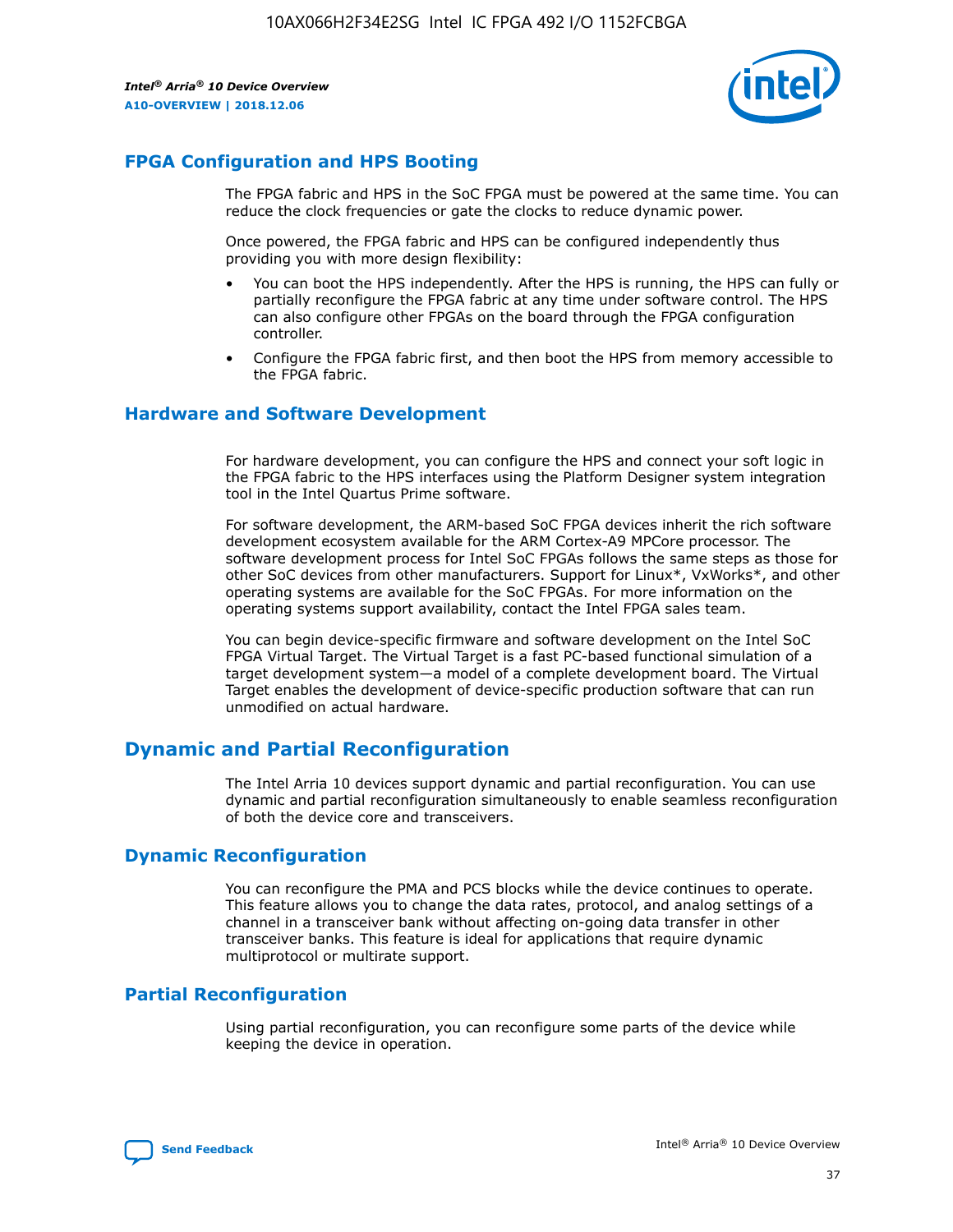

Instead of placing all device functions in the FPGA fabric, you can store some functions that do not run simultaneously in external memory and load them only when required. This capability increases the effective logic density of the device, and lowers cost and power consumption.

In the Intel solution, you do not have to worry about intricate device architecture to perform a partial reconfiguration. The partial reconfiguration capability is built into the Intel Quartus Prime design software, making such time-intensive task simple.

Intel Arria 10 devices support partial reconfiguration in the following configuration options:

- Using an internal host:
	- All supported configuration modes where the FPGA has access to external memory devices such as serial and parallel flash memory.
	- Configuration via Protocol [CvP (PCIe)]
- Using an external host—passive serial (PS), fast passive parallel (FPP) x8, FPP x16, and FPP x32 I/O interface.

# **Enhanced Configuration and Configuration via Protocol**

## **Table 25. Configuration Schemes and Features of Intel Arria 10 Devices**

Intel Arria 10 devices support 1.8 V programming voltage and several configuration schemes.

| <b>Scheme</b>                                                          | <b>Data</b><br><b>Width</b> | <b>Max Clock</b><br>Rate<br>(MHz) | <b>Max Data</b><br>Rate<br>(Mbps)<br>(13) | <b>Decompression</b> | <b>Design</b><br>Security <sup>(1</sup><br>4) | <b>Partial</b><br>Reconfiguration<br>(15) | <b>Remote</b><br><b>System</b><br><b>Update</b> |
|------------------------------------------------------------------------|-----------------------------|-----------------------------------|-------------------------------------------|----------------------|-----------------------------------------------|-------------------------------------------|-------------------------------------------------|
| <b>JTAG</b>                                                            | 1 bit                       | 33                                | 33                                        |                      |                                               | Yes <sup>(16)</sup>                       |                                                 |
| Active Serial (AS)<br>through the<br>EPCO-L<br>configuration<br>device | 1 bit,<br>4 bits            | 100                               | 400                                       | Yes                  | Yes                                           | $Y_{PS}(16)$                              | Yes                                             |
| Passive serial (PS)<br>through CPLD or<br>external<br>microcontroller  | 1 bit                       | 100                               | 100                                       | Yes                  | Yes                                           | Yes(16)                                   | Parallel<br>Flash<br>Loader<br>(PFL) IP<br>core |
|                                                                        |                             |                                   |                                           |                      |                                               |                                           | continued                                       |

<sup>(13)</sup> Enabling either compression or design security features affects the maximum data rate. Refer to the Intel Arria 10 Device Datasheet for more information.

<sup>(14)</sup> Encryption and compression cannot be used simultaneously.

 $<sup>(15)</sup>$  Partial reconfiguration is an advanced feature of the device family. If you are interested in</sup> using partial reconfiguration, contact Intel for support.

 $(16)$  Partial configuration can be performed only when it is configured as internal host.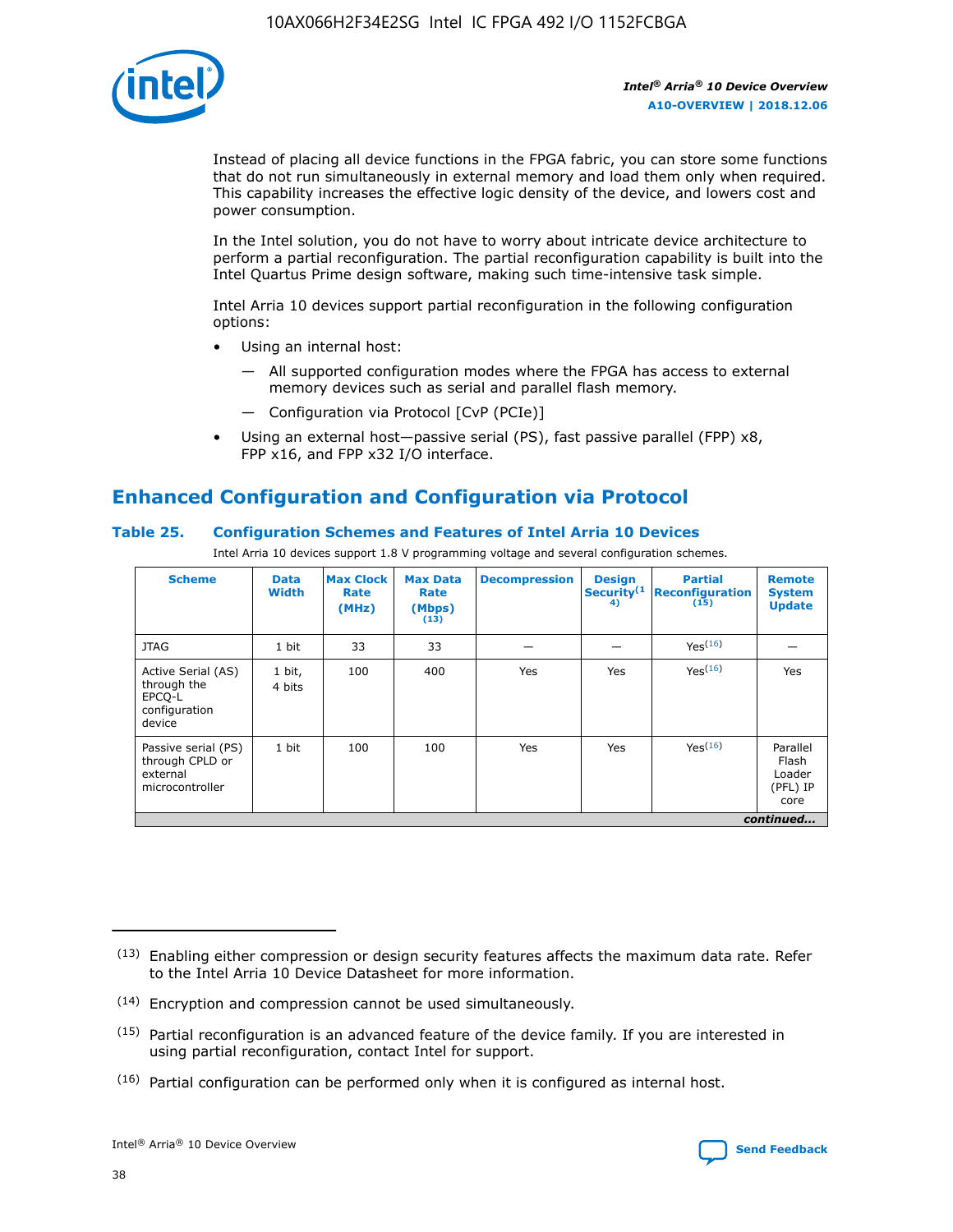

| <b>Scheme</b>                                    | <b>Data</b><br><b>Width</b> | <b>Max Clock</b><br>Rate<br>(MHz) | <b>Max Data</b><br>Rate<br>(Mbps)<br>(13) | <b>Decompression</b> | <b>Design</b><br>Security <sup>(1</sup><br>4) | <b>Partial</b><br><b>Reconfiguration</b><br>(15) | <b>Remote</b><br><b>System</b><br><b>Update</b> |
|--------------------------------------------------|-----------------------------|-----------------------------------|-------------------------------------------|----------------------|-----------------------------------------------|--------------------------------------------------|-------------------------------------------------|
| Fast passive                                     | 8 bits                      | 100                               | 3200                                      | Yes                  | Yes                                           | Yes(17)                                          | PFL IP                                          |
| parallel (FPP)<br>through CPLD or                | 16 bits                     |                                   |                                           | Yes                  | Yes                                           |                                                  | core                                            |
| external<br>microcontroller                      | 32 bits                     |                                   |                                           | Yes                  | Yes                                           |                                                  |                                                 |
| Configuration via                                | 16 bits                     | 100                               | 3200                                      | Yes                  | Yes                                           | Yes <sup>(17)</sup>                              |                                                 |
| <b>HPS</b>                                       | 32 bits                     |                                   |                                           | Yes                  | Yes                                           |                                                  |                                                 |
| Configuration via<br>Protocol [CvP<br>$(PCIe^*)$ | x1, x2,<br>x4, x8<br>lanes  |                                   | 8000                                      | Yes                  | Yes                                           | Yes(16)                                          |                                                 |

You can configure Intel Arria 10 devices through PCIe using Configuration via Protocol (CvP). The Intel Arria 10 CvP implementation conforms to the PCIe 100 ms power-up-to-active time requirement.

#### **Related Information**

[Configuration via Protocol \(CvP\) Implementation in Intel FPGAs User Guide](https://www.intel.com/content/www/us/en/programmable/documentation/dsu1441819344145.html#dsu1442269728522) Provides more information about the CvP configuration scheme.

# **SEU Error Detection and Correction**

Intel Arria 10 devices offer robust and easy-to-use single-event upset (SEU) error detection and correction circuitry.

The detection and correction circuitry includes protection for Configuration RAM (CRAM) programming bits and user memories. The CRAM is protected by a continuously running CRC error detection circuit with integrated ECC that automatically corrects one or two errors and detects higher order multi-bit errors. When more than two errors occur, correction is available through reloading of the core programming file, providing a complete design refresh while the FPGA continues to operate.

The physical layout of the Intel Arria 10 CRAM array is optimized to make the majority of multi-bit upsets appear as independent single-bit or double-bit errors which are automatically corrected by the integrated CRAM ECC circuitry. In addition to the CRAM protection, the M20K memory blocks also include integrated ECC circuitry and are layout-optimized for error detection and correction. The MLAB does not have ECC.

<sup>(17)</sup> Supported at a maximum clock rate of 100 MHz.



 $(13)$  Enabling either compression or design security features affects the maximum data rate. Refer to the Intel Arria 10 Device Datasheet for more information.

<sup>(14)</sup> Encryption and compression cannot be used simultaneously.

 $(15)$  Partial reconfiguration is an advanced feature of the device family. If you are interested in using partial reconfiguration, contact Intel for support.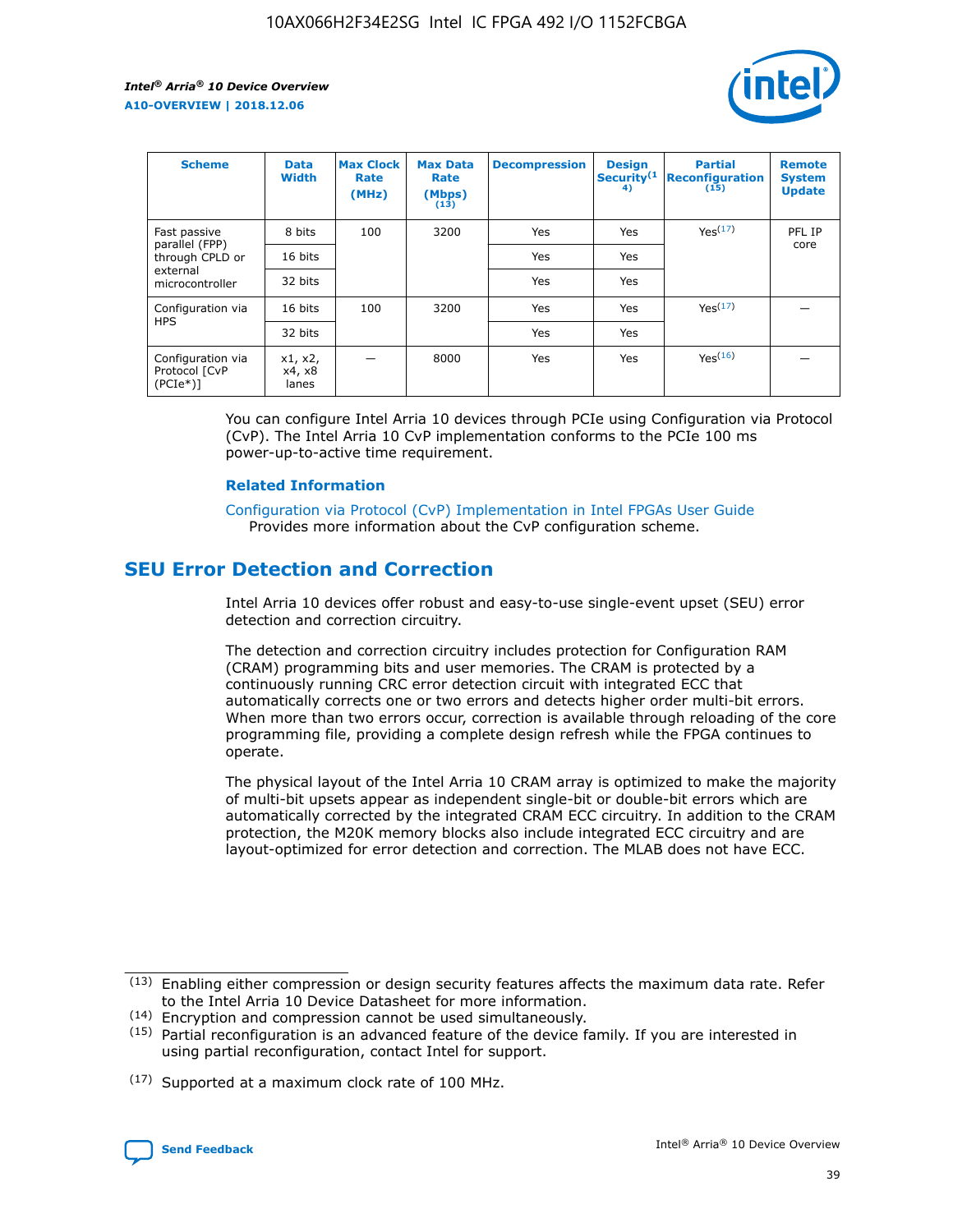

## **Power Management**

Intel Arria 10 devices leverage the advanced 20 nm process technology, a low 0.9 V core power supply, an enhanced core architecture, and several optional power reduction techniques to reduce total power consumption by as much as 40% compared to Arria V devices and as much as 60% compared to Stratix V devices.

The optional power reduction techniques in Intel Arria 10 devices include:

- **SmartVID**—a code is programmed into each device during manufacturing that allows a smart regulator to operate the device at lower core  $V_{CC}$  while maintaining performance
- **Programmable Power Technology**—non-critical timing paths are identified by the Intel Quartus Prime software and the logic in these paths is biased for low power instead of high performance
- **Low Static Power Options**—devices are available with either standard static power or low static power while maintaining performance

Furthermore, Intel Arria 10 devices feature Intel's industry-leading low power transceivers and include a number of hard IP blocks that not only reduce logic resources but also deliver substantial power savings compared to soft implementations. In general, hard IP blocks consume up to 90% less power than the equivalent soft logic implementations.

# **Incremental Compilation**

The Intel Quartus Prime software incremental compilation feature reduces compilation time and helps preserve performance to ease timing closure. The incremental compilation feature enables the partial reconfiguration flow for Intel Arria 10 devices.

Incremental compilation supports top-down, bottom-up, and team-based design flows. This feature facilitates modular, hierarchical, and team-based design flows where different designers compile their respective design sections in parallel. Furthermore, different designers or IP providers can develop and optimize different blocks of the design independently. These blocks can then be imported into the top level project.

# **Document Revision History for Intel Arria 10 Device Overview**

| <b>Document</b><br><b>Version</b> | <b>Changes</b>                                                                                                                                                                                                                                                              |
|-----------------------------------|-----------------------------------------------------------------------------------------------------------------------------------------------------------------------------------------------------------------------------------------------------------------------------|
| 2018.12.06                        | Added links to Intel Arria 10 device errata documents.<br>Removed automotive temperature option from the Intel Arria 10 GX devices.<br>Removed -3 fabric speed grade from the Intel Arria 10 GT devices.<br>Updated power options for the Intel Arria 10 GX and GT devices. |
| 2018.04.09                        | Updated the lowest $V_{CC}$ from 0.83 V to 0.82 V in the topic listing a summary of the device features.                                                                                                                                                                    |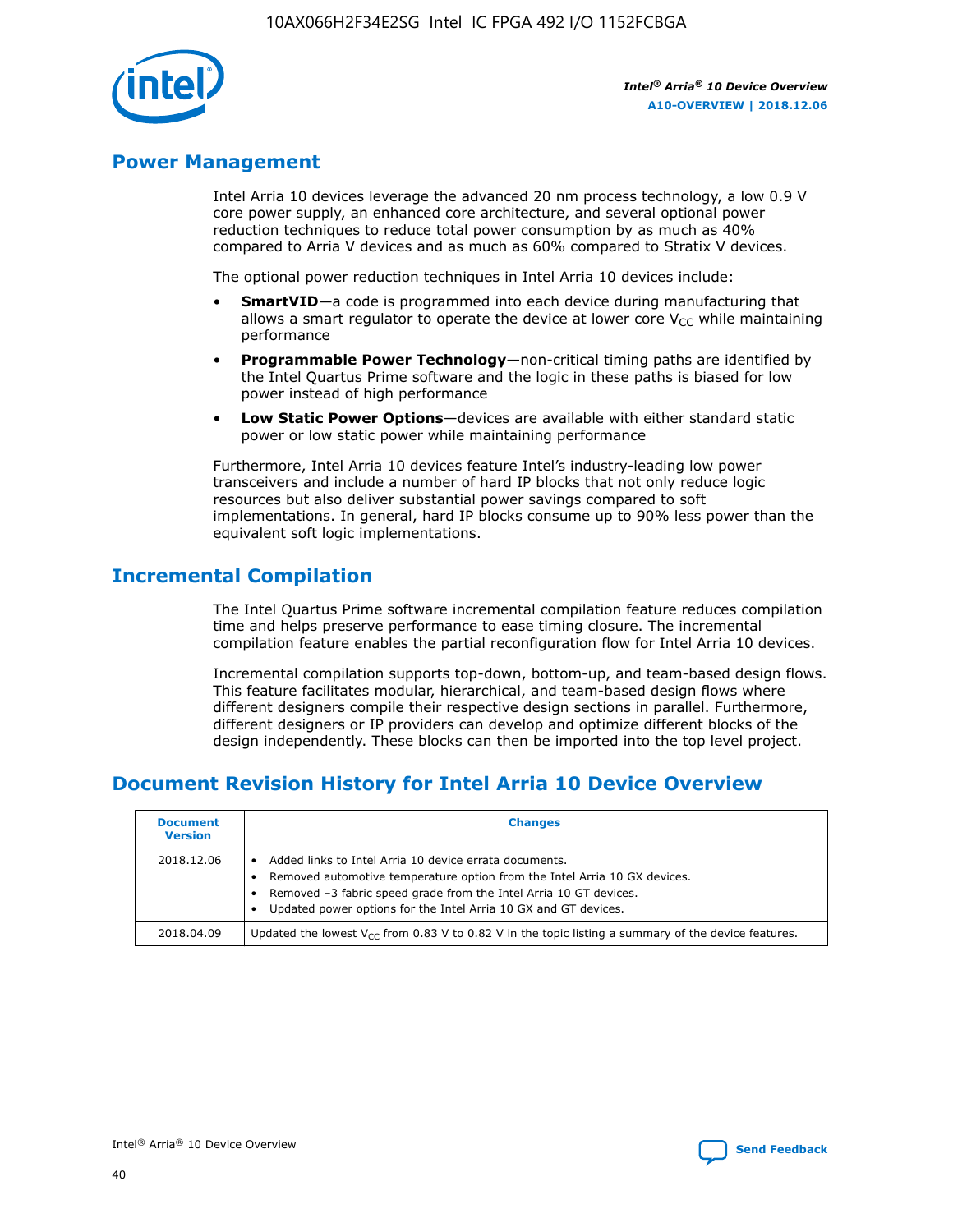*Intel® Arria® 10 Device Overview* **A10-OVERVIEW | 2018.12.06**



| <b>Date</b>    | <b>Version</b> | <b>Changes</b>                                                                                                                                                                                                                                                                                                                                                                                                                                                                                                                                                                                                                                                                                                                                                                                                                                                                                                                                                            |
|----------------|----------------|---------------------------------------------------------------------------------------------------------------------------------------------------------------------------------------------------------------------------------------------------------------------------------------------------------------------------------------------------------------------------------------------------------------------------------------------------------------------------------------------------------------------------------------------------------------------------------------------------------------------------------------------------------------------------------------------------------------------------------------------------------------------------------------------------------------------------------------------------------------------------------------------------------------------------------------------------------------------------|
| January 2018   | 2018.01.17     | Updated the maximum data rate for HPS (Intel Arria 10 SX devices<br>external memory interface DDR3 controller from 2,166 Mbps to 2,133<br>Mbps.<br>Updated maximum frequency supported for half rate QDRII and QDRII<br>+ SRAM to 633 MHz in Memory Standards Supported by the Soft<br>Memory Controller table.<br>Updated transceiver backplane capability to 12.5 Gbps.<br>$\bullet$<br>Removed transceiver speed grade 5 in Sample Ordering Core and<br>Available Options for Intel Arria 10 GX Devices figure.<br>Removed package code 40, low static power, SmartVID, industrial, and<br>military operating temperature support from Sample Ordering Core and<br>Available Options for Intel Arria 10 GT Devices figure.<br>Updated short reach transceiver rate for Intel Arria 10 GT devices to<br>25.8 Gbps.<br>Removed On-Die Instrumentation - EyeQ and Jitter Margin Tool<br>support from PMA Features of the Transceivers in Intel Arria 10 Devices<br>table. |
| September 2017 | 2017.09.20     | Updated the maximum speed of the DDR4 external memory interface from<br>1,333 MHz/2,666 Mbps to 1,200 MHz/2,400 Mbps.                                                                                                                                                                                                                                                                                                                                                                                                                                                                                                                                                                                                                                                                                                                                                                                                                                                     |
| July 2017      | 2017.07.13     | Corrected the automotive temperature range in the figure showing the<br>available options for the Intel Arria 10 GX devices from "-40°C to 100°C"<br>to "-40°C to 125°C".                                                                                                                                                                                                                                                                                                                                                                                                                                                                                                                                                                                                                                                                                                                                                                                                 |
| July 2017      | 2017.07.06     | Added automotive temperature option to Intel Arria 10 GX device family.                                                                                                                                                                                                                                                                                                                                                                                                                                                                                                                                                                                                                                                                                                                                                                                                                                                                                                   |
| May 2017       | 2017.05.08     | Corrected protocol names with "1588" to "IEEE 1588v2".<br>$\bullet$<br>Updated the vertical migration table to remove vertical migration<br>$\bullet$<br>between Intel Arria 10 GX and Intel Arria 10 SX device variants.<br>Removed all "Preliminary" marks.<br>$\bullet$                                                                                                                                                                                                                                                                                                                                                                                                                                                                                                                                                                                                                                                                                                |
| March 2017     | 2017.03.15     | Removed the topic about migration from Intel Arria 10 to Intel Stratix<br>10 devices.<br>Rebranded as Intel.<br>$\bullet$                                                                                                                                                                                                                                                                                                                                                                                                                                                                                                                                                                                                                                                                                                                                                                                                                                                 |
| October 2016   | 2016.10.31     | Removed package F36 from Intel Arria 10 GX devices.<br>Updated Intel Arria 10 GT sample ordering code and maximum GX<br>$\bullet$<br>transceiver count. Intel Arria 10 GT devices are available only in the<br>SF45 package option with a maximum of 72 transceivers.                                                                                                                                                                                                                                                                                                                                                                                                                                                                                                                                                                                                                                                                                                     |
| May 2016       | 2016.05.02     | Updated the FPGA Configuration and HPS Booting topic.<br>$\bullet$<br>Remove V <sub>CC</sub> PowerManager from the Summary of Features, Power<br>Management and Arria 10 Device Variants and packages topics. This<br>feature is no longer supported in Arria 10 devices.<br>Removed LPDDR3 from the Memory Standards Supported by the HPS<br>Hard Memory Controller table in the Memory Standards Supported by<br>Intel Arria 10 Devices topic. This standard is only supported by the<br>FPGA.<br>Removed transceiver speed grade 5 from the Device Variants and<br>Packages topic for Arria 10 GX and SX devices.                                                                                                                                                                                                                                                                                                                                                      |
| February 2016  | 2016.02.11     | Changed the maximum Arria 10 GT datarate to 25.8 Gbps and the<br>minimum datarate to 1 Gbps globally.<br>Revised the state for Core clock networks in the Summary of Features<br>$\bullet$<br>topic.<br>Changed the transceiver parameters in the "Summary of Features for<br>$\bullet$<br>Arria 10 Devices" table.<br>• Changed the transceiver parameters in the "Maximum Resource Counts<br>for Arria 10 GT Devices" table.<br>Changed the package availability for GT devices in the "Package Plan<br>for Arria 10 GT Devices" table.<br>Changed the package configurations for GT devices in the "Migration"<br>Capability Across Arria 10 Product Lines" figure.<br>continued                                                                                                                                                                                                                                                                                       |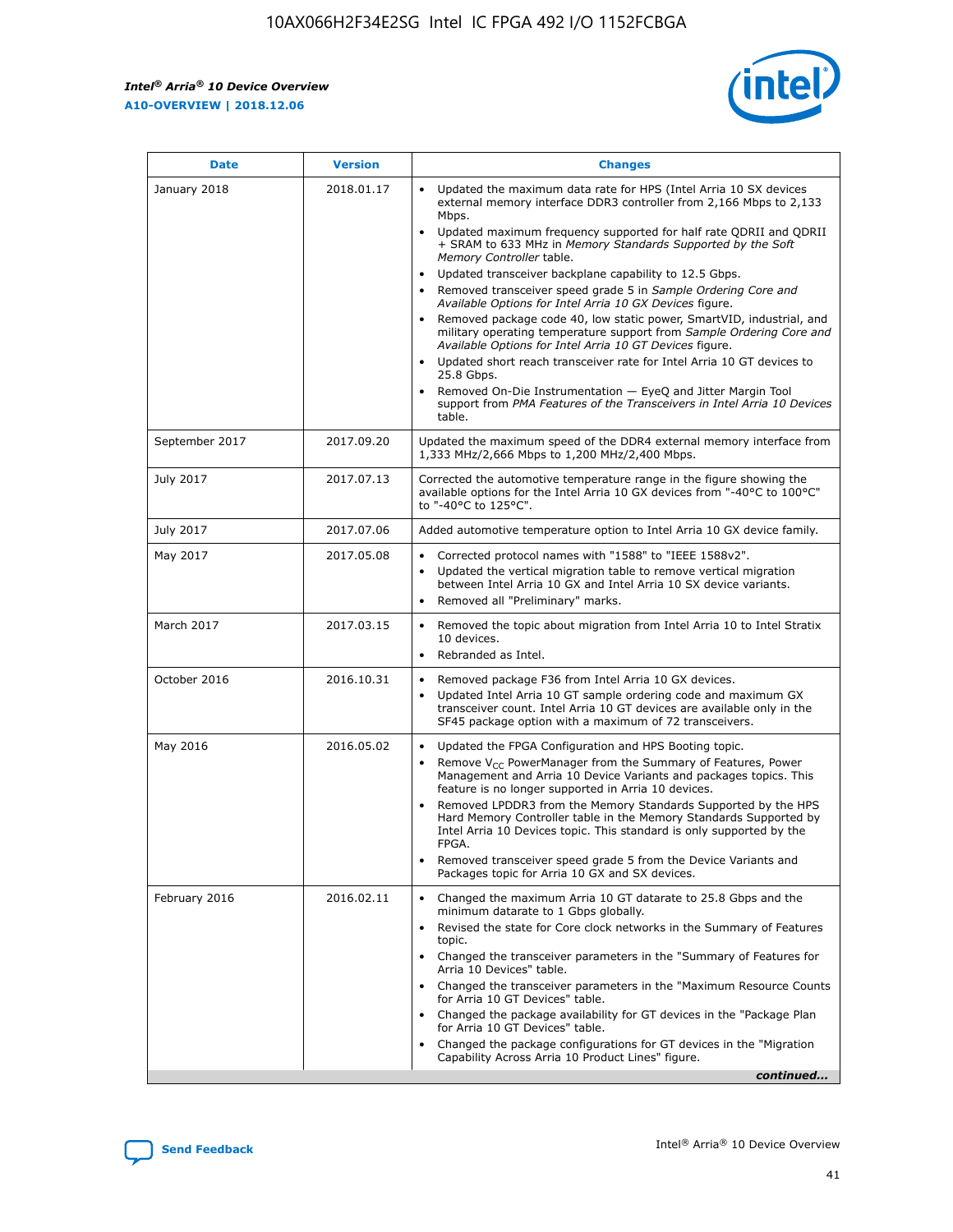

| <b>Date</b>   | <b>Version</b> | <b>Changes</b>                                                                                                                                                                   |
|---------------|----------------|----------------------------------------------------------------------------------------------------------------------------------------------------------------------------------|
|               |                | • Changed transceiver parameters in the "Low Power Serial Transceivers"<br>section.                                                                                              |
|               |                | • Changed the transceiver descriptions in the "Device Variants for the<br>Arria 10 Device Family" table.                                                                         |
|               |                | Changed the "Sample Ordering Code and Available Options for Arria 10<br>GT Devices" figure.                                                                                      |
|               |                | Changed the datarates for GT devices in the "PMA Features" section.                                                                                                              |
|               |                | Changed the datarates for GT devices in the "PCS Features" section.<br>$\bullet$                                                                                                 |
| December 2015 | 2015.12.14     | Updated the number of M20K memory blocks for Arria 10 GX 660 from<br>$\bullet$<br>2133 to 2131 and corrected the total RAM bit from 48,448 Kb to<br>48,408 Kb.                   |
|               |                | Corrected the number of DSP blocks for Arria 10 GX 660 from 1688 to<br>$\bullet$<br>1687 in the table listing floating-point arithmetic resources.                               |
| November 2015 | 2015.11.02     | Updated the maximum resources for Arria 10 GX 220, GX 320, GX 480,<br>$\bullet$<br>GX 660, SX 220, SX 320, SX 480, and SX 660.                                                   |
|               |                | Updated resource count for Arria 10 GX 320, GX 480, GX 660, SX 320,<br>$\bullet$<br>SX 480, a SX 660 devices in Number of Multipliers in Intel Arria 10<br><b>Devices</b> table. |
|               |                | Updated the available options for Arria 10 GX, GT, and SX.<br>$\bullet$                                                                                                          |
|               |                | Changed instances of Quartus II to Quartus Prime.<br>$\bullet$                                                                                                                   |
| June 2015     | 2015.06.15     | Corrected label for Intel Arria 10 GT product lines in the vertical migration<br>figure.                                                                                         |
| May 2015      | 2015.05.15     | Corrected the DDR3 half rate and quarter rate maximum frequencies in the<br>table that lists the memory standards supported by the Intel Arria 10 hard<br>memory controller.     |
| May 2015      | 2015.05.04     | • Added support for 13.5G JESD204b in the Summary of Features table.<br>• Added a link to Arria 10 GT Channel Usage in the Arria 10 GT Package<br>Plan topic.                    |
|               |                | • Added a note to the table, Maximum Resource Counts for Arria 10 GT<br>devices.                                                                                                 |
|               |                | Updated the power requirements of the transceivers in the Low Power<br>Serial Transceivers topic.                                                                                |
| January 2015  | 2015.01.23     | • Added floating point arithmetic features in the Summary of Features<br>table.                                                                                                  |
|               |                | • Updated the total embedded memory from 38.38 megabits (Mb) to<br>65.6 Mb.                                                                                                      |
|               |                | • Updated the table that lists the memory standards supported by Intel<br>Arria 10 devices.                                                                                      |
|               |                | Removed support for DDR3U, LPDDR3 SDRAM, RLDRAM 2, and DDR2.                                                                                                                     |
|               |                | Moved RLDRAM 3 support from hard memory controller to soft memory<br>controller. RLDRAM 3 support uses hard PHY with soft memory<br>controller.                                  |
|               |                | Added soft memory controller support for QDR IV.                                                                                                                                 |
|               |                | Updated the maximum resource count table to include the number of<br>hard memory controllers available in each device variant.                                                   |
|               |                | Updated the transceiver PCS data rate from 12.5 Gbps to 12 Gbps.<br>$\bullet$                                                                                                    |
|               |                | Updated the max clock rate of PS, FPP x8, FPP x16, and Configuration<br>via HPS from 125 MHz to 100 MHz.                                                                         |
|               |                | Added a feature for fractional synthesis PLLs: PLL cascading.                                                                                                                    |
|               |                | Updated the HPS programmable general-purpose I/Os from 54 to 62.                                                                                                                 |
|               |                | continued                                                                                                                                                                        |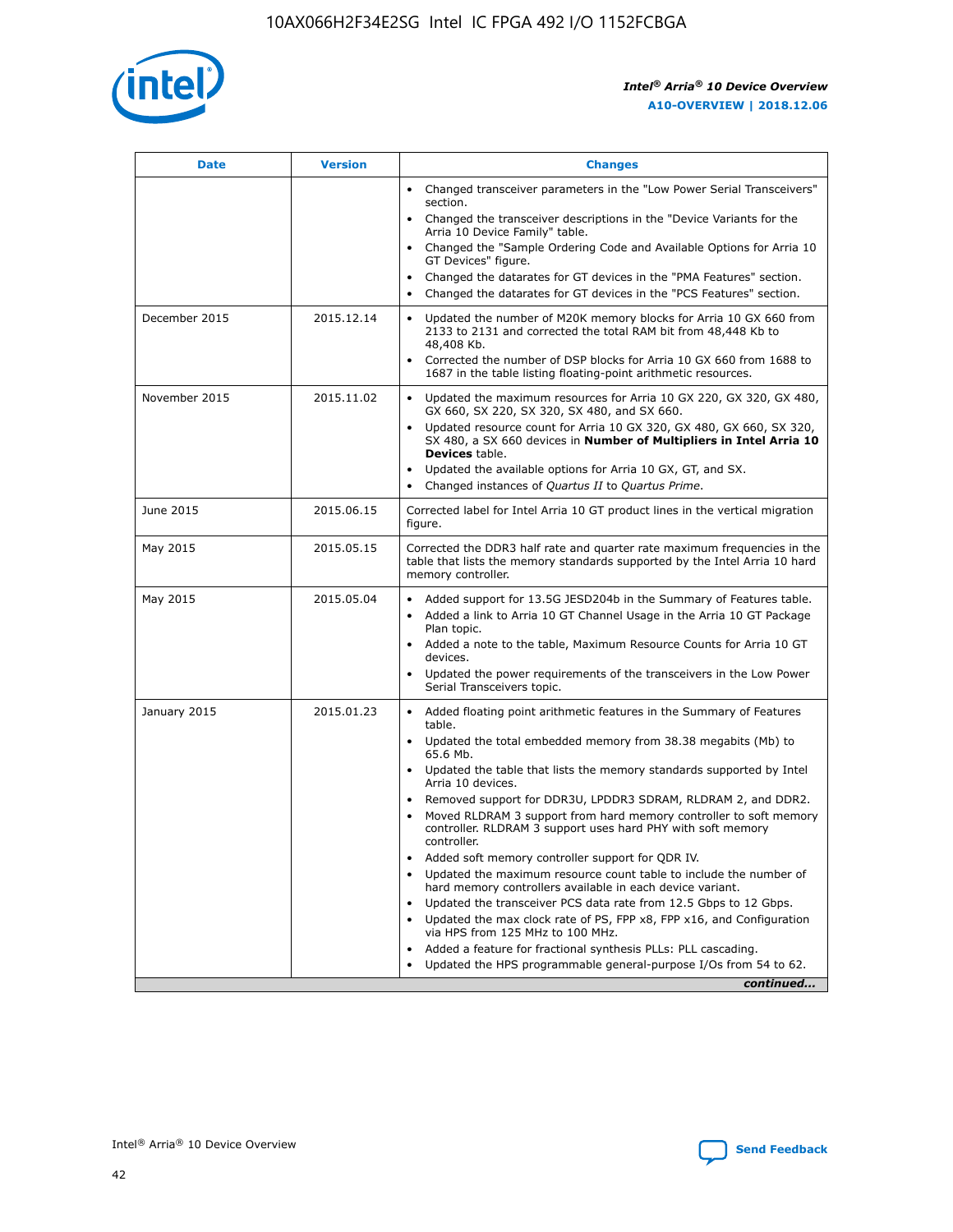r



| <b>Date</b>    | <b>Version</b> | <b>Changes</b>                                                                                                                                                                                                                                                                                                                                                                                                                                                                                                                                      |
|----------------|----------------|-----------------------------------------------------------------------------------------------------------------------------------------------------------------------------------------------------------------------------------------------------------------------------------------------------------------------------------------------------------------------------------------------------------------------------------------------------------------------------------------------------------------------------------------------------|
| September 2014 | 2014.09.30     | Corrected the 3 V I/O and LVDS I/O counts for F35 and F36 packages<br>$\bullet$<br>of Arria 10 GX.<br>Corrected the 3 V I/O, LVDS I/O, and transceiver counts for the NF40<br>$\bullet$<br>package of the Arria GX 570 and 660.<br>Removed 3 V I/O, LVDS I/O, and transceiver counts for the NF40<br>package of the Arria GX 900 and 1150. The NF40 package is not<br>available for Arria 10 GX 900 and 1150.                                                                                                                                       |
| August 2014    | 2014.08.18     | Updated Memory (Kb) M20K maximum resources for Arria 10 GX 660<br>devices from 42,660 to 42,620.<br>Added GPIO columns consisting of LVDS I/O Bank and 3V I/O Bank in<br>$\bullet$<br>the Package Plan table.<br>Added how to use memory interface clock frequency higher than 533<br>$\bullet$<br>MHz in the I/O vertical migration.<br>Added information to clarify that RLDRAM3 support uses hard PHY with<br>$\bullet$<br>soft memory controller.<br>Added variable precision DSP blocks support for floating-point<br>$\bullet$<br>arithmetic. |
| June 2014      | 2014.06.19     | Updated number of dedicated I/Os in the HPS block to 17.                                                                                                                                                                                                                                                                                                                                                                                                                                                                                            |
| February 2014  | 2014.02.21     | Updated transceiver speed grade options for GT devices in Figure 2.                                                                                                                                                                                                                                                                                                                                                                                                                                                                                 |
| February 2014  | 2014.02.06     | Updated data rate for Arria 10 GT devices from 28.1 Gbps to 28.3 Gbps.                                                                                                                                                                                                                                                                                                                                                                                                                                                                              |
| December 2013  | 2013.12.10     | Updated the HPS memory standards support from LPDDR2 to LPDDR3.<br>Updated HPS block diagram to include dedicated HPS I/O and FPGA<br>$\bullet$<br>Configuration blocks as well as repositioned SD/SDIO/MMC, DMA, SPI<br>and NAND Flash with ECC blocks.                                                                                                                                                                                                                                                                                            |
| December 2013  | 2013.12.02     | Initial release.                                                                                                                                                                                                                                                                                                                                                                                                                                                                                                                                    |